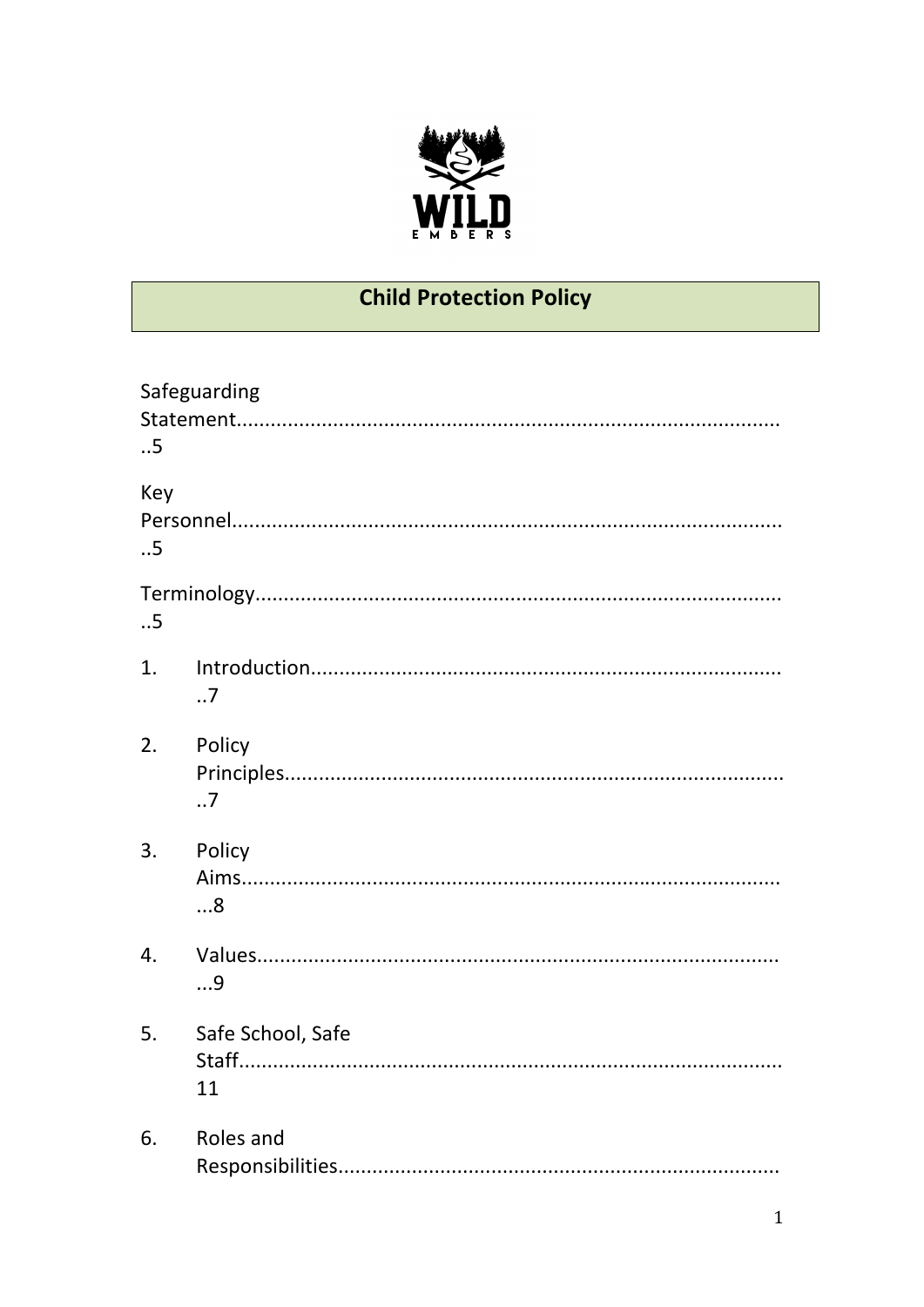$.12$ 7.  $.17$ 8. **Child Protection** 18 Children who are particularly 9. 24 Anti- $10.$ 25 11. Racist  $.25$ **Radicalisation and**  $12.$  $.26$  $13<sub>1</sub>$ Domestic  $.27$ 14. **Child Sexual Exploitation** 27 15. **Female Genital Mutilation** 28 16. Forced .29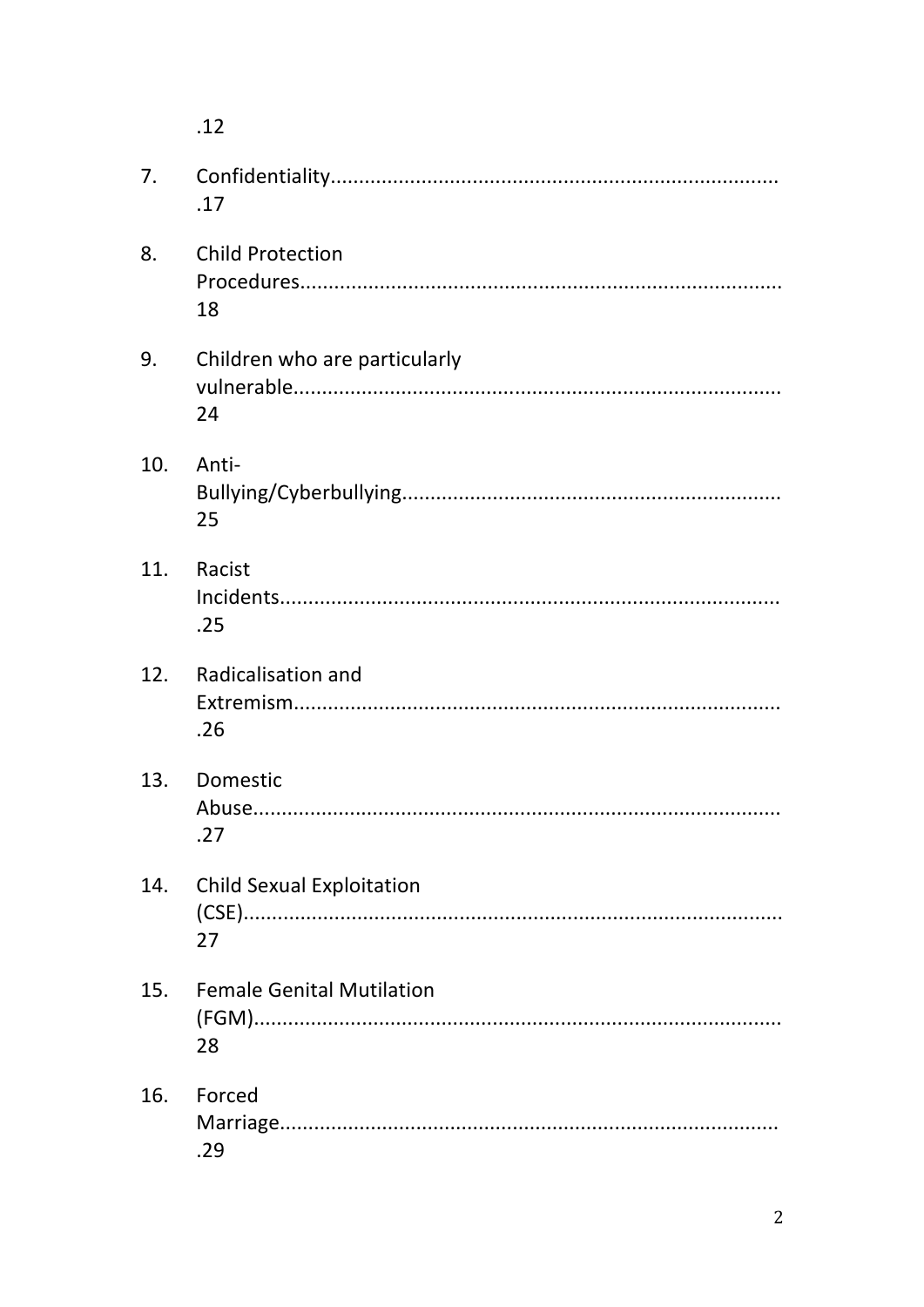|     | 17. Honour-based<br>.30                          |
|-----|--------------------------------------------------|
|     | 18. One Chance<br>.31                            |
|     | 19. Mental<br>.31                                |
|     | 20. Private Fostering<br>.32                     |
| 21. | Looked After<br>32                               |
|     | 22. Children Missing<br>.33                      |
| 23. | <b>Online Safety</b>                             |
|     | .33                                              |
| 24. | Child on Child Sexual Violence and sexual<br>.34 |
| 25. | Youth produced sexual imagery<br>.36             |
| 26. | Allegations against<br>38                        |
| 27. | Whistle-                                         |
|     | .40                                              |
| 28. | Physical                                         |
|     | .40                                              |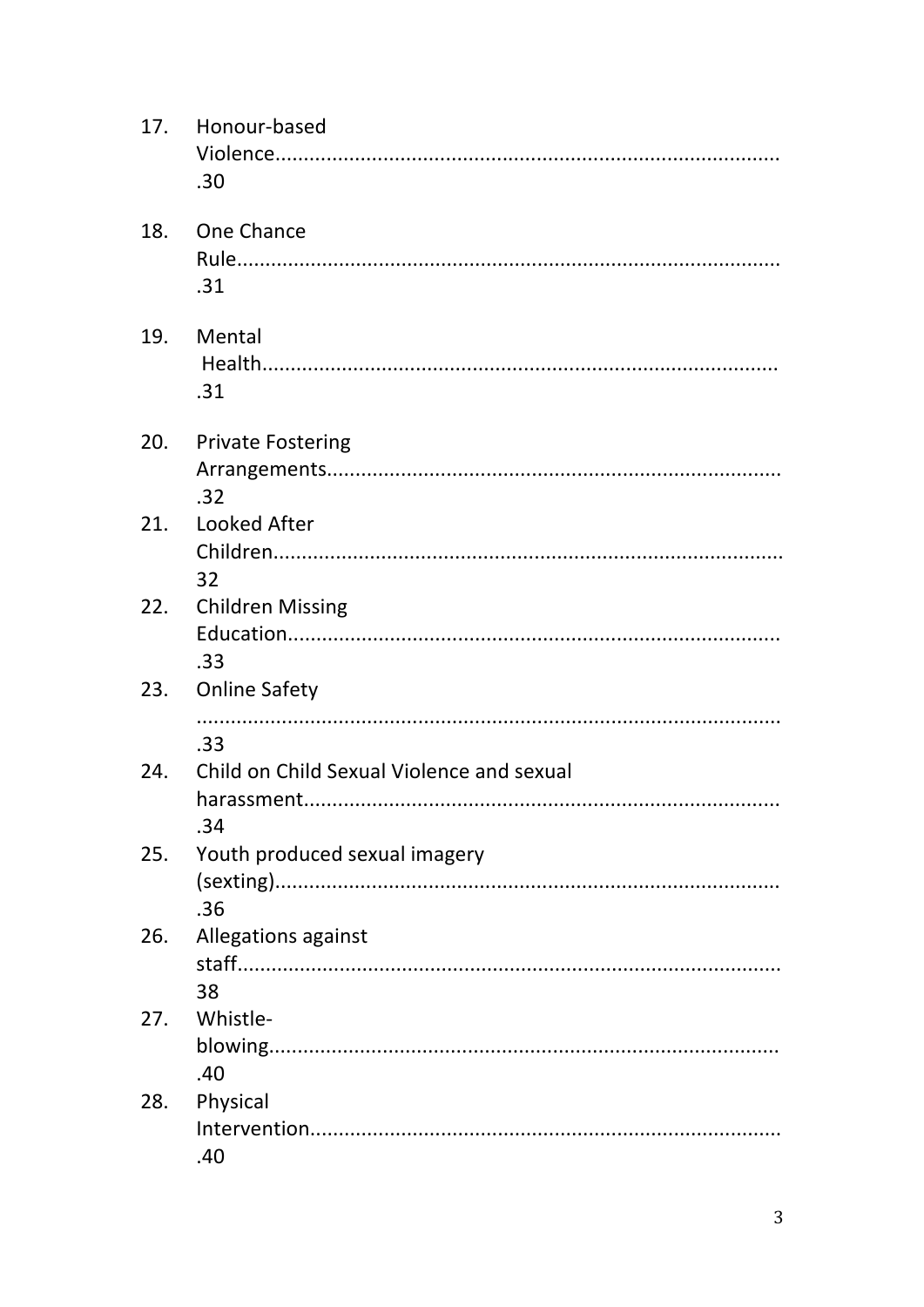| 29. | Confidentiality, sharing information and<br>40     |  |
|-----|----------------------------------------------------|--|
| 30. | This policy also links to our policies on:         |  |
|     | 42                                                 |  |
| 43  | Appendix 1 - Recognising signs of child            |  |
| 50  | Appendix 2 - Sexual Abuse and sexual               |  |
|     | Appendix 3 - Child Sexual Exploitation             |  |
| 53  |                                                    |  |
| 56  | Appendix 4 - Female Genital Mutilation             |  |
|     | Appendix 5 - Domestic Abuse                        |  |
| 60  | 59 Appendix 6 – Radicalisation and                 |  |
| 62  | Appendix 7 – What to do if you have a safeguarding |  |
| .64 | Appendix 8 -                                       |  |
| .65 | Appendix 9 - Devon Mash                            |  |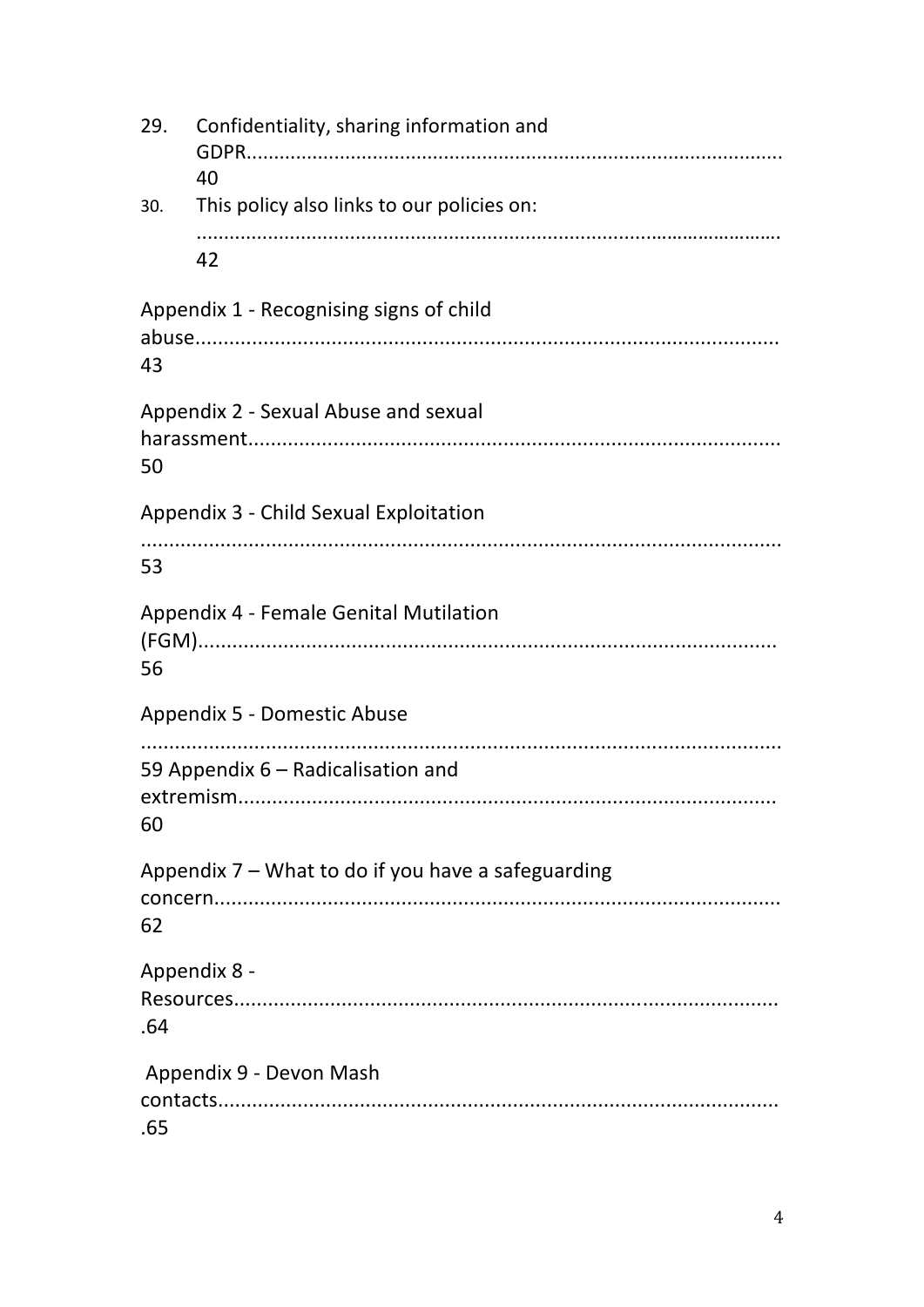## **Safeguarding Statement**

Wild Embers recognise its moral and statutory responsibility to safeguard and promote the welfare of all children and young people. We endeavor to provide a safe and welcoming environment where children and young people are respected and valued. We are alert to the signs of abuse and neglect and follow our procedures and policies to ensure that children and young people receive effective support, protection, and justice. Child protection forms part of Wild Embers safeguarding responsibilities.

We ensure children and young people are listened to and remember the principle of the Children's Act 1989 that the welfare of the child and young person is paramount. The Child Protection and Safeguarding policy underpins and guides Wild Embers procedures and protocols to ensure all children, young people and staff are safe.

At Wild Embers we understand that it is everyone's responsibility to safeguard and protect children and young people and we endeavor to build authentic and trusting relationships with young people to ensure this happens.

Key Personnel

# **The Designated Safeguarding Lead (DSL) is: Richard Scofield**

Contact details: email: richard@wildembers.org

Telephone: 

## The deputy DSL(s) is: Alex Goswick

Contact details: email: info@wildembers.org

Telephone: 

# The nominated child protection is: N/A (Independent Person)

Contact details: email:

Telephone: 

# **The Director of Wild Embers is: Richard Scofield**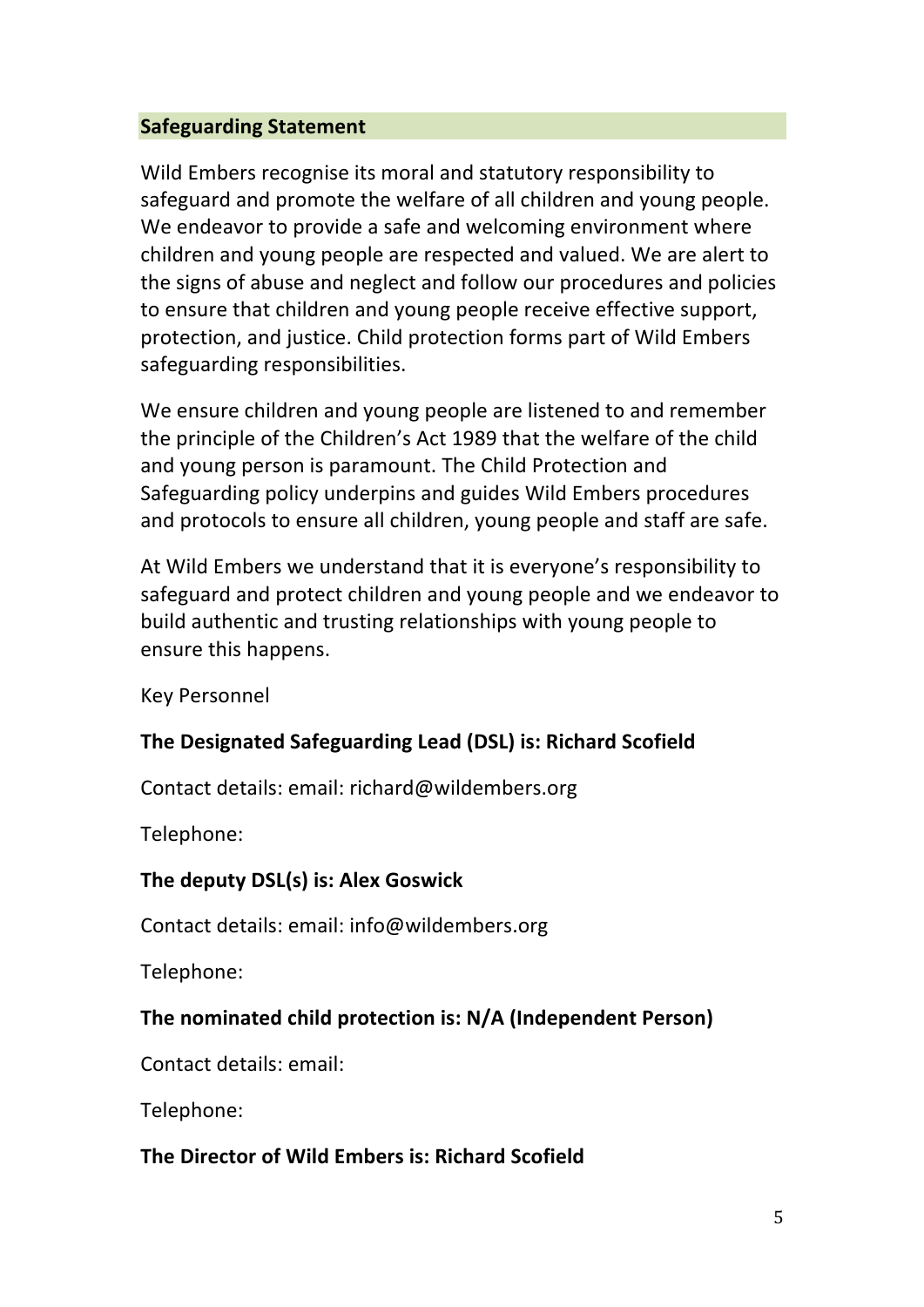Contact details: email: richard@wildembers.org

Telephone: 

## **The Director of Wild Embers is: Dawn Shade**

Contact details: email:

Telephone: 

## **Terminology**

Safeguarding and promoting the welfare of children is defined as:

- 31. protecting children from maltreatment;
- 32. preventing impairment of children's health or development;
- 33. ensuring that children grow up in circumstances consistent with the provision of safe and effective care
- 34. taking action to enable all children to have the best outcomes.

Child Protection is a part of safeguarding and promoting the welfare of children and young people. It refers to the activity that is undertaken to protect specific children who are suffering, or are likely to suffer, significant harm.

Staff refers to all those working for or on behalf of Wild Embers, full or part time, temporary or permanent, in either a paid or voluntary capacity. 

Child includes everyone under the age of 18.

Parents refers to birth parents and other adults who are in a parenting role, for example step-parents, foster carers and adoptive parents.

# **1. Introduction**

Safeguarding legislation and guidance The following safeguarding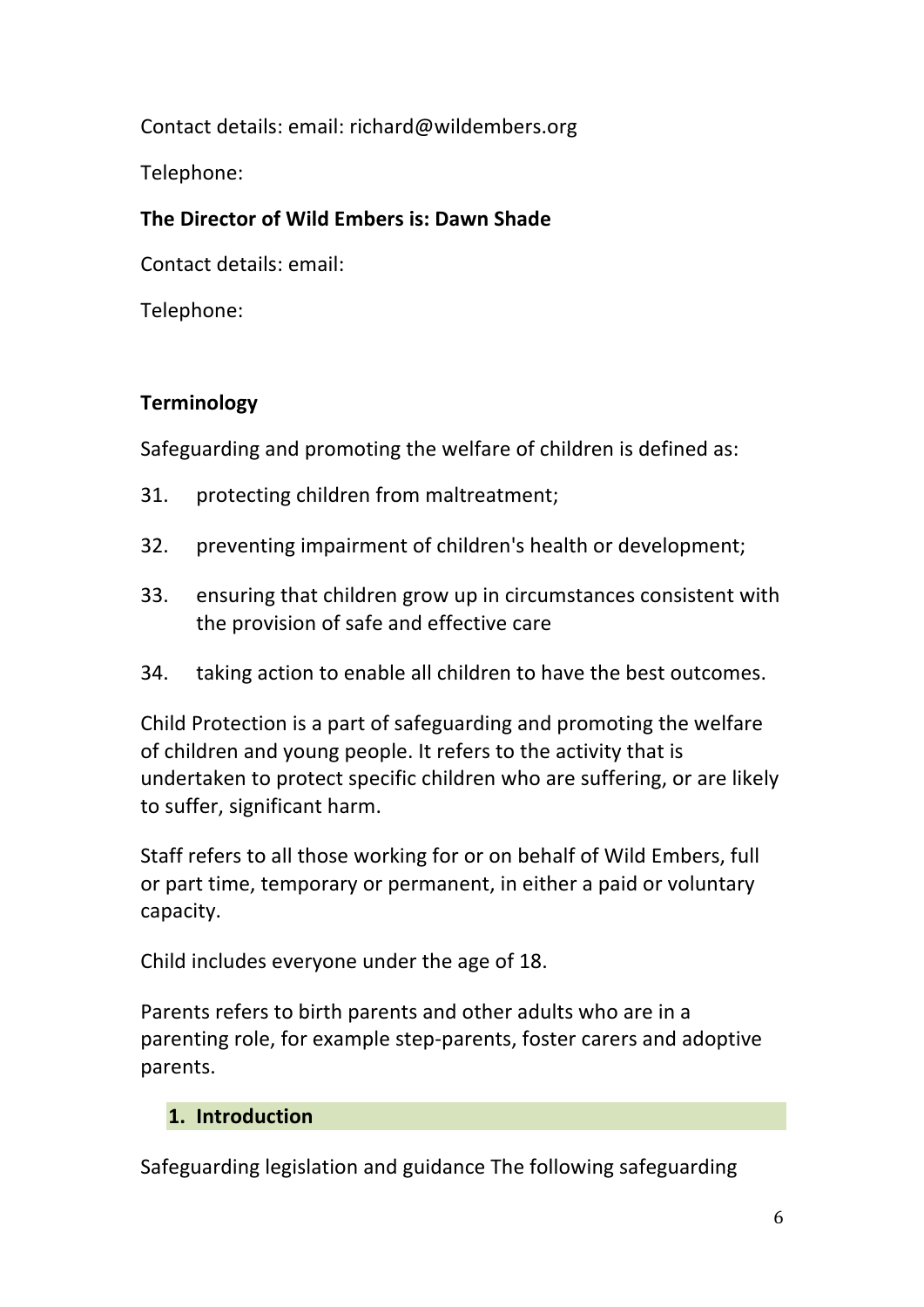legislation and guidance has been considered when drafting this policy: 

- 35. Section 175 of the Education Act 2002 (maintained schools only)
- 36. Section 157 of the Education Act 2002 (Independent schools only, including academies and CTCs)
- 37. The Education (Independent Schools Standards) (England) Regulations 2003 (Independent schools only, including academies and CTCs)
- 38. The Safeguarding Vulnerable Groups Act 2006
- 39. The Teacher Standards 2012
- 40. Working Together to Safeguarding Children 2018
- 41. Keeping Children Safe in Education 2020 (KCSiE)
- 42. Information Sharing 2018
- 43. What to do if you're worried a child is being abused 2015

#### **2. Policy Principles**

The welfare of the child is paramount

- 44. All children regardless of age, gender, culture, language, race, ability, sexual identity or religion have equal rights to protection, safeguarding and opportunities.
- 45. We recognise that all adults, including temporary staff and volunteers, have a full and active part to play in protecting children and young people from harm and have an equal responsibility to act on any suspicion or disclosure that may suggest a child is at risk of harm;
- 46. All staff believe that Wild Embers should provide a caring,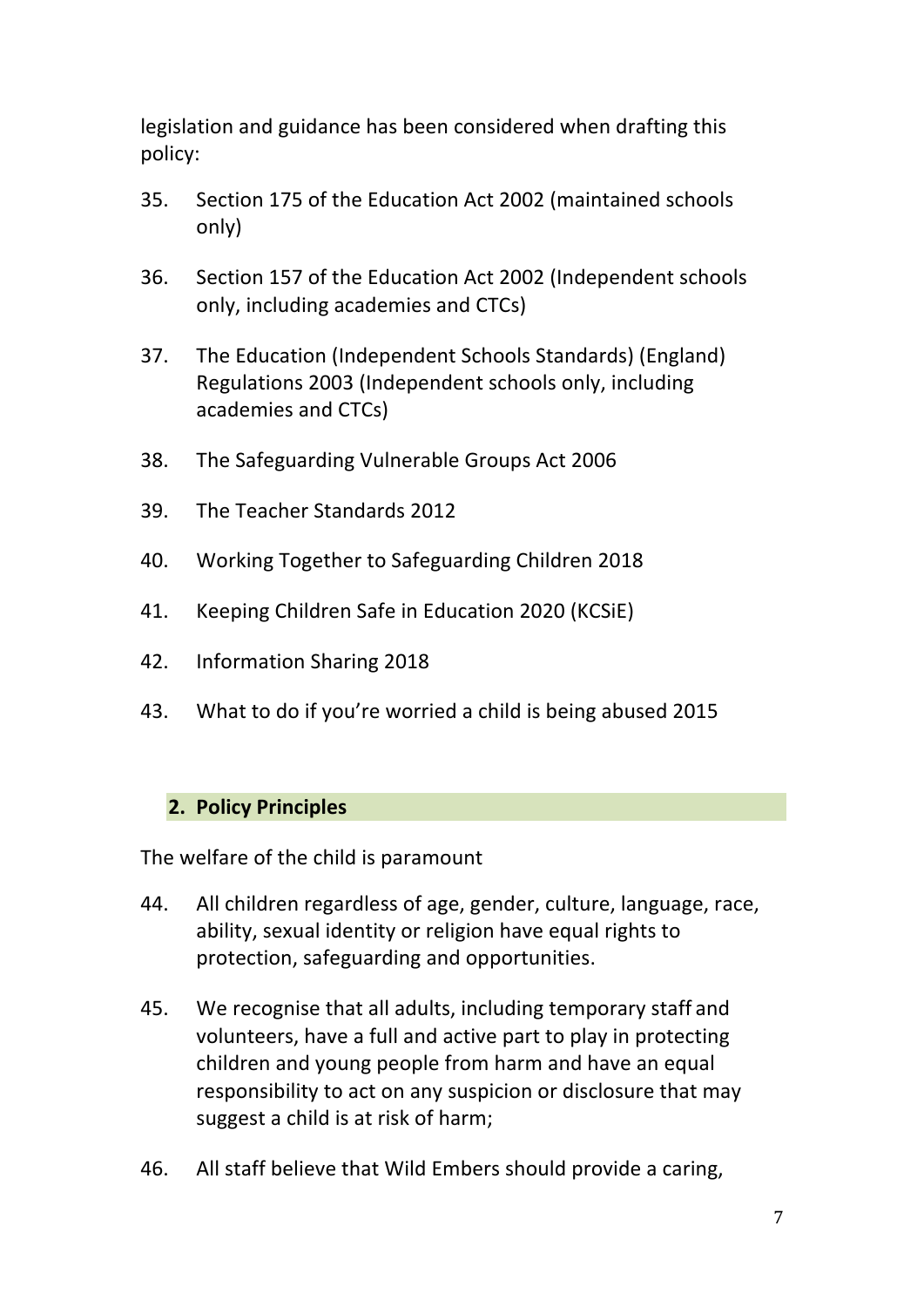positive, safe and stimulating environment that promotes the social, physical and moral development of the individual child.

47. Children, young people and staff involved in child protection issues will receive appropriate support and supervision.

## **3. Policy Aims**

- 48. Safeguarding incidents and/or behaviours can be associated with factors outside our setting and can occur between children outside our setting. All staff, but especially the designated safeguarding lead (or deputy) should be considering the context within which such incidents and/or behaviours occur. This is known as contextual safeguarding, which simply means assessments of children should consider whether wider environmental factors are present in a child's life that are a threat to their safety and/or welfare.
- 49. To demonstrate our commitment with regard to safeguarding and child protection to children, parents and other partners.
- 50. To support the child's development in ways that will foster security, confidence and independence.
- 51. To provide an environment in which children feel safe, secure, valued and respected, and feel confident to, and know how to approach adults if they are in difficulties, believing they will be effectively listened to.
- 52. To raise the awareness of all staff involved directly and nondirectly with children if the need to safeguard children and of their responsibilities in identifying and reporting possible cases of abuse.
- 53. To provide a systematic means of monitoring children known or thought to be at risk of harm, and ensure we, contribute to assessments of need and support packages for those children.
- 54. To emphasise the need for good levels of communication between all members of staff, inhouse and with outside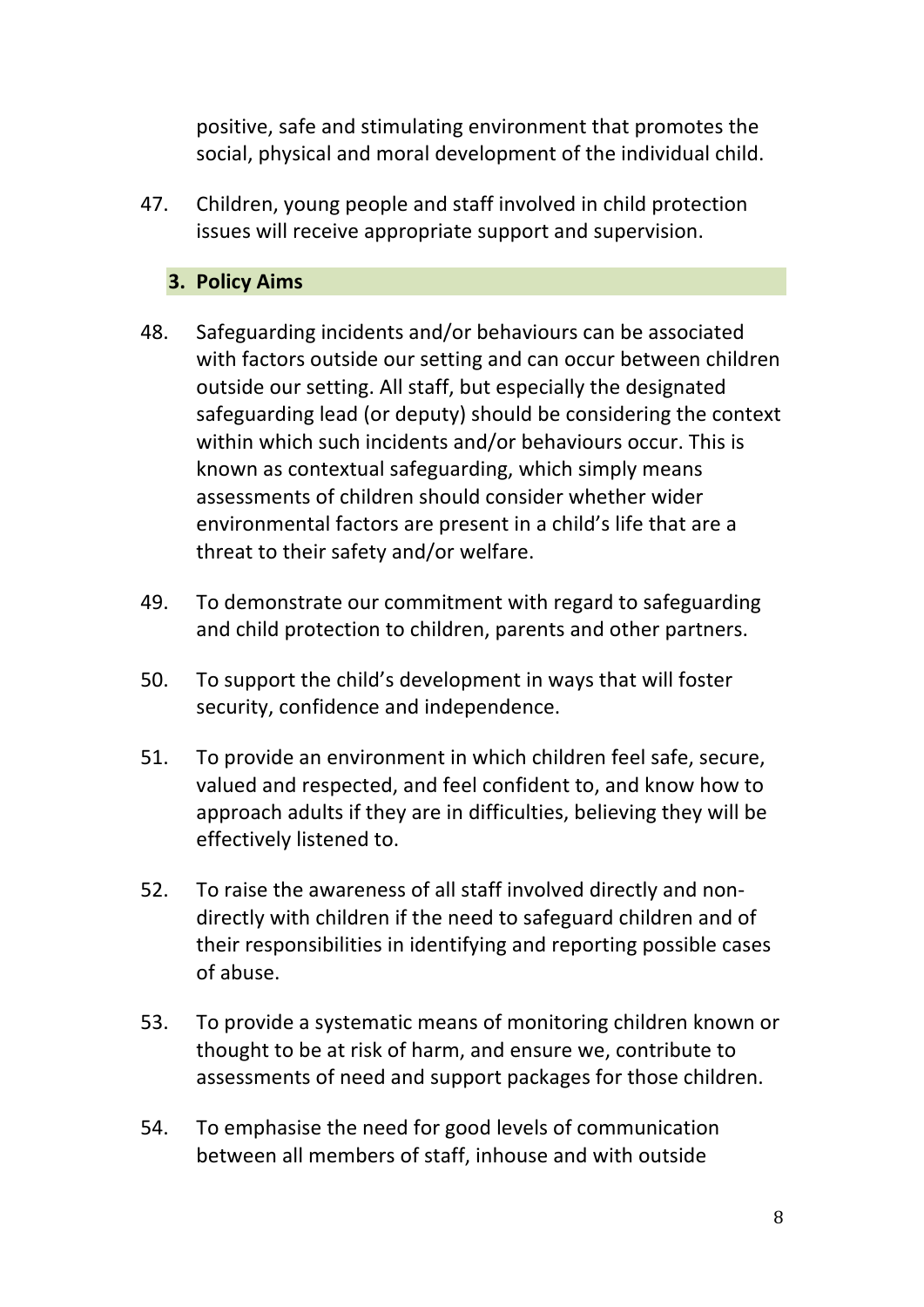agencies. 

- 55. To develop a structured procedure within our setting that will be followed by all members of the community in cases of suspected abuse.
- 56. To develop and promote effective working relationships with other agencies, especially the Police and MASH and Social Workers.
- 57. To ensure that all staff working within Wild Embers have been checked as to their suitability, including verification of their identity, qualifications, and a satisfactory DBS check (according to guidance), and a single central record is kept for audit.

## 4. **Values**

Supporting Children

- 58. We recognise that a child who is abused or witness's violence may feel helpless and humiliated, may blame themselves, and find it difficult to develop and maintain a sense of self-worth.
- 59. We recognise that we may provide the only stability in the lives of children who have been abused or who are at risk of harm.
- 60. We accept that research shows that the behaviour of a child in these circumstances may range from that which is perceived to be normal to aggressive or withdrawn.

Wild Embers will support all children and young people by:

- 1. Encouraging self-esteem and self-assertiveness, through our tailored intervention sessions as well as our relationships, whilst still appropriately challenging inappropriate behaviours.
- 2. Promoting a caring, safe and positive environment within our setting
- 3. Responding sympathetically to any requests for time out to deal with distress and anxiety.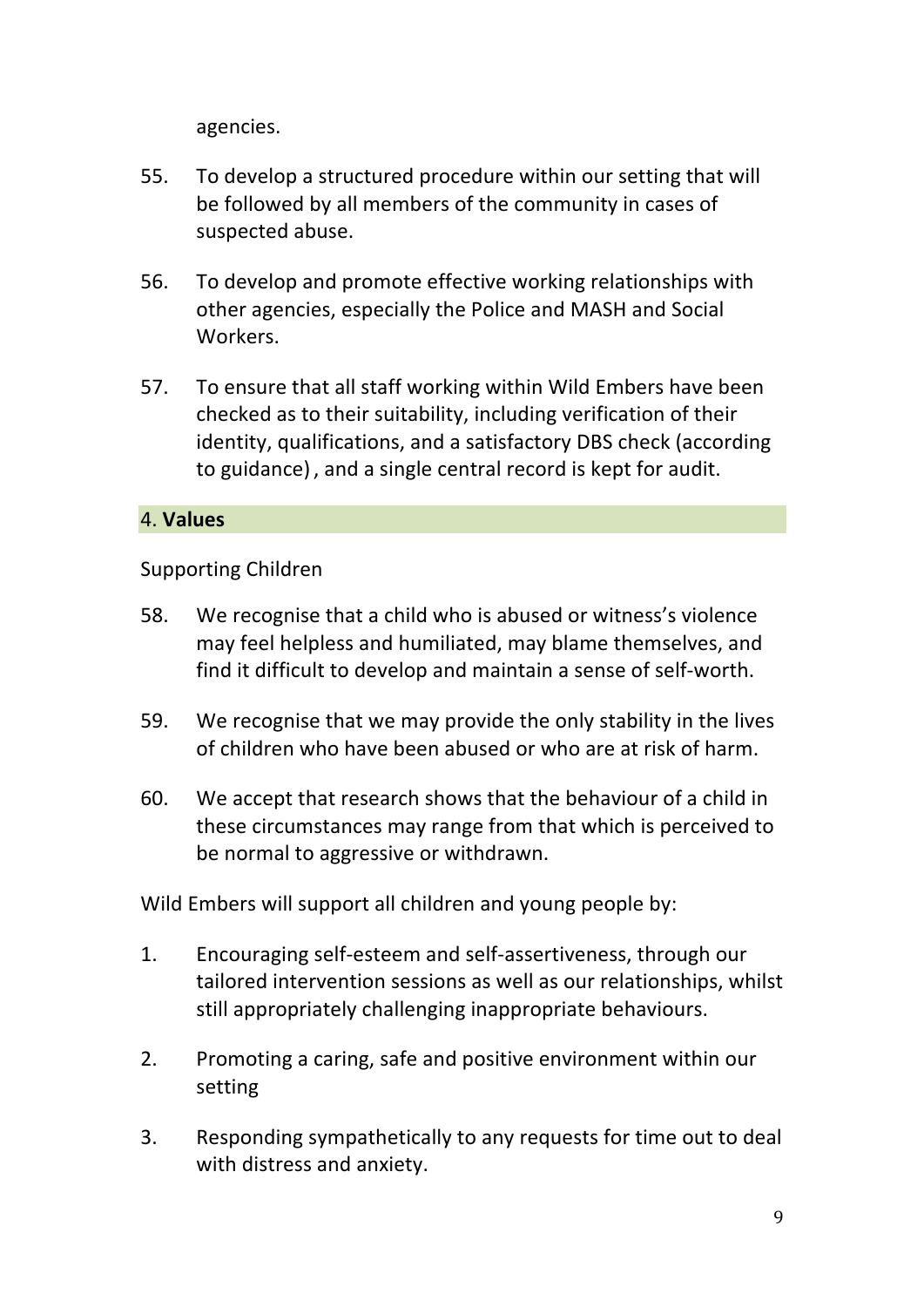- 4. Offering details of helplines, counselling or other avenues of external support.
- 5. Liaising and working collectively with all other support services and those agencies involved in the safeguarding of children.
- 6. Notifying schools/referrers as soon as a concern is raised. Concern to be raised with MASH/police if needed.
- 7. Providing continuing support to a child about whom there have been concerns who leaves our service by ensuring that appropriate information is copied under confidential cover to the child's new setting.

## Prevention / Protection

• We recognise that schools and alternative provisions play a significant part in the prevention of harm to our children by providing children with good lines of communication with trusted adults, supportive friends and an ethos of protection.

Wild Embers team will therefore:

- Work to establish and maintain an ethos where children feel secure, are encouraged to talk and are always listened to.
- Include regular consultation with children e.g., through safety questionnaires, offering them the 1:1 support with a safe adult.
- Ensure the safeguarding of all is paramount with all staff and they are aware of Wild Embers safeguarding policy.
- Ensure all staff are aware of our guidance for their use of mobile technology and have discussed safeguarding issues around the use of mobile technologies and their associated risks.

#### 5. **Safe place, safe staff**

We will ensure that;

All staff and volunteers read Keep Children Safe in Education Part 1 annually and sign to say they read and understood it. A record of this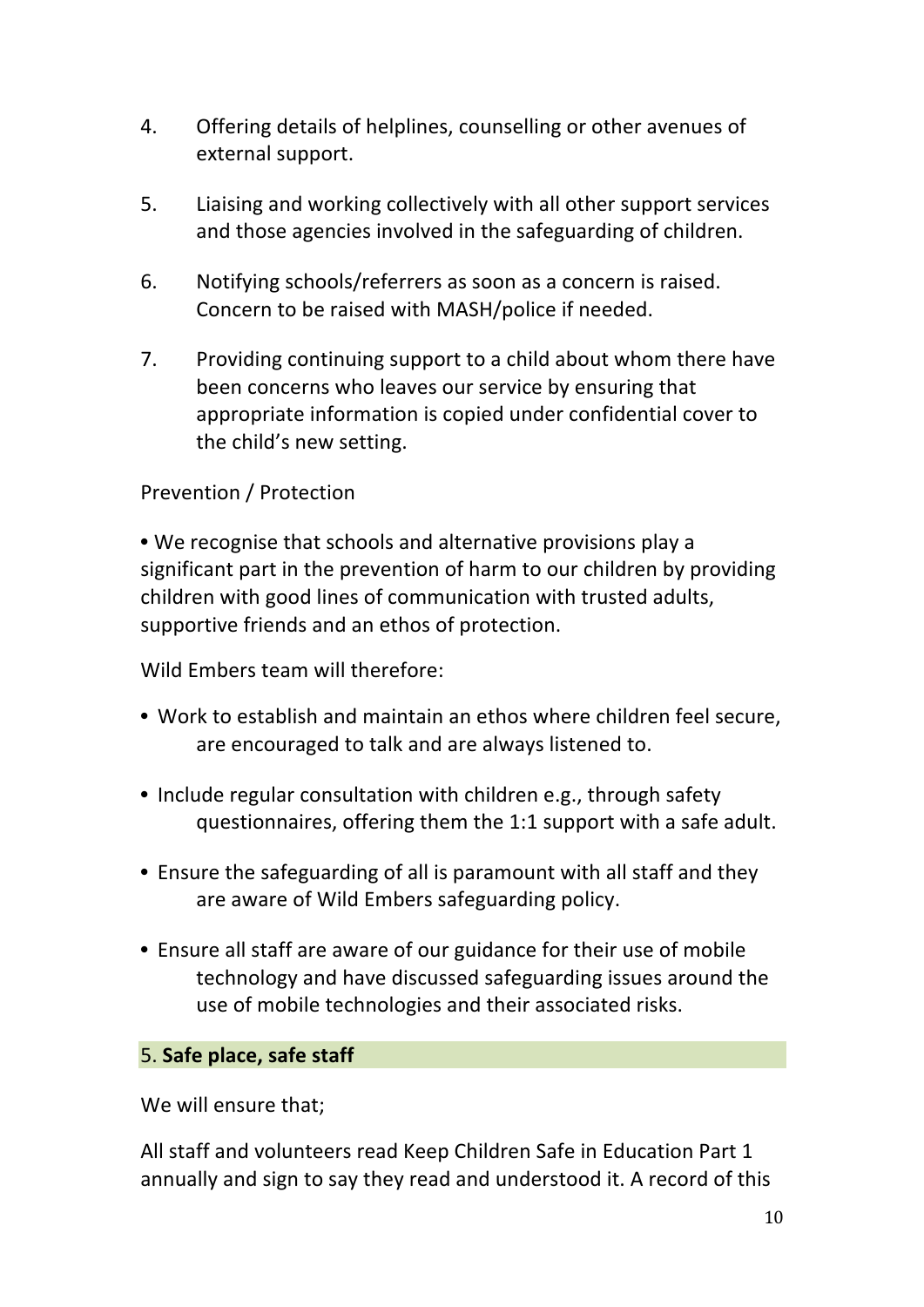is kept by Wild Embers. All staff receive information about the Wild Embers safeguarding arrangements, procedures, staff behaviour policy (code of conduct), child protection policy, behaviour policy, the role and names of the Designated Safeguarding Lead and their deputy, and sign to say they have read it.

All staff receive safeguarding and child protection training at induction in line with advice from Torbay Safeguarding Children Board that is regularly updated and receive safeguarding and child protection updates (for example, via email, e-bulletins and staff meetings), as required, but at least annually.

All members of staff are trained in and receive regular updates in online safety and reporting concerns. All staff have regular Level 2 child protection awareness training, updated by the DSL as appropriate, to maintain their understanding of the signs and indicators of abuse.

The child protection policy is made available via Wild Embers website. All parents/carers are made aware of the responsibilities of staff members regarding child protection procedures through the publication of the Child Protection Policy. Wild Embers is aware of the offer of Early Help when additional needs of children are identified and contributes to early help arrangements and inter-agency working and plans. 

The name of the designated members of staff for child protection, the Designated Safeguarding Lead and deputy(ies), are clearly advertised within Wild Embers, explaining our role in referring and monitoring cases of suspected abuse.

#### 6. **Roles and Responsibilities**

The Directors of Wild Embers understand and fulfill their responsibilities, namely, to ensure that;

- 61. there is a Child Protection and Safeguarding policy together with a staff behaviour policy (code of conduct);
- 62. child protection, safeguarding, recruitment and managing allegations policies and procedures, including the staff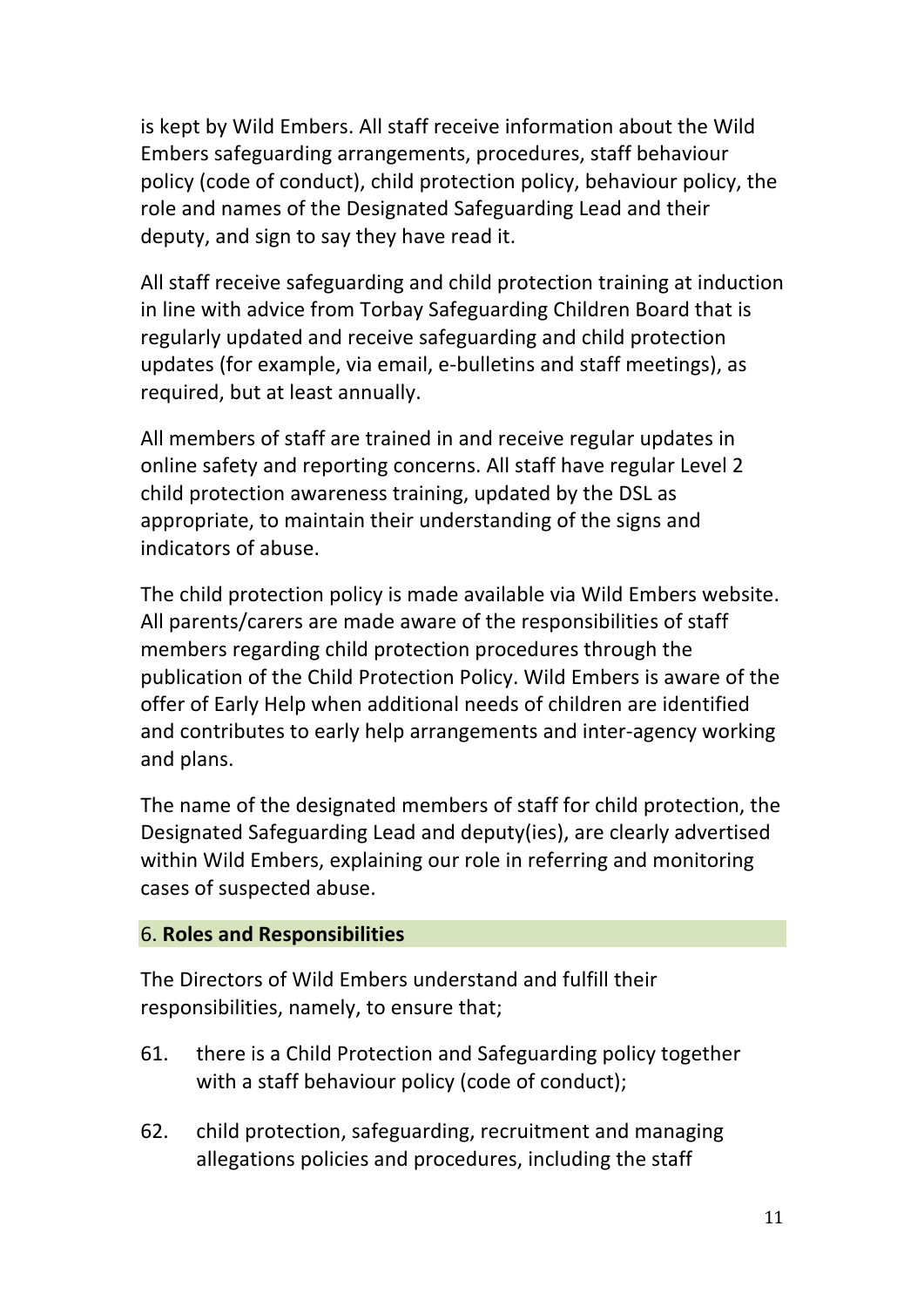behaviour policy (code of conduct), are all in place and available to all referrers/parents and carers.

- 63. ensures that all staff including temporary staff and volunteers are provided with the Wild Embers child protection policy and staff Code of Conduct.
- 64. all staff have read Keeping Children Safe in Education (2020) part 1 and Annex A and that mechanisms are in place to assist staff in understanding and discharging their roles and responsibilities as set out in the guidance.
- 65. Wild Embers operates a safer recruitment procedure that includes statutory checks on staff suitability to work with children and disqualification by association regulations.
- 66. Wild Embers has procedures for dealing with allegations of abuse against staff (including the directors), volunteers and against other children and that a referral is made to the DBS if a person in regulated activity has been dismissed or removed due to safeguarding concerns, or would have had they not resigned. The code of conduct should include acceptable use of technology, staff and pupil relationship boundaries and communications, including the use of social media
- 8. a member of the management team has been appointed as the Designated Safeguarding Lead (DSL) who will take lead responsibility for safeguarding and child protection and that the role is explicit in the role holder's job description.
- 9. on appointment, the DSL and deputy(ies) undertake appropriate identified training and ensure this is kept up to date.
- 10. all other staff have safeguarding training updated as appropriate.
- 11. children are taught about safeguarding as part of the "promoting safe behaviours" objective outlines by Wild Embers.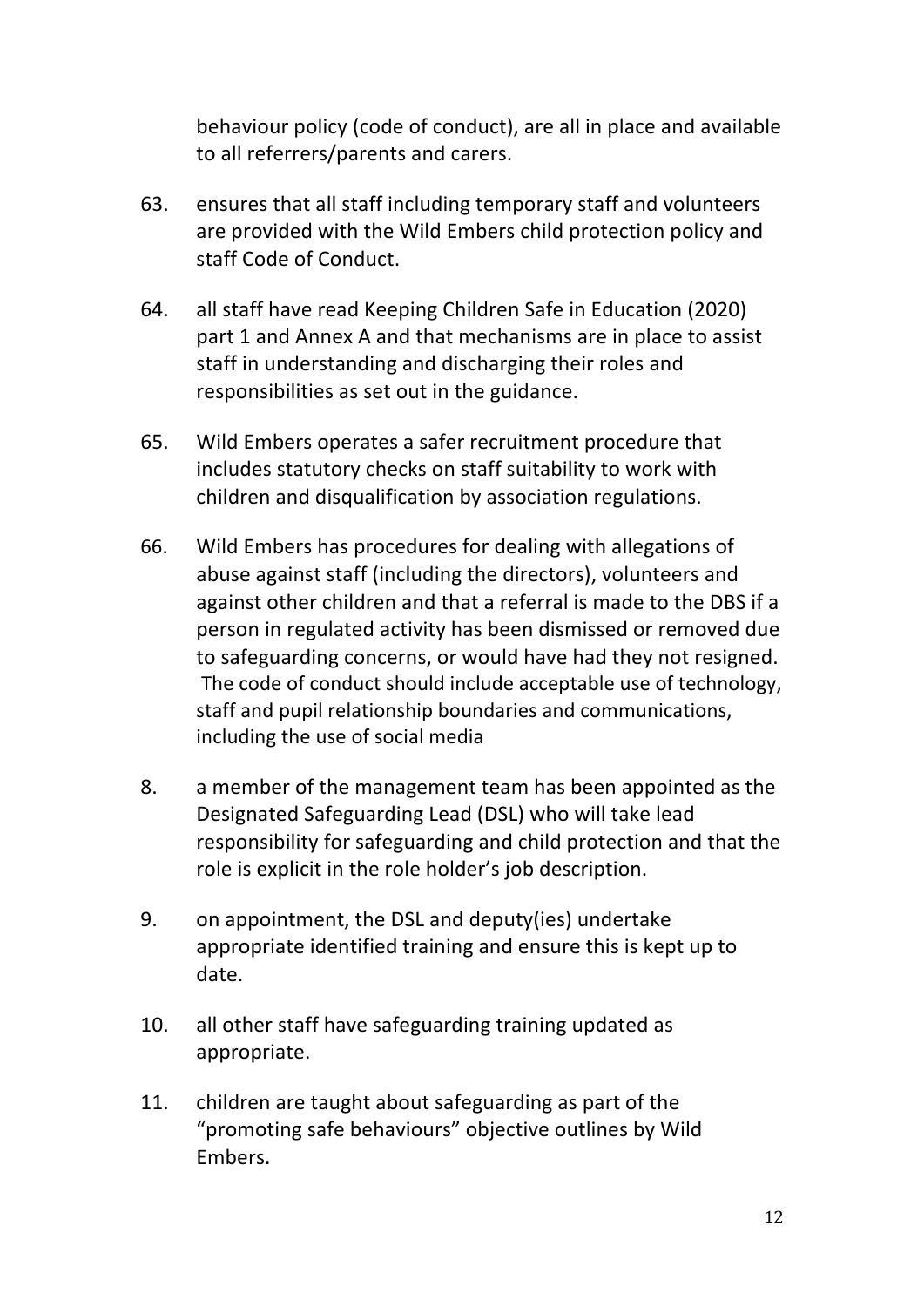- 12. appropriate safeguarding responses are in place for children who go missing from education, particularly on repeat occasions, to help identify the risk of abuse and neglect including sexual abuse or exploitation and to help prevent the risks of their going missing in future.
- 13. appropriate online filtering and monitoring systems are in place.
- 14. enhanced DBS checks (without barred list checks) are in place.
- 15. any weaknesses in Child Protection are remedied immediately. The Designated Safeguarding Lead/Deputy will ensure that.
- the Child Protection and Safeguarding Policy and procedures are implemented and followed by all staff.
- sufficient time, training, support, resources, including cover arrangements where necessary, is allocated to the DSL and deputy(ies) DSL(s) to carry out their roles effectively, including the assessment of children and attendance at strategy discussions and other necessary meetings.
- where there is a safeguarding concern that the child's wishes, and feelings are considered when determining what action to take and what services to provide,
- systems are in place for children to express their views and give feedback which operate with the best interest of the child at heart.
- Children and young people are aware of confidentiality and when information will be shared/who this will be shared.
- all staff feel able to raise concerns about poor or unsafe practice and that such concerns are handled sensitively and in accordance with the whistle-blowing procedures.
- that pupils are provided with opportunities throughout their time with Wild Embers to learn about safeguarding, including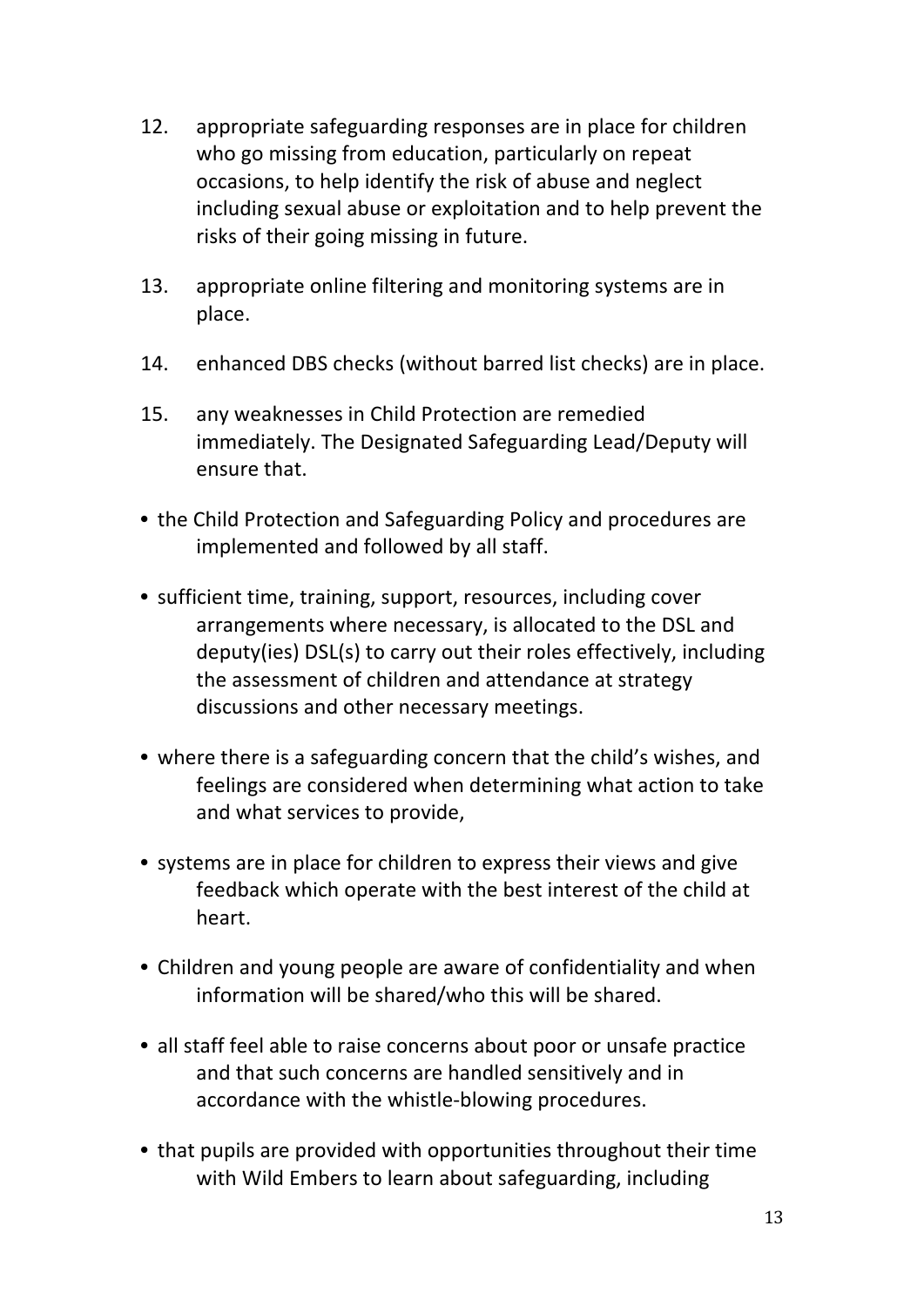keeping themselves safe online.

- they liaise with the Local Authority Designated Officer (LADO), before taking any action and on an ongoing basis, where an allegation is made against a member of staff or volunteer.
- Anyone who has harmed or may pose a risk to a child/s referred to the Disclosure and Barring Service. The Designated Safeguarding Lead;
- holds ultimate responsibility for safeguarding and child protection in Wild Embers and is a member of the Management Team.
- acts as a source of support and expertise in carrying out safeguarding duties for the whole organisation.
- Encourages a culture of listening to children and taking account of their wishes and feelings.
- is appropriately trained with updates every two years and will refresh their knowledge and skills at regular intervals but at least annually;
- Will share concerns with referrer as soon as possible and support referral to the MASH<sup>4</sup>, if appropriate Enquiries must be followed up in writing, if referred by telephone;
- Will keep detailed, accurate records, either written or using appropriate online software, of all concerns about a child even if there is no need to make an immediate referral;
- Will ensure that all such records are kept confidential, stored securely and are separate from pupil records, until the child's 25th birthday;
- In addition to the child protection file, the DSL should also consider if it would be appropriate to share any information with the new school or college if agreed with the current referrer. For example, information that would allow the new school or college to continue supporting victims of abuse and have that support in place for when the child arrives.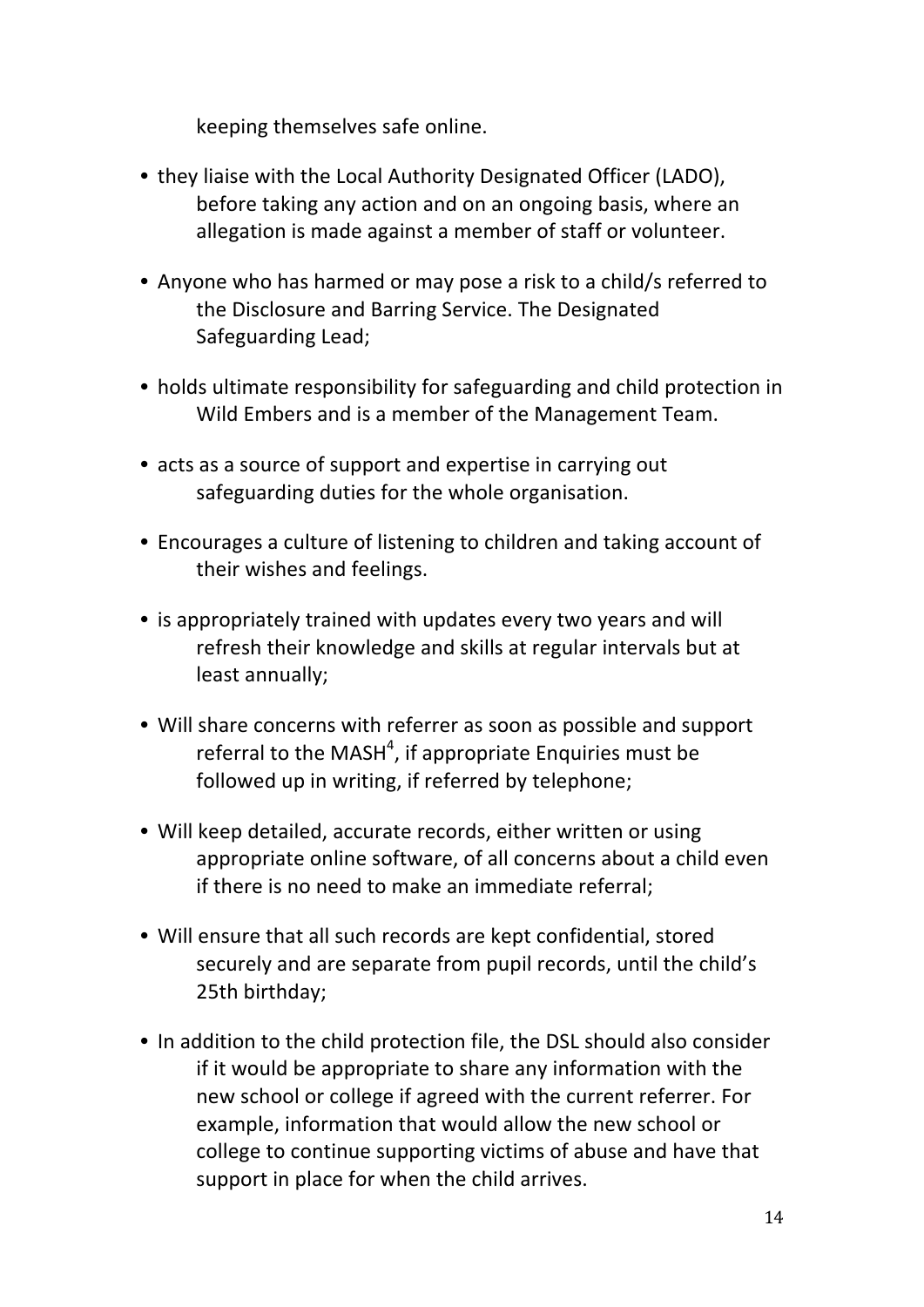- Will liaise with the Local Authority and work with other agencies and professionals in line with Working Together to Safeguard Children;
- Has a working knowledge of Children's Boards procedures;
- Will ensure that either they, or another staff member, attend case conferences, core groups, or other multi-agency planning meetings, contribute to assessments, and provide a report where required which has been shared with the parents;
- Will ensure referrers are informed if any young person has an unauthorised absence;
- Will ensure that all staff sign to say they have read, understood and agree to work within Wild Embers child protection policy, behaviour policy, staff Code of Conduct and Keeping Children Safe in Education Part 1 and annex A and ensure that the policies are used appropriately;
- Will organise child protection and safeguarding induction, regularly updated training and a minimum of annual updates (including online safety) for all staff, keep a record of attendance and address any absences;
- Has an understanding of locally agreed processes for providing early help and intervention and will support members of staff where Early Help is appropriate;
- Will ensure that the name of the designated members of staff for Child Protection, the DSL and deputies, are clearly advertised in our setting, with a statement explaining the services role in referring and monitoring cases of suspected abuse. The Deputy Designated Safeguarding Lead(s) (DSL)

• Is/are trained to the same standard as the DSL and, in the absence of the DSL, carries out those functions necessary to ensure the ongoing safety and protection of children and young people. In the event of the long-term absence of the DSL the deputy will assume all of the functions above.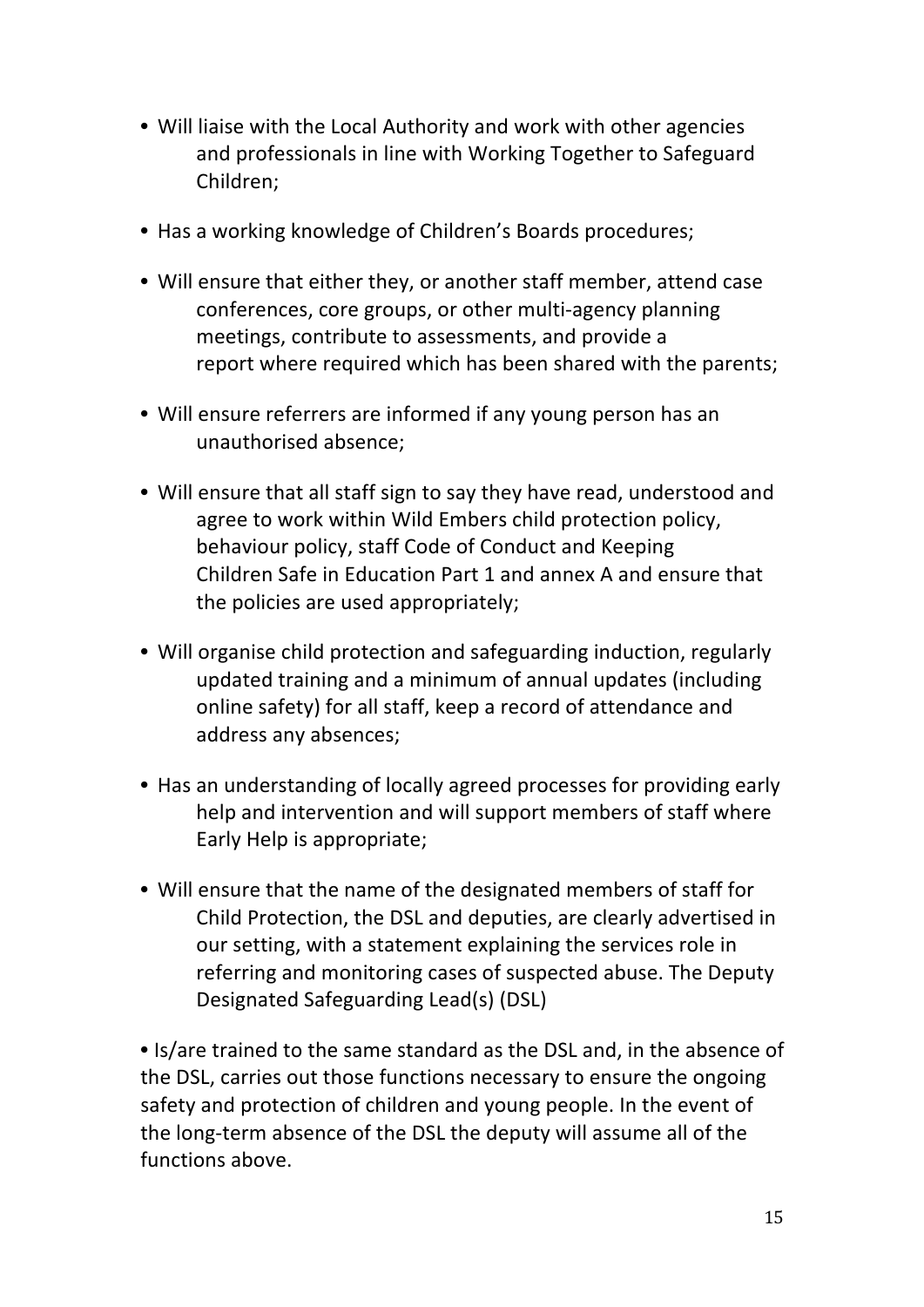All Wild Embers Staff 

- Understand that it is everyone's responsibility to safeguard and promote the welfare of children and that they have a role to play in identifying concerns, sharing information and taking prompt action.
- Consider, at all times, what is in the best interests of the child.
- Know how to respond to a child who discloses abuse through delivery of 'Working together to Safeguard Children 2018', and 'What to do if you suspect a Child is being Abused' (2015);
- Will refer any safeguarding or child protection concerns to the DSL or if necessary where the child is at immediate risk to the police or MASH;
- Are aware of the Early Help process and understand their role within it including identifying emerging problems for children who may benefit from an offer of Early Help, liaising with the DSL in the first instance and supporting other agencies and professionals in an early help assessment through information sharing. In some cases, staff may act as the Lead Professional in Early Help Cases.
- Will provide a safe environment in which children can learn.
- All new enquiries go to MASH Torbay 01803 208100/Devon -03451551071.
- In an emergency, Out of Hours referrals can be made via the Emergency Duty Team on Torbay - 0300 456 4876 or Devon -0345 600 0388 or Police-999.
- Alternatively, referrals can be made online Torbay TSCP Workers Information MASH/Devon – mashsecure@devon.gov.uk

# 7. **Confidentiality**

67. Wild Embers recognises that in order to effectively meet a child's needs, safeguard their welfare and protect them from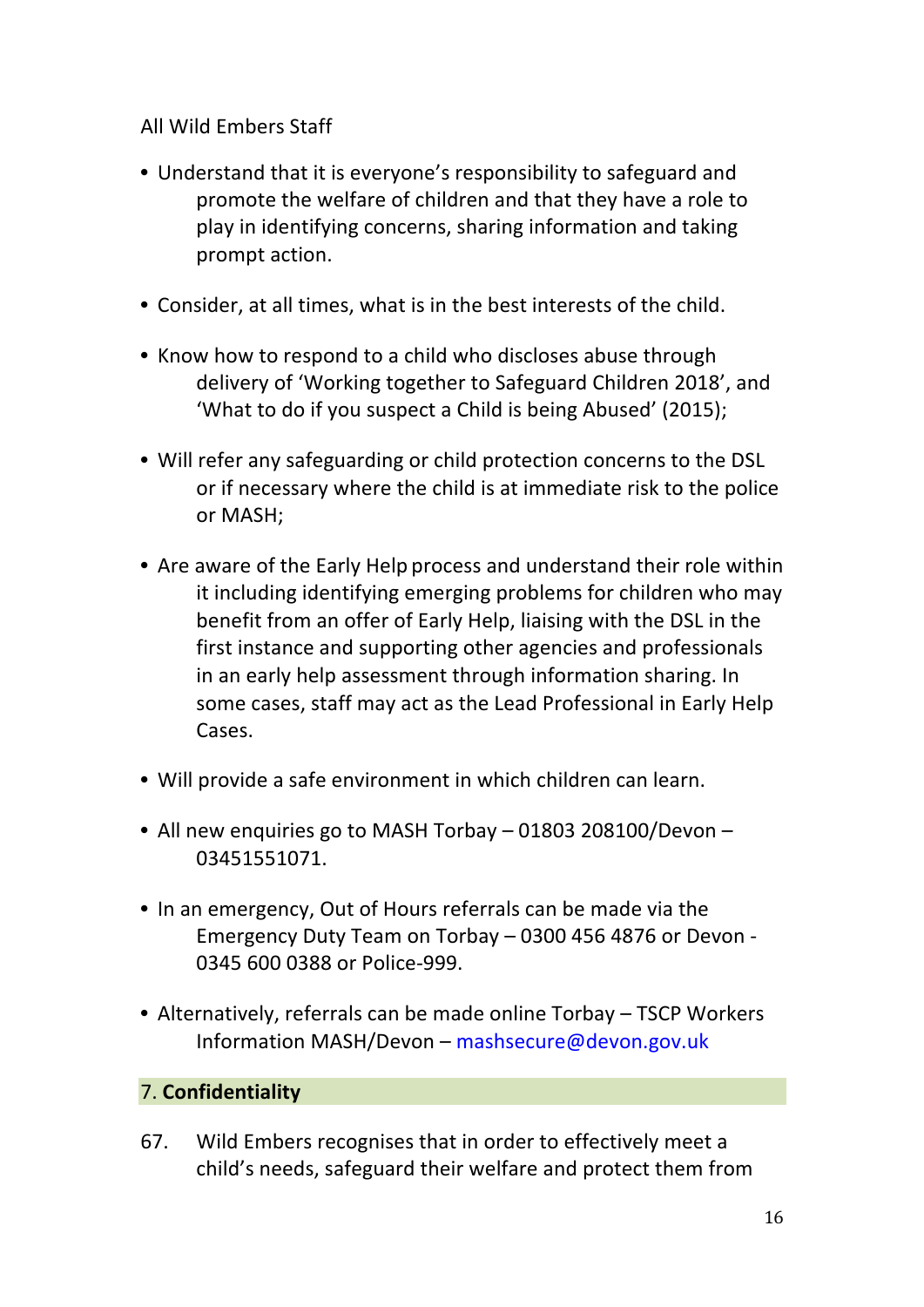harm, Wild Embers must contribute to inter-agency working in line with Working Together to Safeguard Children (2018) and share information between professionals and agencies where there are concerns.

- 68. All staff must be aware that they have a professional responsibility to share information with other agencies in order to safeguard children and that the Data Protection Act 2018<sup>6</sup> is not a barrier to sharing information where the failure to do so would place a child at risk of harm.
- 69. All staff must be aware that they cannot promise a child to keep secrets that might compromise the child's safety or wellbeing.
- 70. However, we also recognise that all matters relating to child protection are personal to children and families. Therefore, in this respect they are confidential and the DSL/deputy will only disclose information about a child to other members of staff on a need-to-know basis.
- 71. We will always undertake to share our intention to refer a child to MASH with their parents / carers consent unless to do so could put the child at greater risk of harm, or impede a criminal investigation. If in doubt, we will contact the MASH consultation line

#### 8. **Child Protection Procedures**

- 72. Abuse and neglect are forms of maltreatment of a child. Somebody may abuse or neglect a child by inflicting harm or by failing to act to prevent harm. Children may be abused in the family or in an institutional or community setting by those known to them or, more rarely, by others (e.g. via the internet). They may be abused by an adult or adults or by another child or children.
- 73. Further information about the four categories of abuse; physical, emotional, sexual and neglect, and indicators that a child may be being abused can be found in appendices 1 and 2.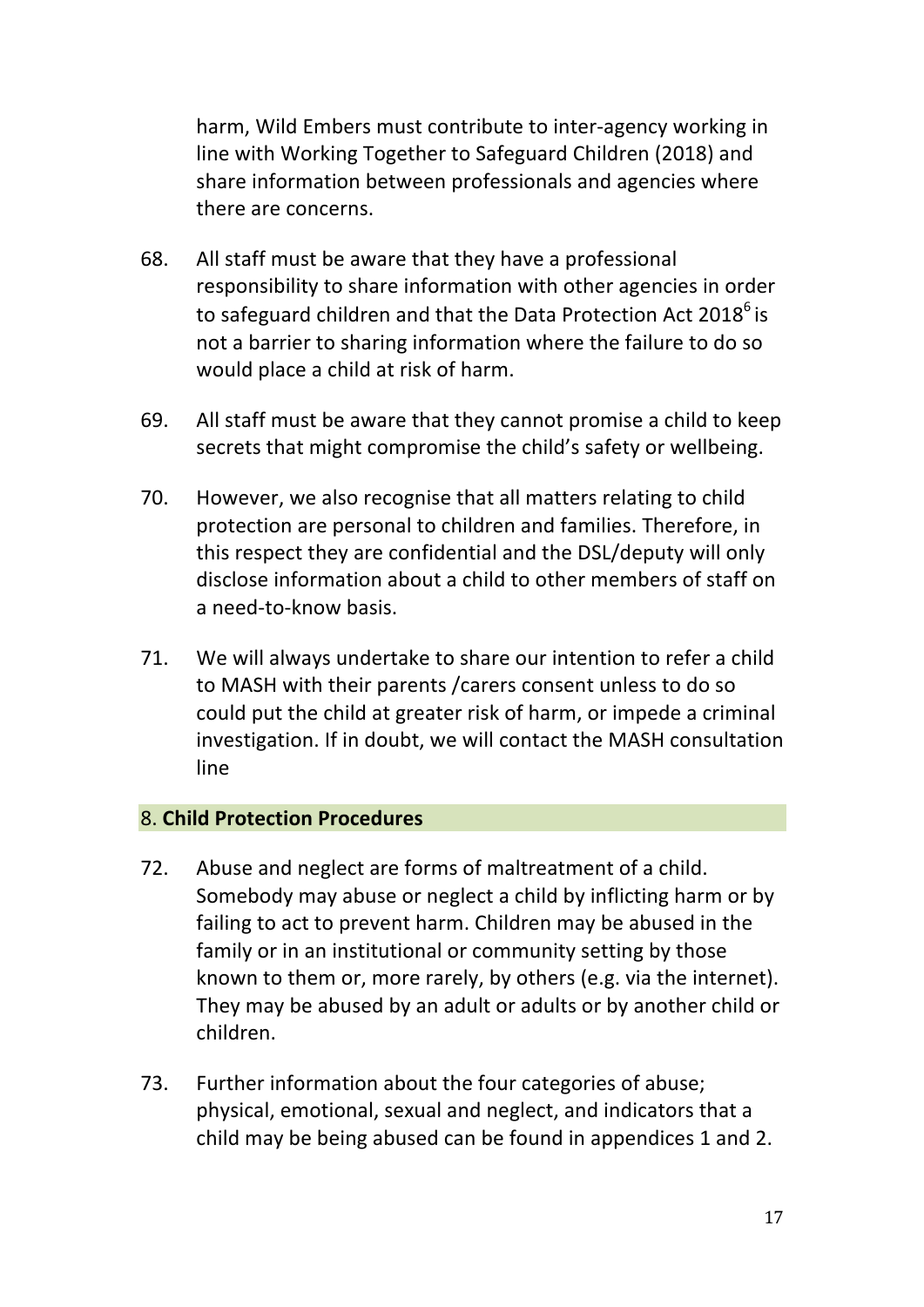74. Any child in any family in any education setting could become a victim of abuse. Staff should always maintain an attitude of "It could happen here".

• There are also a number of specific safeguarding concerns that we recognise our children and young people may experience;

- $\circ$  child missing from education setting
- $\circ$  child missing from home or care
- $\circ$  child sexual exploitation (CSE)
- $\circ$  bullying including cyberbullying
- $\circ$  domestic abuse
- o drugs
- $\circ$  fabricated or induced illness
- $\circ$  faith abuse
- $\circ$  female genital mutilation (FGM)
- $\circ$  forced marriage
- $\circ$  gangs and youth violence
- $\circ$  gender-based violence/violence against women and girls (VAWG)
- $\circ$  mental health
- $\circ$  private fostering
- o radicalisation
- $\circ$  youth produced sexual imagery (sexting)
- $\circ$  teenage relationship abuse
- o trafficking
- $\circ$  peer on peer abuse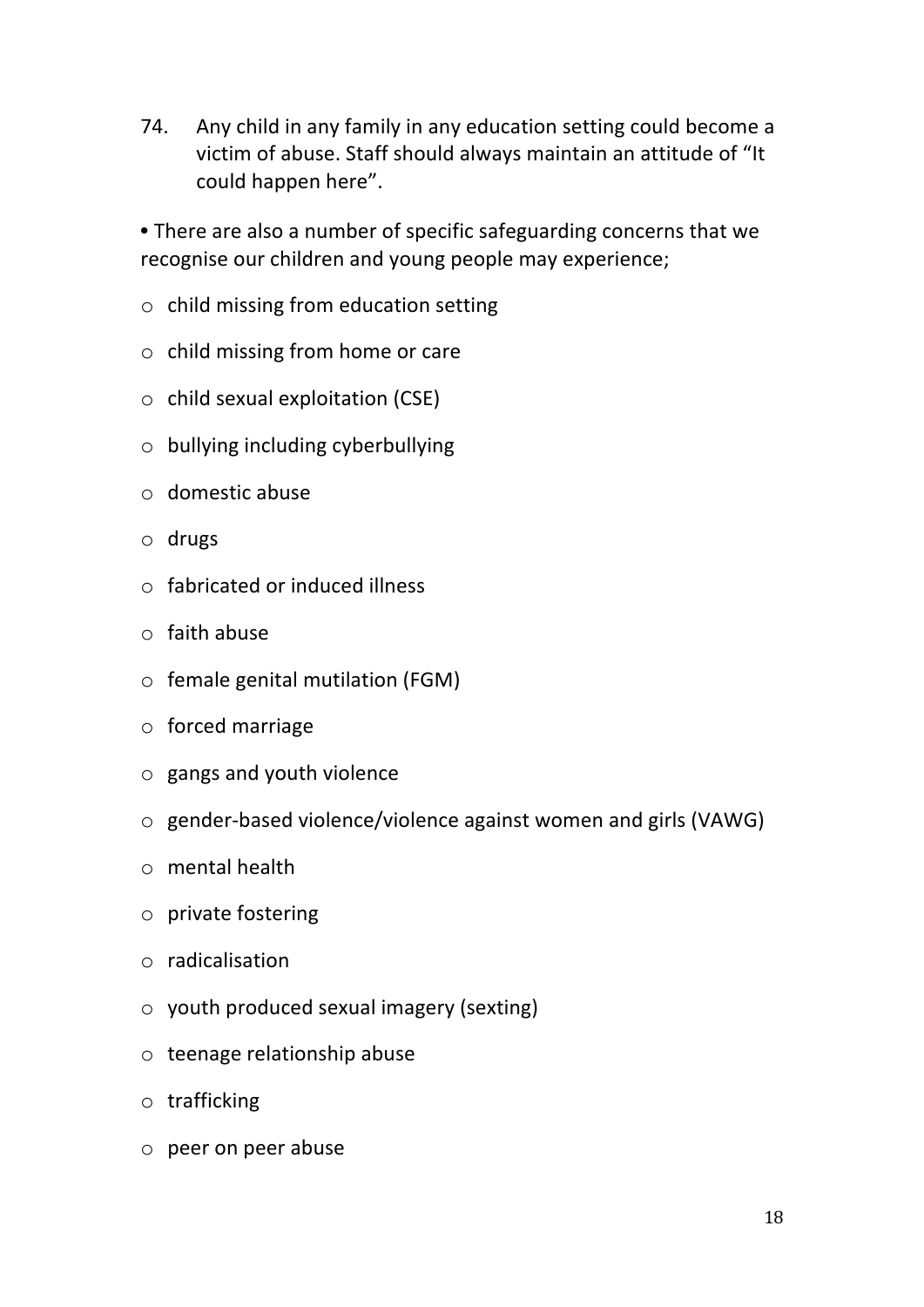Staff are aware that behaviours linked to drug taking, alcohol abuse, truanting and sexting put children in danger and that safeguarding issues can manifest themselves via peer-on-peer abuse.

We also recognise that abuse, neglect and safeguarding issues are complex and are rarely standalone events that can be covered by one definition or label. Staff are aware that in most cases multiple issues will overlap one another.

If staff are concerned about a child's welfare

- If staff notice any indicators of abuse/neglect or signs that a child may be experiencing a safeguarding issue they should record these concerns on an Wild Embers safeguarding/concern form, also highlighting a concern has been raised in their report. This needs to be passed on to the DSL as soon as possible. They may also discuss their concerns in person with the DSL but this need be followed up by putting the concern in writing.
- There will be occasions when staff may suspect that a pupil may be at risk but have no 'real' evidence. The pupil's behaviour may have changed, their artwork could be bizarre, and they may write stories or poetry that reveal confusion or distress, or physical or inconclusive signs may have been noticed.
- Wild Embers recognise that the signs may be due to a variety of factors, for example, a parent has moved out, a pet has died, a grandparent is very ill or an accident has occurred. However, they may also indicate a child is being abused or is in need of safeguarding.
- In these circumstances staff will try to give the child the opportunity to talk. It is fine for staff to ask the child or young person if they are OK or if they can help in any way.
- Following an initial conversation with the young person, if the member of staff remains concerned, they should discuss their concerns with the DSL and put them in writing.
- If the young person does begin to reveal that they are being harmed, staff should follow the advice below regarding a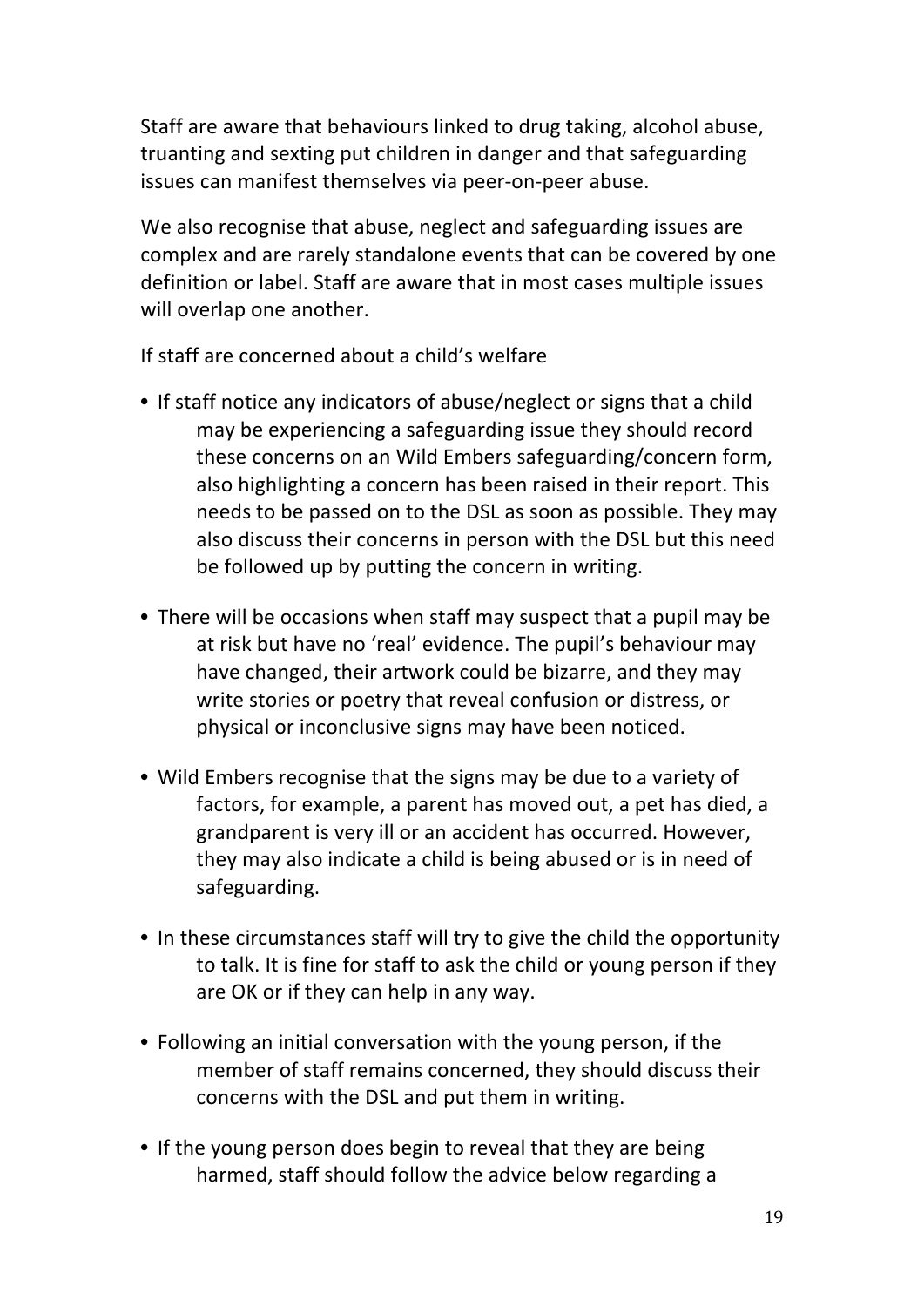disclosure being made.

If a child/young person discloses to a member of staff

- We recognise that it takes a lot of courage for a child to disclose they are being abused. They may feel ashamed, guilty or scared, their abuser may have threatened that something will happen if they tell, they may have lost all trust in adults or believe that what has happened is their fault. Sometimes they may not be aware that what is happening is abuse.
- A child who makes a disclosure may have to tell their story on a number of subsequent occasions to the police and/or social workers. Therefore, it is vital that their first experience of talking to a trusted adult is a positive one.

During their conversation with the child/young person, staff will;

- Listen to what the child has to say and allow them to speak freely.
- Remain calm and not overact or act shocked or disgusted the child may stop talking if they feel they are upsetting the listener.
- Reassure the child that it is not their fault and that they have done the right thing in telling someone.
- Not be afraid of silences staff must remember how difficult it is for the child and allow them time to talk.
- Take what the child is disclosing seriously.
- Ask open questions and avoid asking leading questions.
- Avoid jumping to conclusions, speculation or make accusations.
- Not automatically offer any physical touch as comfort. It may be anything but comforting to a child who is being abused.
- Avoid admonishing the child for not disclosing sooner. Saying things such as 'I do wish you had told me about it when it started' may be the staff member's way of being supportive but may be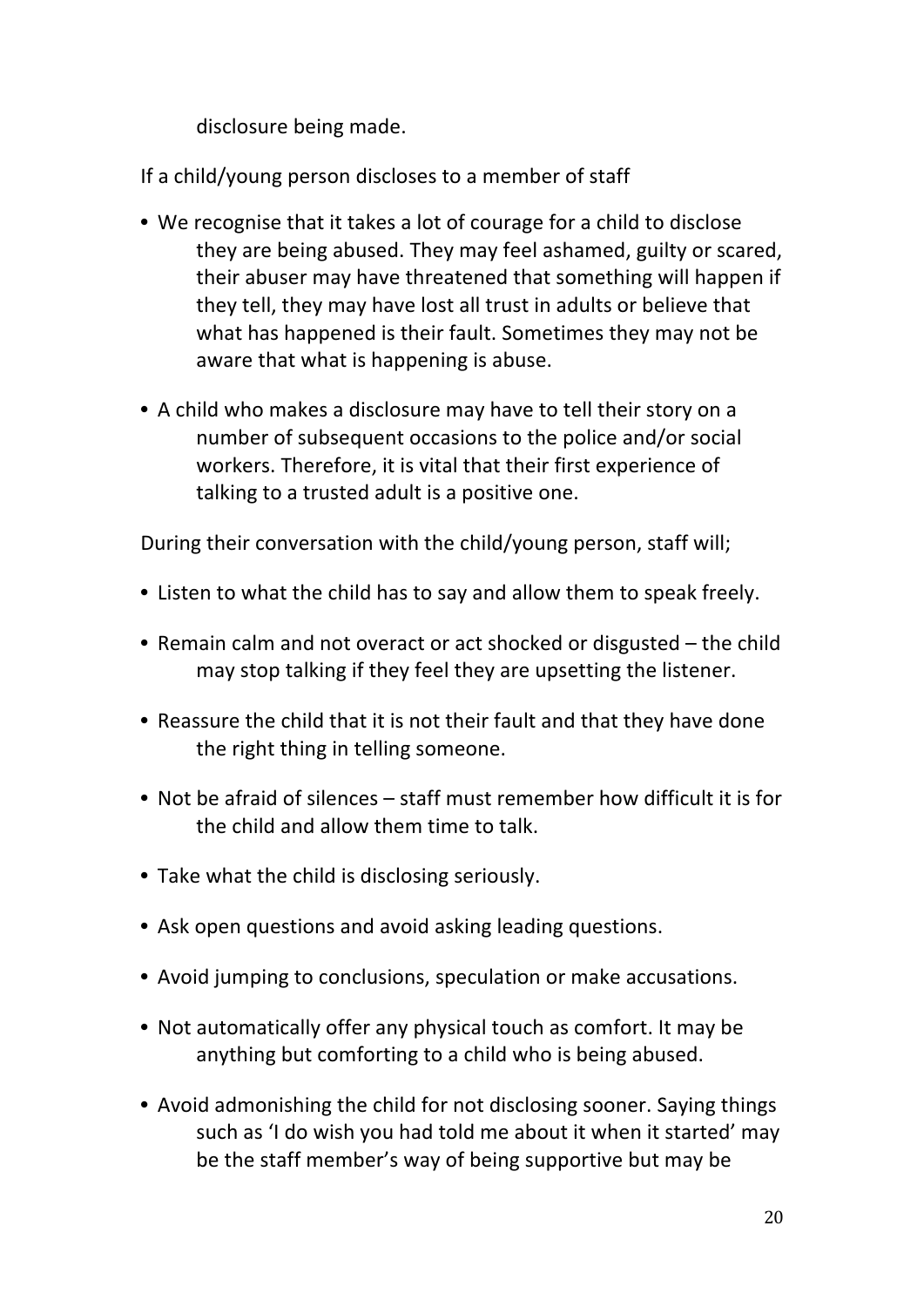interpreted by the child to mean they have done something wrong. 

• Tell the child what will happen next.

If a child talks to any member of staff about any risks to their safety or wellbeing the staff member will let the child know that they will have to pass the information on  $-$  staff are not allowed to keep secrets.

The member of staff should write up their conversation as soon as possible on the Safeguarding/ Concern form in the child's own words. Staff should make this a matter of priority and ensure this information is shared with DSL as soon as possible. The record should be signed and dated, the member of staff's name should be printed, and it should also detail where the disclosure was made and who else was present. The record should be handed to the DSL.

• Notifying Parents/carers

Wild Embers will normally seek to discuss any concerns about a child/young person with the referrer initially. It will then be discussed if the referrer or we is best placed to discuss with parents/carers. This must be handled sensitively, and the DSL will make contact with the referrer in the event of a concern. suspicion or disclosure.

However, if we believe that notifying parents could increase the risk to the child or exacerbate the problem, advice will first be sought from children's MASH.

Where there are concerns about forced marriage or honourbased violence parents should not be informed a referral is being made as to do so may place the child at a significantly increased risk. In circumstances the appropriate action would be to contact the police.

## Making a referral

• Concerns about a child or a disclosure should be discussed with the DSL who will help decide whether a referral to children's MASH or other support is appropriate.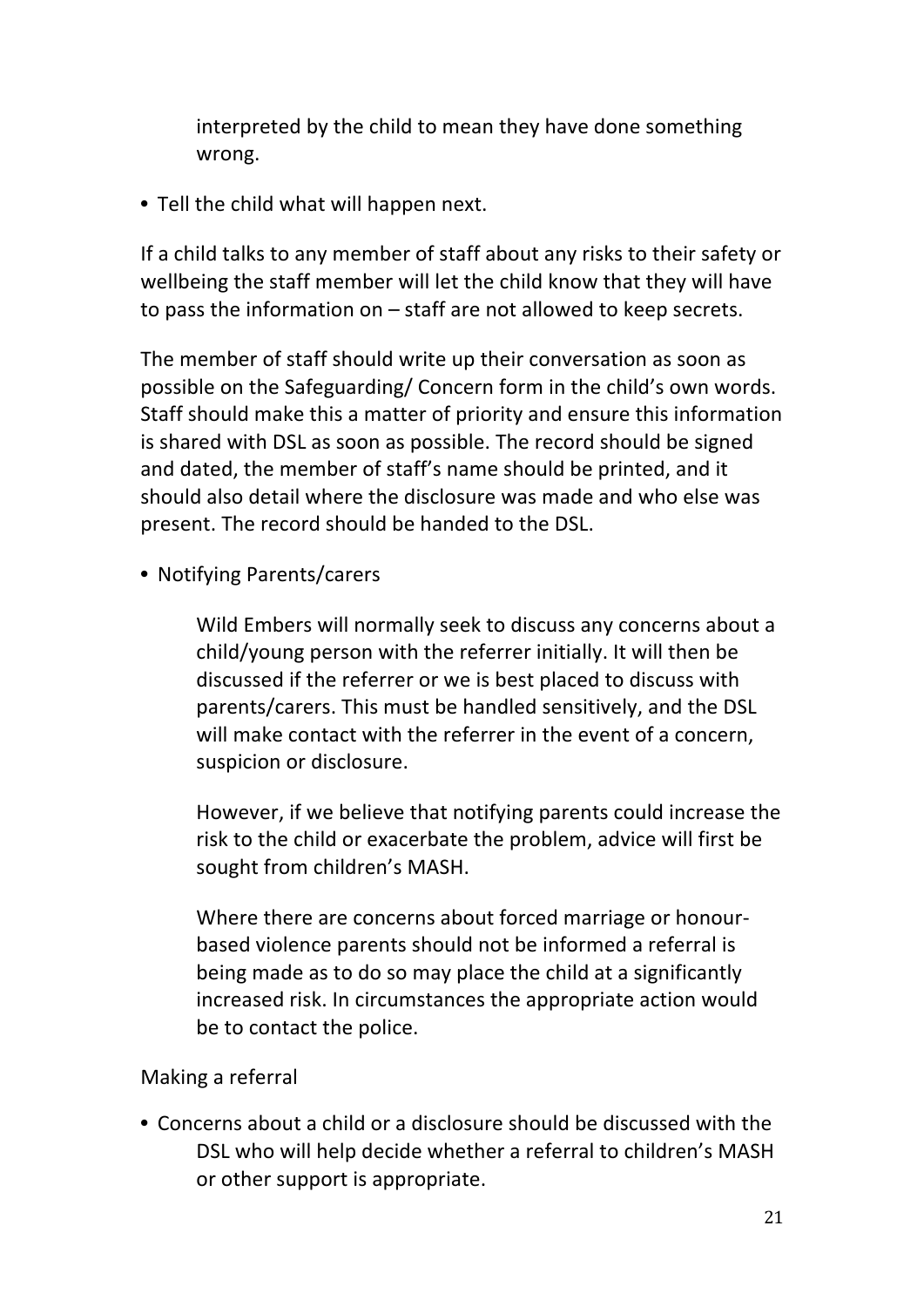- If a referral is needed, then the DSL should make this rapidly and systems should be in place to enable this to happen. However, anyone can make a referral and if for any reason a staff member thinks a referral is appropriate and one hasn't been made, they can and should consider making a referral themselves.
- The child (subject to their age and understanding) and the parents will be told that a referral is being made, unless to do so would increase the risk to the child.
- If after a referral the child's situation does not appear to be improving the designated safeguarding lead (or the person that made the referral) should press for re-consideration to ensure their concerns have been addressed, and most importantly the child's situation improves.
- If a child is in immediate danger or is at risk of harm a referral should be made to children's MASH and/or the police immediately. Anybody can make a referral.
- Where referrals are not made by the DSL, the DSL should be informed as soon as possible.

## Supporting Staff

- We recognise that staff working in our setting who have become involved with a child who has suffered harm or appears to be likely to suffer harm may find the situation stressful and upsetting.
- We will support such staff by providing an opportunity to talk through their anxieties with the DSLs and to seek further support as appropriate.
- All staff at Wild Embers are offered regular robust supervision.

#### 9. **Children who are particularly vulnerable**

Wild Embers recognises that some children are more vulnerable to abuse and neglect and that additional barriers exist when recognising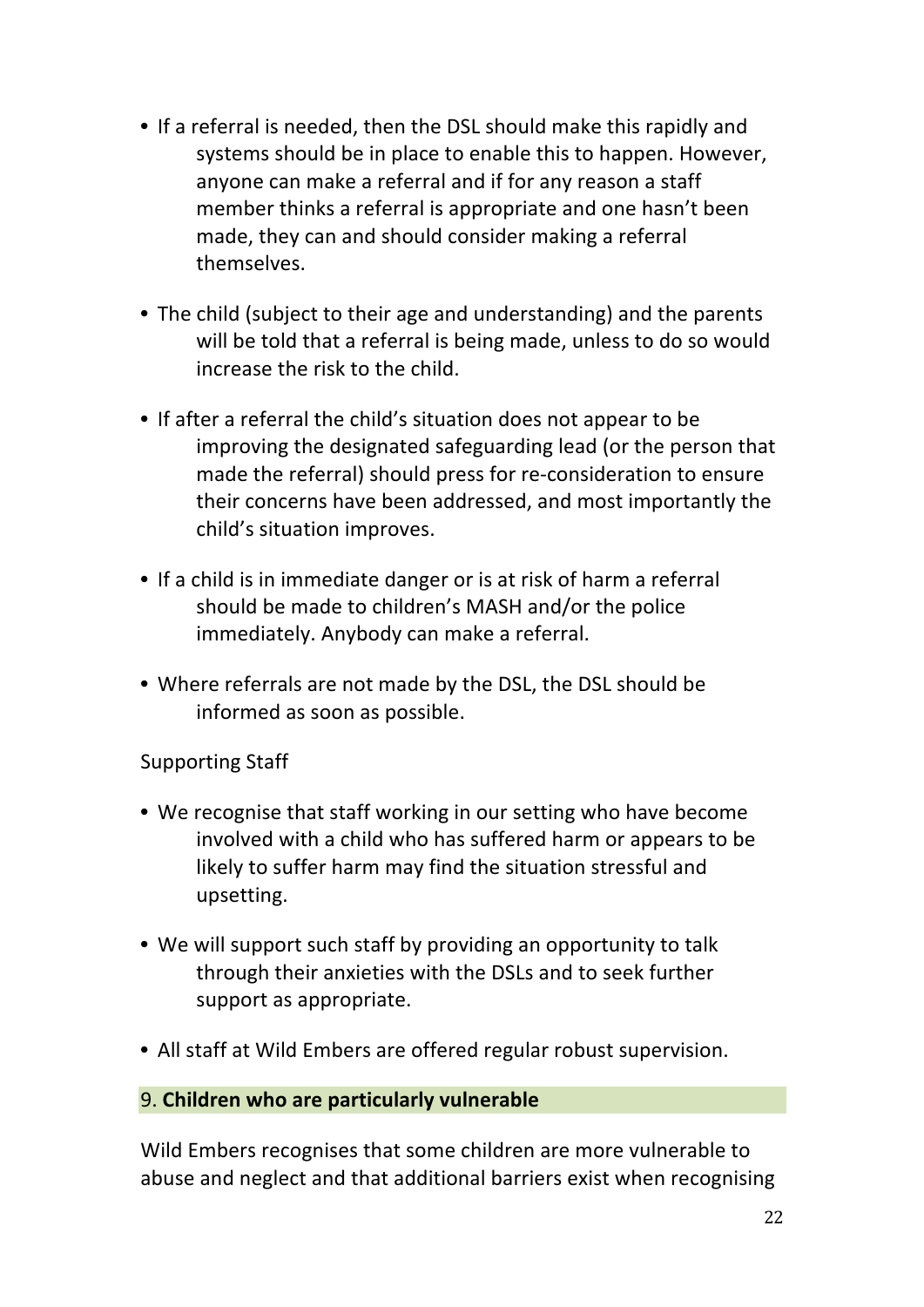abuse for some children.

We understand that this increase in risk is due more to societal attitudes and assumptions or child protection procedures that fail to acknowledge children's diverse circumstances, rather than the individual child's personality, impairment, or circumstances.

In some cases, possible indicators of abuse such as a child's mood, behaviour or injury might be assumed to relate to the child's impairment or disability rather than giving a cause for concern. Or a focus may be on the child's disability, special educational needs, or situation without consideration of the full picture. In other cases, such as bullying, the child may be disproportionately impacted by the behaviour without outwardly showing any signs that they are experiencing it.

Some children may also find it harder to disclose abuse due to communication barriers, lack of access to a trusted adult or not being aware that what they are experiencing is abuse.

Any child may benefit from early help, but all staff should be alert to the potential need for early help for a child who:

- Is disabled and has specific additional needs
- 75. Has special educational needs (whether or not they have a statutory education, health and care plan)
- 76. Is a young carer
- 77. Is showing signs of being drawn into anti-social or criminal behaviour, including gang involvement and association with organised crime groups
- 78. Is frequently missing/goes missing from care or home
- 79. Is misusing alcohol or drugs themselves
- 80. Is at risk of modern slavery trafficking or exploitation
- 81. Is in a family circumstance presenting challenges for the child, such as substance misuse, adult mental health problems or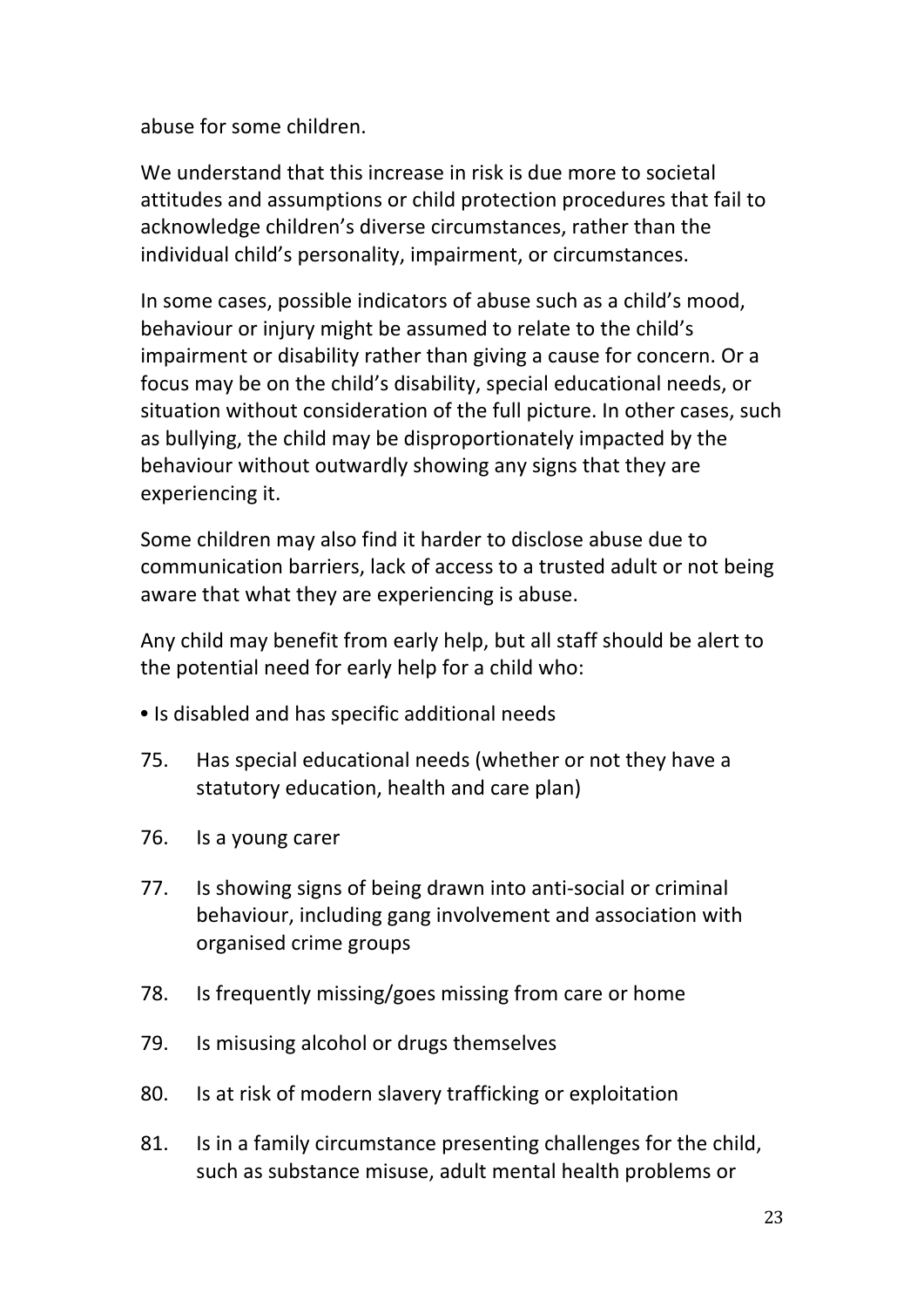domestic abuse.

- 82. Has returned home to their family from care
- 83. Is showing early signs of abuse and/or neglect
- 84. Is at risk of being radicalised or exploited
- 85. Is a privately fostered child

## 10. **Anti-Bullying / Cyberbullying**

Our policy on anti-bullying is set out in a separate document and acknowledges that to allow or condone bullying may lead to consideration under child protection procedures. This includes all forms e.g. cyber, racist, homophobic and gender related bullying. All staff are aware that children with SEND and / or differences/perceived differences are more susceptible to being bullied / victims of child abuse.

If the bullying is particularly serious, or the anti-bullying procedures are seen to be ineffective, the DSL will consider implementing child protection procedures.

The subject of bullying is addressed regularly with all children and young people accessing Inspire and is included in our induction process. 

#### 11. **Racist Incidents**

Our policy on racist incidents is set out separately and acknowledges that repeated racist incidents or a single serious incident may lead to consideration under child protection procedures. We keep a record of racist incidents and report them to the Local Authority.

#### 12. **Radicalisation and Extemism**

The Prevent Duty for England and Wales (2015) under section 26 of the Counter-Terrorism and Security Act 2015 places a duty on education and other children's services to have due regard to the need to prevent people from being drawn into terrorism.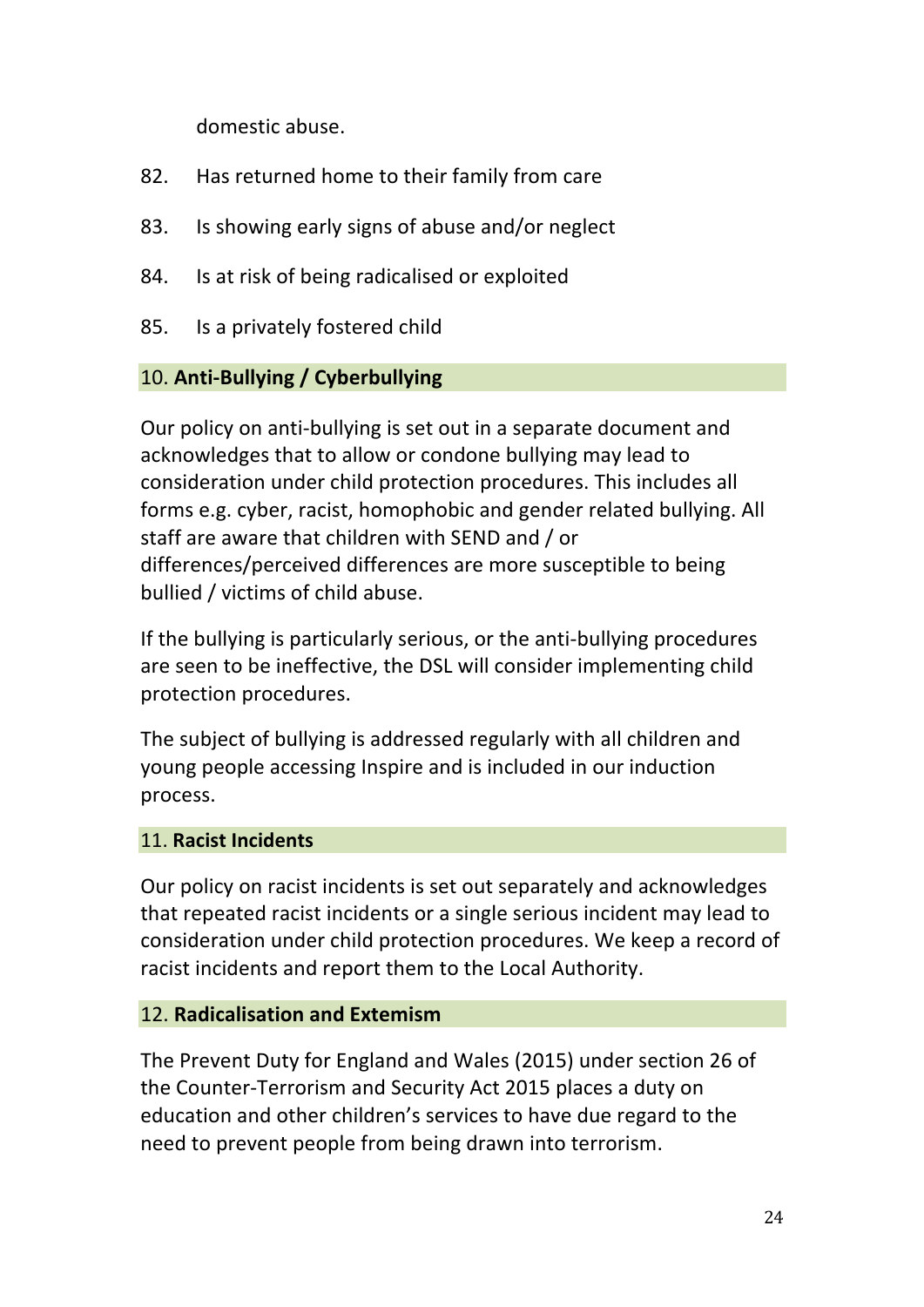Extremism is defined as 'as 'vocal or active opposition to fundamental British values, including democracy, the rule of law, individual liberty and mutual respect and tolerance of different faiths and beliefs. We also include in our definition of extremism calls for the death of members of our armed forces, whether in this country or overseas.

Some children are at risk of being radicalised; adopting beliefs and engaging in activities that are harmful, criminal or dangerous.

Wild Embers is clear that exploitation of vulnerable children and radicalisation should be viewed as a safeguarding concern and follows the Department for Education guidance for schools and childcare providers on preventing children and young people from being drawn into terrorism<sup>7</sup>.

Wild Embers seeks to protect children and young people against the messages of all violent extremism including, but not restricted to, those linked to Islamist ideology, or to Far Right / Neo Nazi / White Supremacist ideology, Irish Nationalist and Loyalist paramilitary groups, and extremist Animal Rights movements.

All staff receive training to help identify early signs of radicalisation and extremism. Indicators of vulnerability to radicalisation are in detailed in Appendix 6.

Opportunities are provided in our intervention sessions to enable pupils to discuss issues of religion, ethnicity and culture.

When any member of staff has concerns that a young person may be at risk of radicalisation or involvement in terrorism, they should speak with the DSL. They should then follow normal safeguarding procedures. If the matter is urgent then Devon & Cornwall Police must be contacted by dialling 999. In non-urgent cases where police advice is sought then dial 101. The Department of Education has also set up a dedicated telephone helpline for staff and governors to raise concerns around Prevent (020 7340 7264).

#### 13. **Domestic Aduse**

Domestic abuse represents one quarter of all violent crime. It is actual or threatened physical, emotional, psychological or sexual abuse. It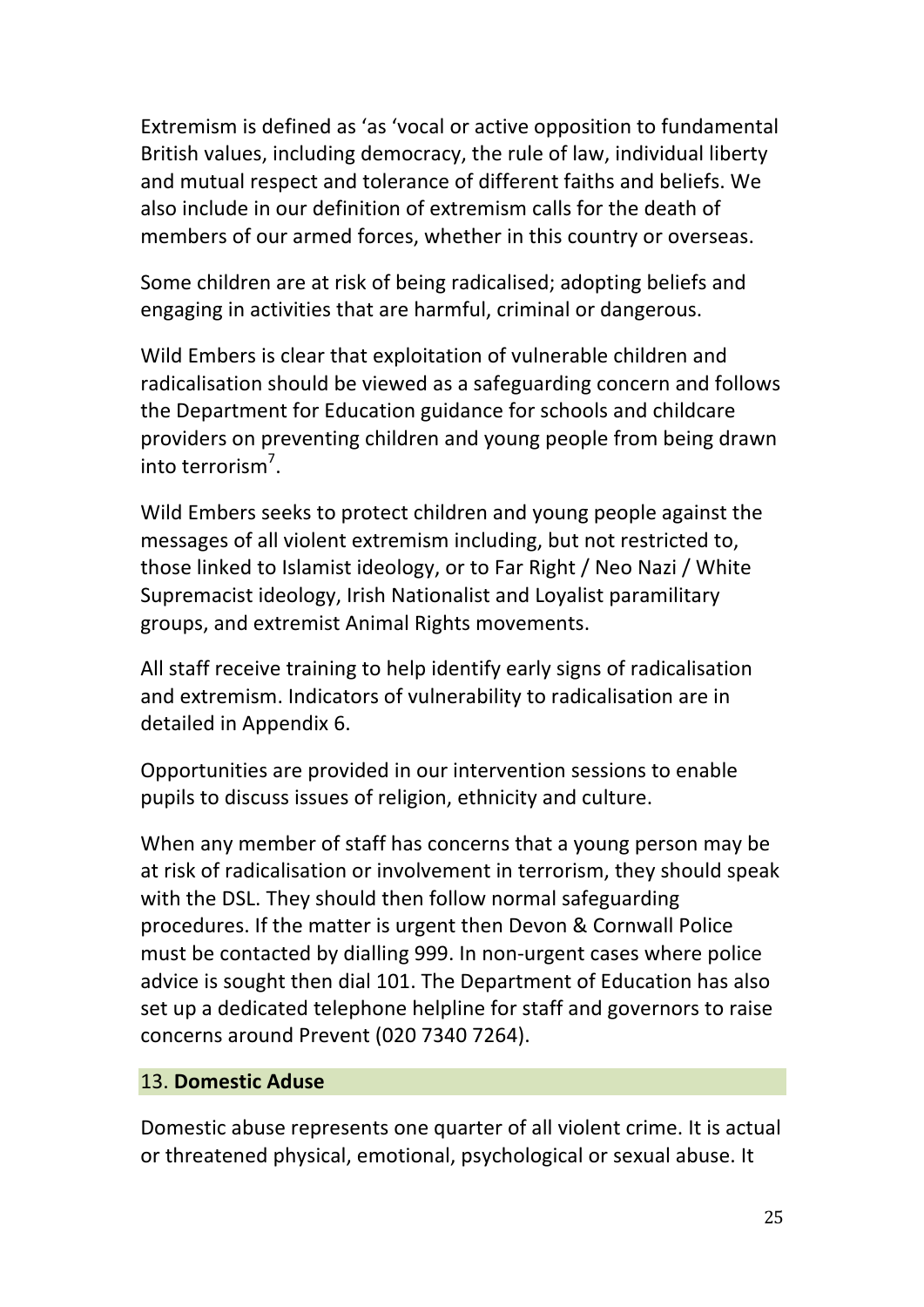involves the use of power and control by one person over another. It occurs regardless of race, ethnicity, gender, class, sexuality, age, religion, mental or physical ability. Domestic abuse can also involve other types of abuse.

We use the term domestic abuse to reflect that a number of abusive and controlling behaviours are involved beyond violence.

Slapping, punching, kicking, bruising, rape, ridicule, constant criticism, threats, manipulation, sleep deprivation, social isolation, and other controlling behaviours all count as abuse.

Living in a home where domestic abuse takes place is harmful to children and can have a serious impact on their behaviour, wellbeing and understanding of healthy, positive relationships. Children who witness domestic abuse are at risk of significant harm and staff are alert to the signs and symptoms of a child suffering or witnessing domestic abuse (See Appendix 5).

## 14. **Child Sexual Exploitation (CSE)**

Child sexual exploitation is a form of child sexual abuse. It occurs where an individual or group takes advantage of an imbalance of power to coerce, manipulate or deceive a child or young person under the age of 18 into sexual activity (a) in exchange for something the victim needs or wants, and/or (b) for the financial advantage or increased status of the perpetrator or facilitator. The victim may have been sexually exploited even if the sexual activity appears consensual. Child sexual exploitation does not always involve physical contact, it can also occur through the use of technology. More information and the indicators of CSE is set out in appendix 3. CSE can happen online and offline and all staff should be aware of the link between online safety and vulnerability to CSE.

Any concerns that a child is being or is at risk of being sexually exploited should be passed without delay to the DSL. We are aware there is a clear link between regular school absence/truanting and CSE. Staff should consider a child to be at potential CSE risk in the case of regular absence/truanting and make reasonable enquiries with the child and parents to assess this risk.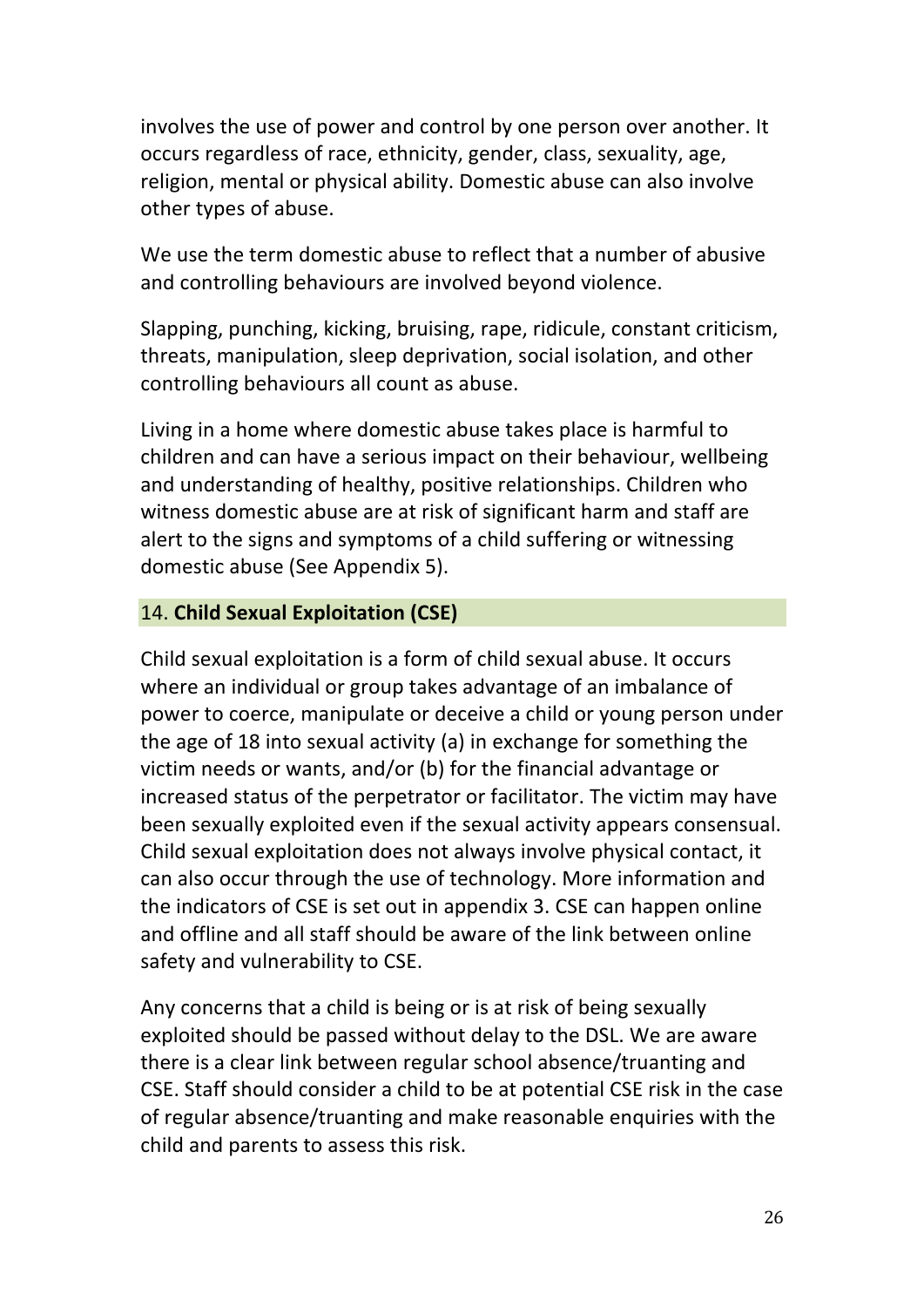The DSL will use appropriate CSE Screening Tool on all occasions when there is a concern that a child is being or is at risk of being sexually exploited or where indicators have been observed that are consistent with a child who is being or who is at risk of being sexually exploited.

Having completed the screening tool the guidance will indicate the appropriate pathway, either to make a referral to MACSE or to the MASH. If a child is in immediate danger the police should be called on 999. 

Wild Embers is aware that a child often is not able to recognise the coercive nature of the abuse and does not see themselves as a victim. As a consequence the child may resent what they perceive as interference by staff. However, staff must act on their concerns as they would for any other type of abuse.

Wild Embers continuously promotes safe behaviour with children and young people and include this work in their intervention sessions. Children will be informed of the grooming process and how to protect themselves from people who may potentially be intent on causing harm. They will be supported in terms of recognising and assessing risk in relation to CSE, including online, and knowing how and where to get help.

#### 15. Female Genital Mutilation (FGM)

Female Genital Mutilation (FGM) is illegal in England and Wales under the FGM Act (2003). It is a form of child abuse and violence against women. A mandatory reporting duty requires staff to report 'known' cases of FGM in under 18s, which are identified in the course of their professional work, to the police<sup>9</sup>.

The duty applies to all persons at Wild Embers who is employed. The duty applies to the individual who becomes aware of the case to make a report. It should not be transferred to the Designated Safeguarding lead; however, the DSL should be informed.

If a staff member is informed by a girl under 18 that an act of FGM has been carried out on her or a member of staff observes physical signs which appear to show that an act of FGM has been carried out on a girl under 18 and they have no reason to believe the act was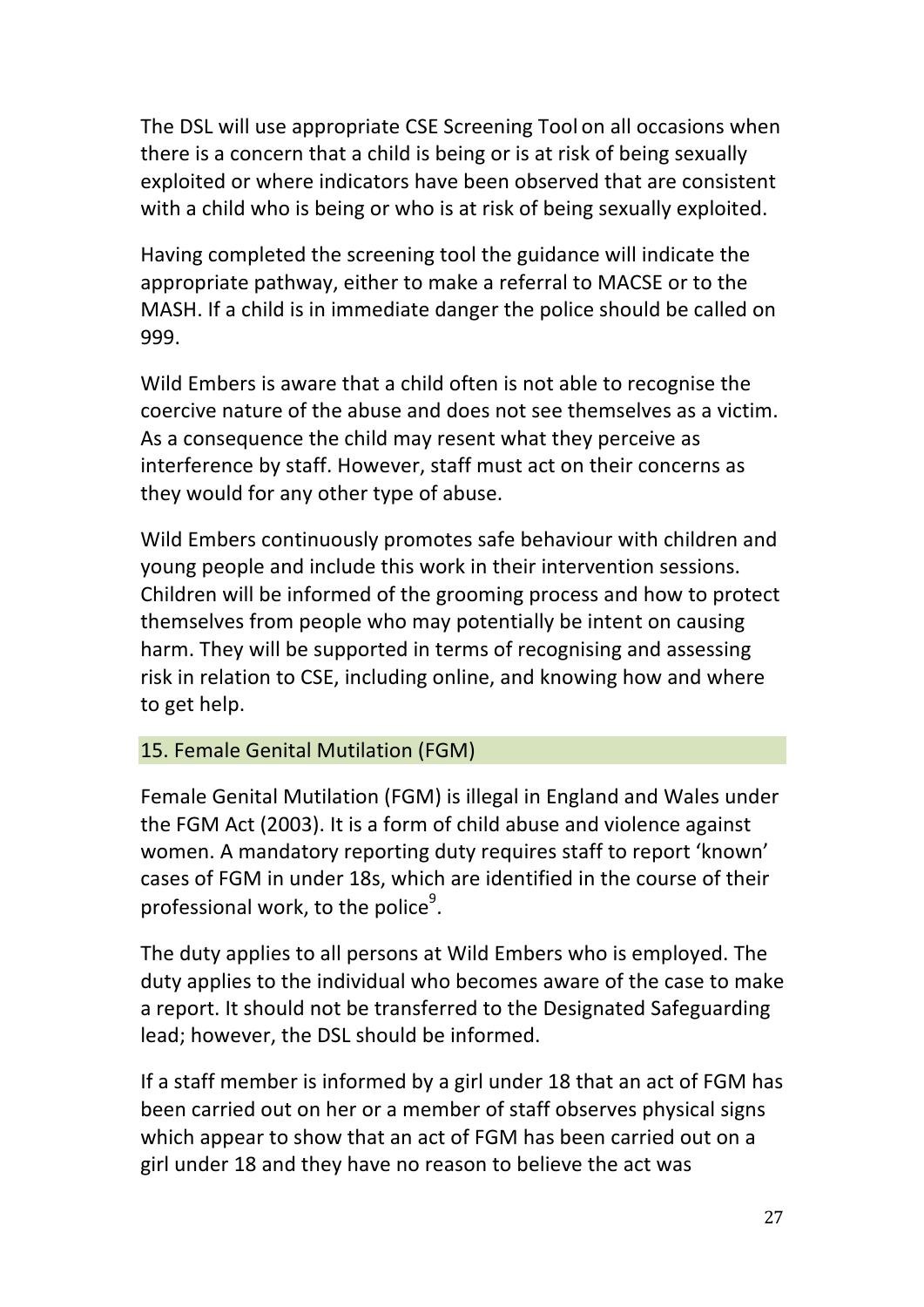necessary for the girl's physical or mental health or for purposes connected with labour or birth, they should personally make a report to the police force in which the girl resides by calling 101. The report should be made by the close of the next working day.

Concerns about FGM outside of the mandatory reporting duty should be reported as per Wild Embers child protection procedures. Staff should be particularly alert to suspicions or concerns expressed by female pupils about going on a long holiday during the summer vacation period. There should also be consideration of potential risk to other girls in the family and practicing community.

Where there is a risk to life or likelihood of serious immediate harm the member of staff should report the case immediately to the police, including dialling 999 if appropriate.

There are no circumstances in which a member of staff should examine a girl.

## 16. **Forced Marriage**

A forced marriage is a marriage in which one or both people do not (or in cases of people with learning disabilities cannot) consent to the marriage but are coerced into it. Coercion may include physical, psychological, financial, sexual and emotional pressure. It may also involve physical or sexual violence and abuse.

Forced marriage is an appalling and indefensible practice and is recognised in the UK as a form of violence against women and men, domestic/child abuse and a serious abuse of human rights. Since June 2014 forcing someone to marry has become a criminal offence in England and Wales under the Anti-Social Behaviour, Crime and Policing Act 2014.

A forced marriage is not the same as an arranged marriage which is common in several cultures. The families of both spouses take a leading role in arranging the marriage but the choice of whether or not to accept the arrangement remains with the prospective spouses.

Staff should never attempt to intervene directly as an organisation or through a third party. Contact should be made with MASH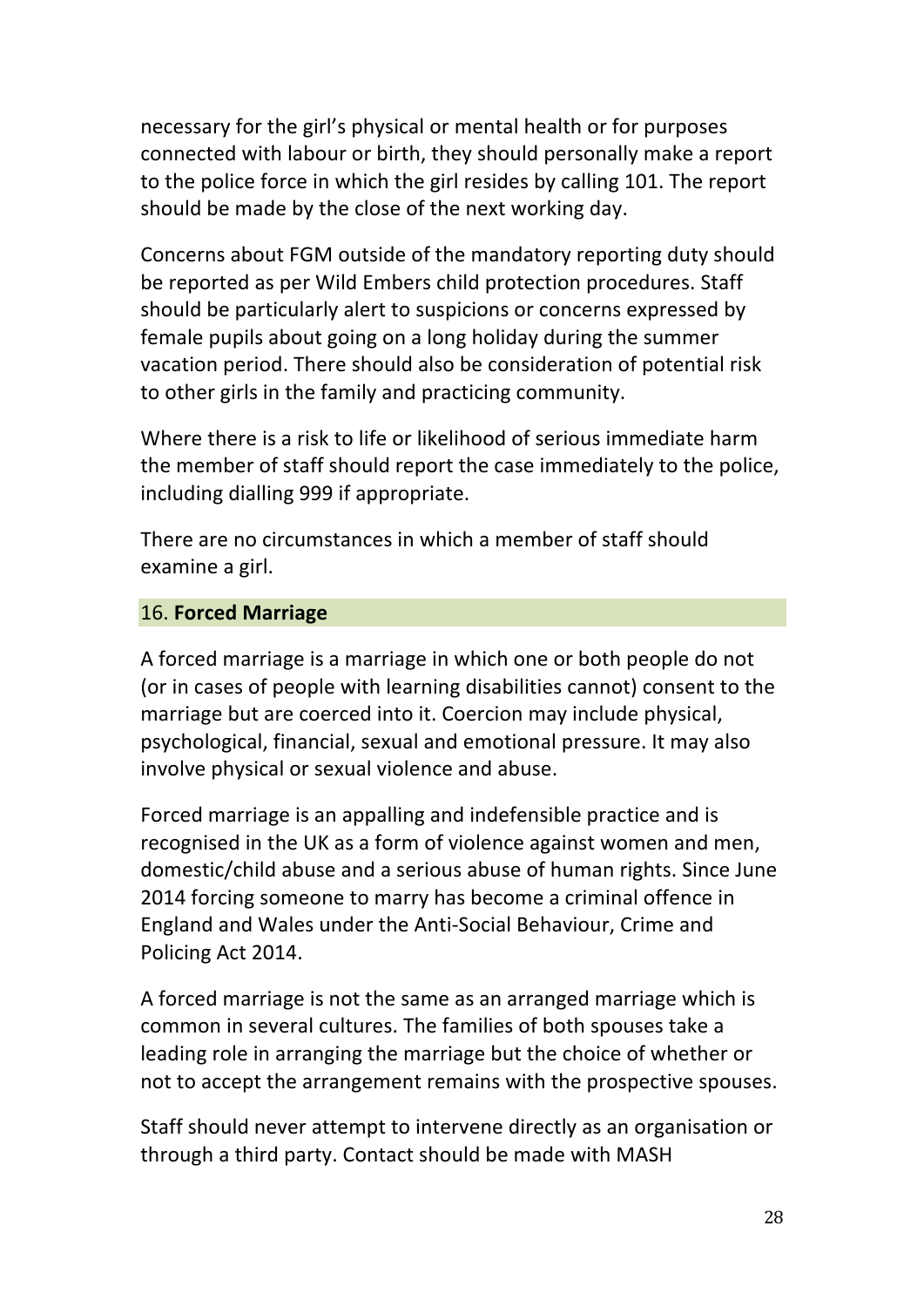## 17. **Honour-based Violence**

Honour based violence (HBV) can be described as a collection of practices, that are used to control behaviour within families or other social groups to protect perceived cultural and religious beliefs and/or honour. Such violence can occur when perpetrators perceive that a relative has shamed the family and/or community by breaking their honour code.

Honour based violence might be committed against people who;

- 86. become involved with a boyfriend or girlfriend from a different culture or religion;
- 87. want to get out of an arranged marriage;
- 88. want to get out of a forced marriage;
- 89. wear clothes or take part in activities that might not be considered traditional within a particular culture. It is a violation of human rights and may be a form of domestic and/or sexual abuse. There is no, and cannot be, honour or justification for abusing the human rights of others.

#### 18. **One Chance Rule**

This term is used in the FGM Guidance for schools produced by the national FGM centre July 2019. Multi agency statutory guidance July 20 does not appear to use the term, however, the expression is intended to highlight the importance of acting promptly whilst recognising there may be "only one chance to speak to a child or young person who is a potential victim and have just one chance to save a life"

Wild Embers is aware that if the victim is not offered support following disclosure that the 'One Chance' opportunity may be lost. Therefore, all staff are aware of their responsibilities and obligations when they become aware of potential forced marriage, FGM and HBA cases. 

#### 19. **Mental Health**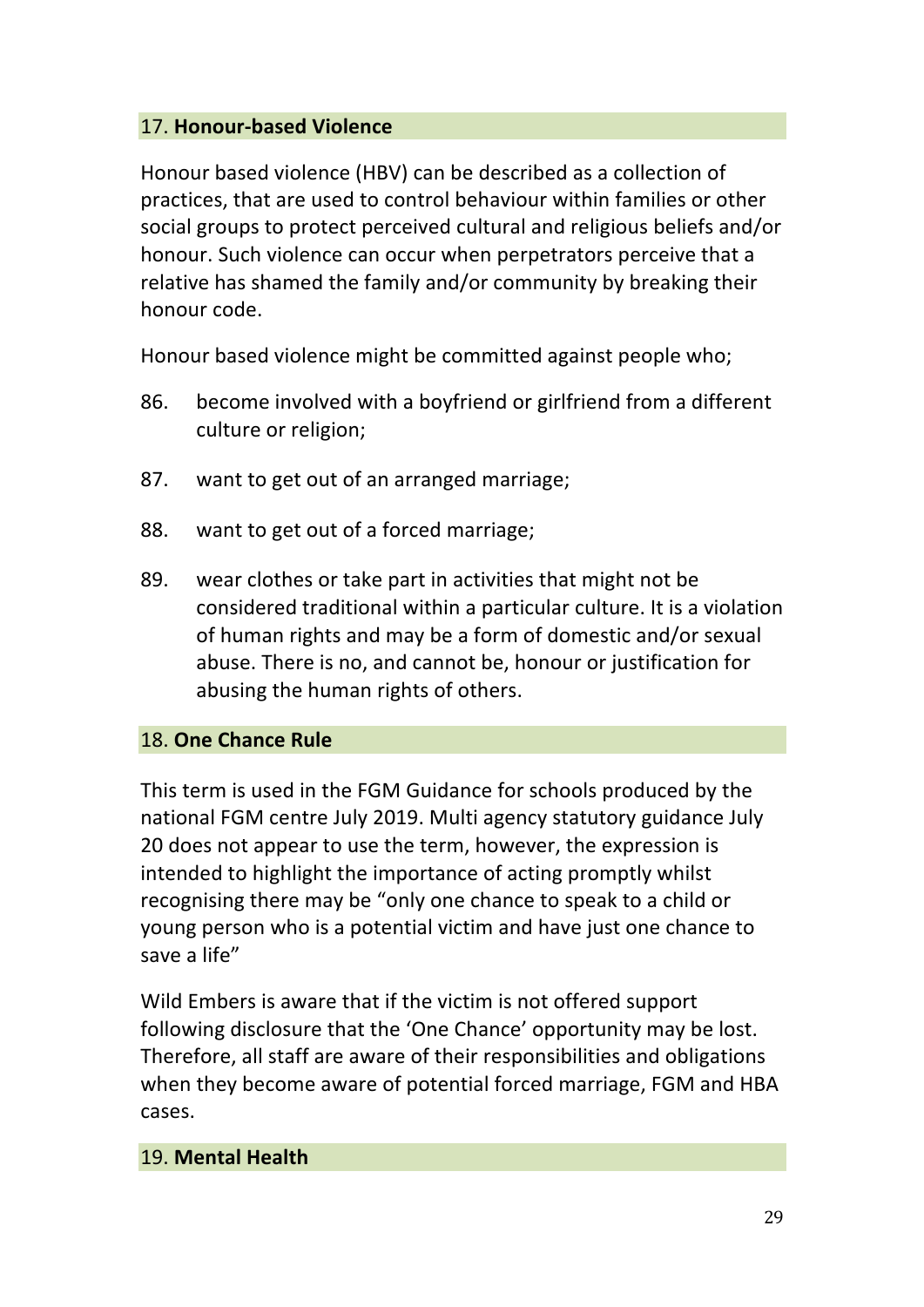Staffs at Wild Embers are aware that mental health problems can, in some cases be an indicator that a child or young person has suffered or it at risk of suffering abuse, neglect and or exploitation. Whilst we recognise that only appropriately trained professionals can diagnose mental health problems: staff are able and should make day to day observations or children or young people and identify such behaviours that suggest they may be experiencing mental health problems or at risk of developing one.

How traumatic ACE's and experience of abuse and neglect can impact on a child or young person's mental health, behaviour and education through to adolescence and adulthood will be covered in safeguarding training and updates throughout the team. If any staff have a mental health concern for a child or young person that is also a safeguarding concern, they will share this with DSL or deputy as soon as possible.

## 20. **Private Fostering Arrangements**

A private fostering arrangement occurs when someone other than a parent or close relative cares for a child for a period of 28 days or more, with the agreement of the child's parents. It applies to children under the age of 16 or 18 if the child is disabled. Children looked after by the local authority or who are place in residential schools, children's homes or hospitals are not considered to be privately fostered. 

Private fostering occurs in all cultures, including British culture and children may be privately fostered at any age.

Wild Embers recognise that most privately fostered children remain safe and well but are aware that safeguarding concerns have been raised in some cases. Therefore, all staff are alert to possible safeguarding issues, including the possibility that the child has been trafficked into the country.

By law, a parent, private foster carer or other persons involved in making a private fostering arrangement must notify children's services as soon as possible. However, where a member of staff becomes aware that a child may be in a private fostering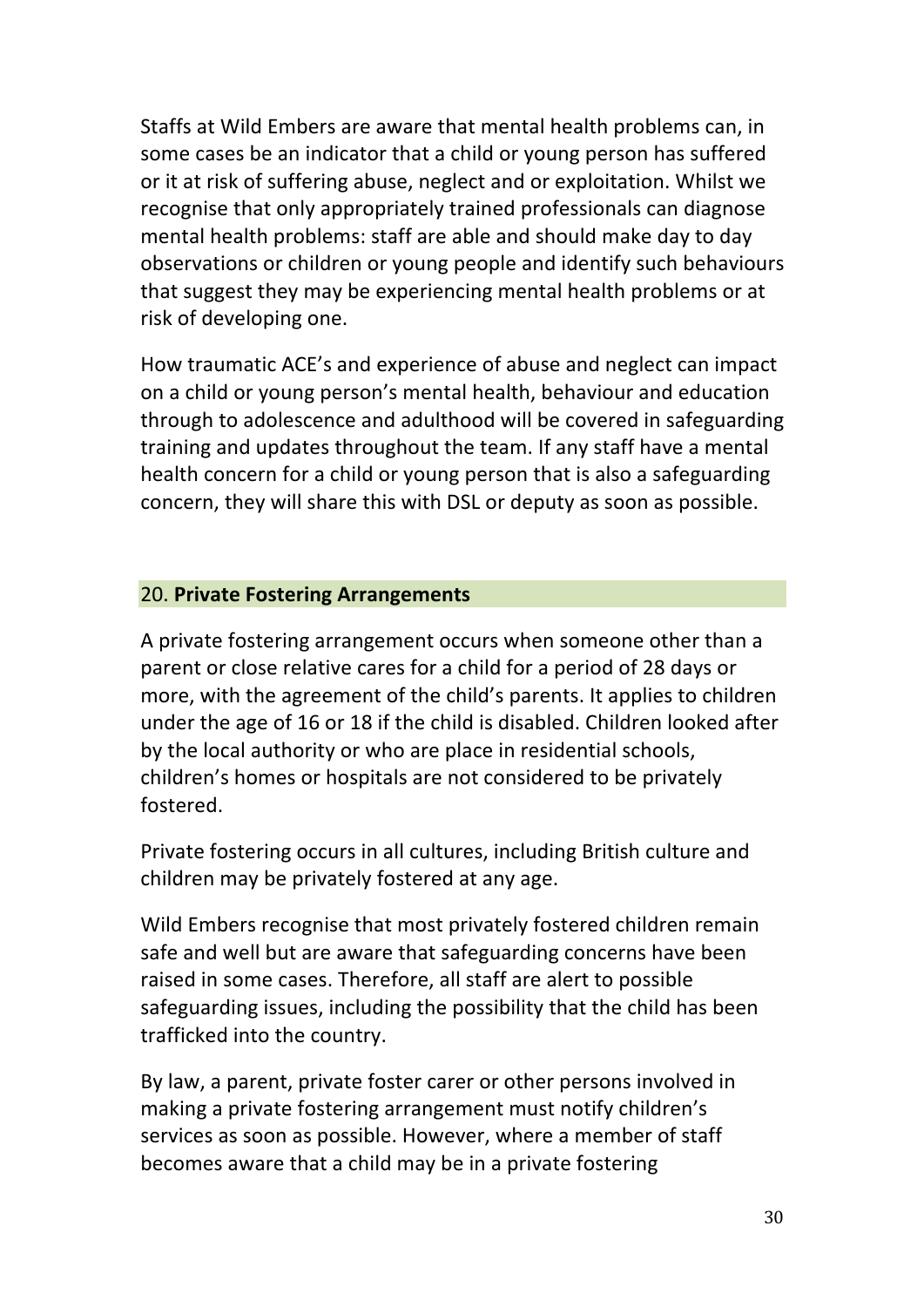arrangement, they will raise this will the DSL and the DSL will notify MASH of the circumstances.

## 21. **Looked After Children**

The most common reason for children becoming looked after is as a result of abuse and neglect. Wild Embers ensures that staff have the necessary skills and understanding to keep looked after /previously looked after children safe. Appropriate staff have information about a child's looked after legal status and care arrangements, including the level of authority delegated to the carer by the authority looking after the child and contact arrangements with birth parents or those with parental responsibility.

The DSL and deputy have details of the child's social worker and the name and contact details and other relevant professionals.

## 22. **Children Missing Education**

Attendance, absence and exclusions are closely monitored. Wild Embers will hold more than one emergency contact number for children where reasonably possible. A child going missing from education is a potential indicator of abuse and neglect, including sexual abuse and sexual exploitation.

The DSL will monitor unauthorised absences and take appropriate action including notifying the referrer/school particularly where children go missing on repeat occasions and/or are missing for periods during the school day in conjunction with 'Children Missing Education: Statutory Guidance for Local Authorities<sup>10</sup>.

Wild Embers also has a separate missing from education policy.

Staff must be alert to signs of children at risk of travelling to conflict zones, female genital mutilation and forced marriage.

#### 23. **Online Safety**

Children increasingly use electronic equipment daily to access the internet and share content and images via social media sites such as Facebook, twitter, Instagram, Snapchat and OoVoo.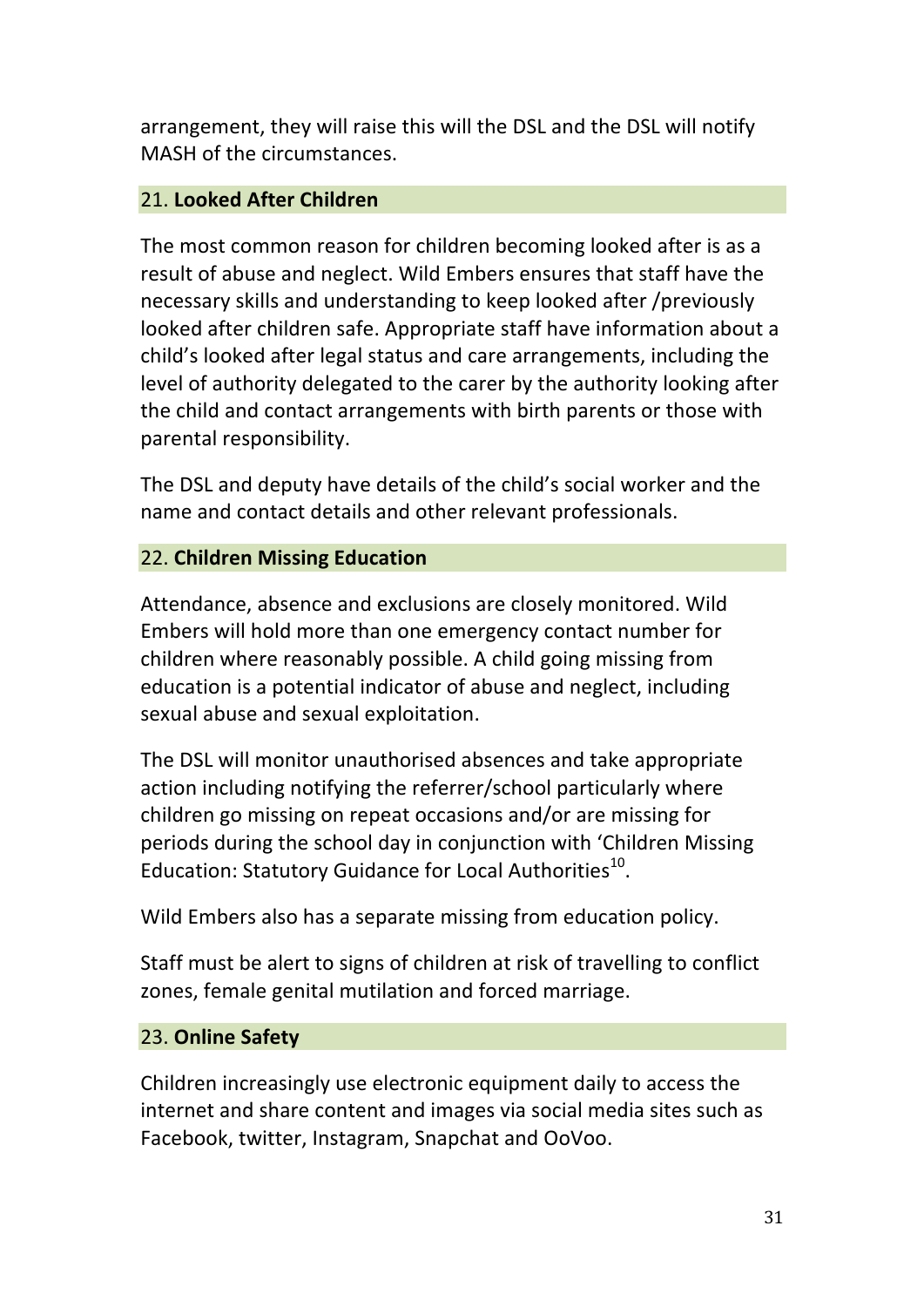Unfortunately, some adults and other children use these technologies to harm children. The harm might range from sending hurtful or abusive texts or emails, to grooming and enticing children to engage in sexual behaviour such as webcam photography or face-to-face meetings. Young people may also be distressed or harmed by accessing inappropriate material such as pornographic websites or those which promote extremist behaviour, criminal activity, suicide or eating disorders

Wild Embers has an online safety policy which explains how we try to keep children safe and how we respond to online safety incidents.

Young people with Wild Embers are taught about online safety throughout their time.

Wild Embers will also provide to advice to parents/carers where appropriate. 

## 24. **Child on Child Sexual Violence and Sexual Harassment**

The DSL and Deputy will take due regard to Section 5 KCSIE 2021

In most instances, the conduct of young people towards each other will be covered by our behavior policy. However, some allegations may be of such a serious nature that they may raise safeguarding concerns. Wild Embers recognise that children can abuse their peers. It will not be passed off as 'banter' or 'part of growing up'. The forms of peer-on-peer abuse are outlined below.

- 90. Domestic abuse  $-$  an incident or pattern of actual or threatened acts of physical, sexual, financial and/or emotional abuse, perpetrated by an adolescent against a current or former dating partner regardless of gender or sexuality.
- 91. Child Sexual Exploitation children under the age of 18 may be sexually abused in the context of exploitative relationships, contexts and situations by peers who are also under 18.
- 92. Harmful Sexual Behaviour Children and young people presenting with sexual behaviours that are outside of developmentally 'normative' parameters and harmful to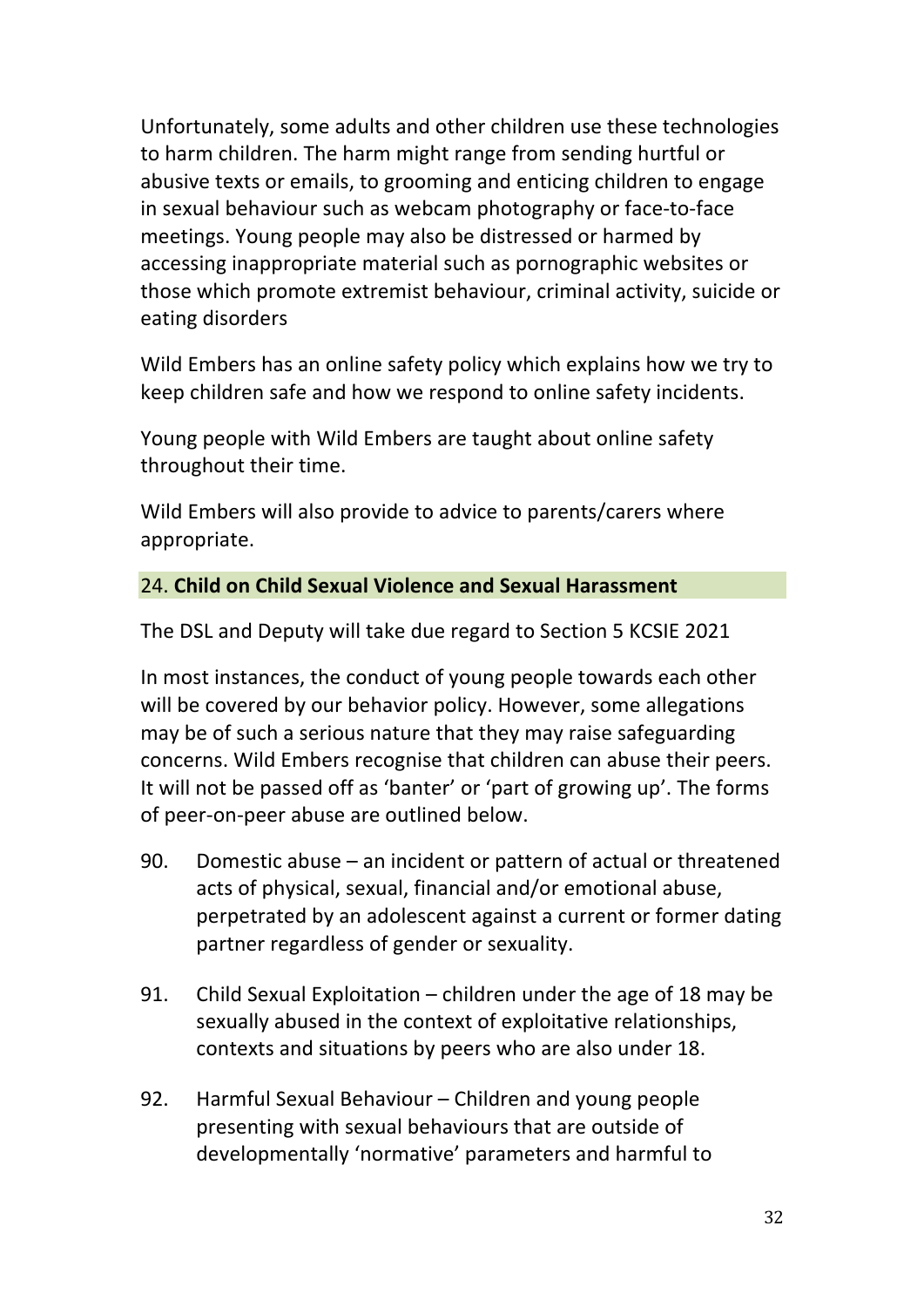themselves and others (For more information, please see Appendix 2).

93. Serious Youth Violence – Any offence of most serious violence or weapon enabled crime, where the victim is aged 1-19' i.e. murder, manslaughter, rape, wounding with intent and causing grievous bodily harm. 'Youth violence' is defined in the same way, but also includes assault with injury offences.

The term peer-on-peer abuse can refer to all of these definitions and a child may experience one or multiple facets of abuse at any one time. Therefore, our response will cut across these definitions and capture the complex web of their experiences.

There are also different gender issues that can be prevalent when dealing with peer-on-peer abuse (i.e. girls being sexually touched/assaulted or boys being subjected to initiation/hazing type violence). 

Wild Embers aims to reduce the likelihood of peer-on-peer abuse through; 

- 16. the established ethos of respect, friendship, courtesy and kindness
- 17. high expectations of behaviour
- 18. clear consequences for unacceptable behaviour
- 19. processes for any young person to raise concerns with staff, knowing that they will be listened to, valued and believed
- 20. robust risk assessments and individually tailored programmes to address any concerns.

Research indicates that young people rarely disclose peer on peer abuse and that if they do, it is likely to be to their friends. Therefore, Wild Embers will also educate young people in how to support their friends if they are concerned about them, that they should talk to a trusted adult and what services they can contact for further advice.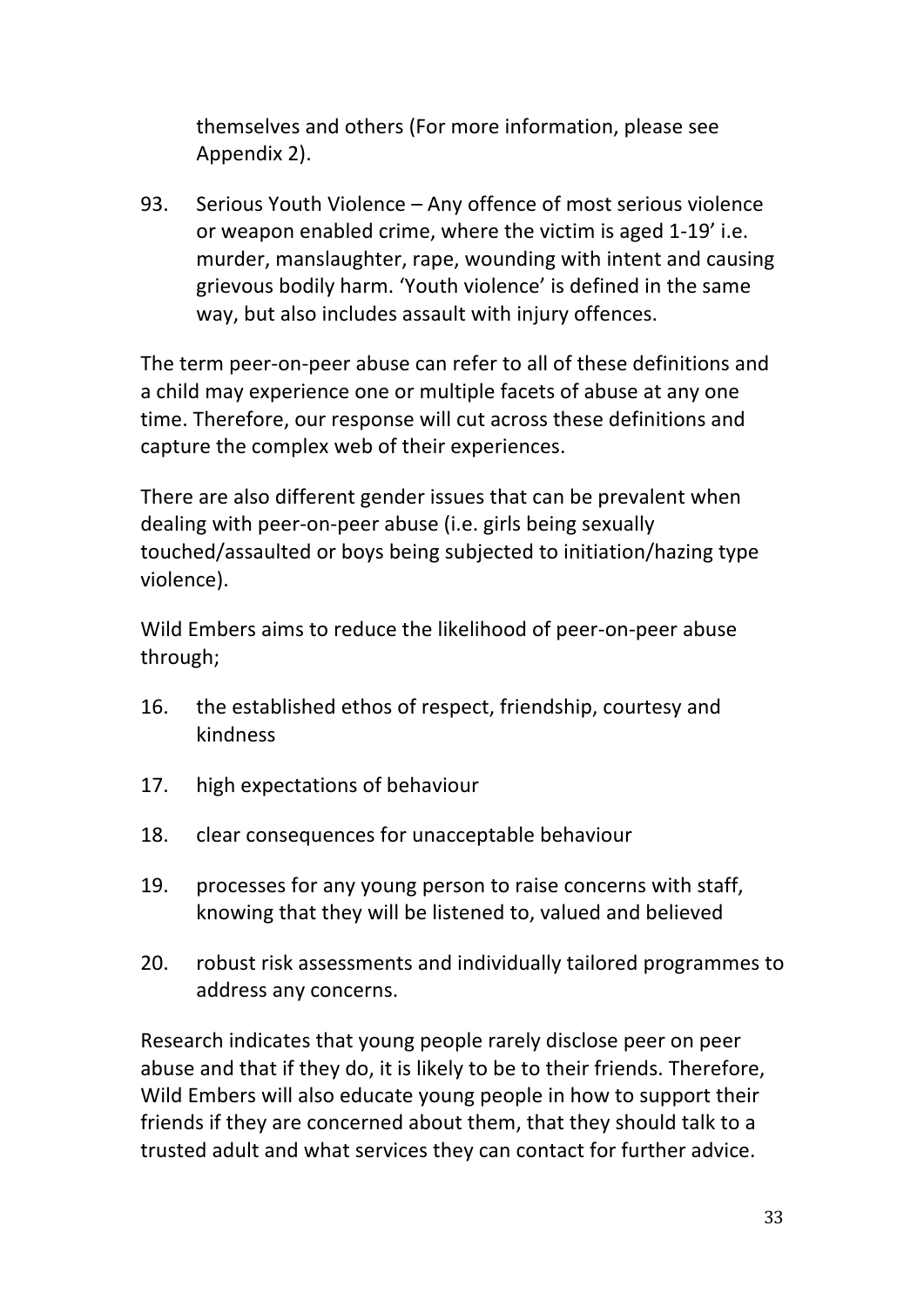Any concerns, disclosures, or allegations of peer-on-peer abuse in any form should be referred to the DSL using Wild Embers child protection procedures as set out in this policy. Where a concern regarding peeron-peer abuse has been disclosed to the DSL(s), advice and guidance will be sought from MASH and where it is clear a crime has been committed or there is a risk of crime being committed the Police will be contacted.

Working with external agencies we will respond to the unacceptable behaviour. If a young person's behaviour negatively impacts on the safety and welfare of others, then safeguards will be put in place to promote the well-being of young people affected and the victim and perpetrator will be provided with support.

## 25. **Youth produced sexual imagery (sexting)**

The practice of children sharing images and videos via text message, email, social media or mobile messaging apps has become commonplace. However, this online technology has also given children the opportunity to produce and distribute sexual imagery in the form of photos and videos. Such imagery involving anyone under the age of 18 is illegal.

Youth produced sexual imagery refers to both images and videos where; 

- 94. A person under the age of 18 creates and shares sexual imagery of themselves with a peer under the age of 18.
- 95. A person under the age of 18 shares sexual imagery created by another person under the age of 18 with a peer under the age of 18 or an adult.
- 96. A person under the age if 18 is in possession of sexual imagery created by another person under the age of 18. All incidents of this nature should be treated as a safeguarding concern and in line with the UKCCIS guidance 'Sexting in schools and colleges: responding to incidents and safeguarding young people.<sup>11</sup> Cases where sexual imagery of people under 18 has been shared by adults and where sexual imagery of a person of any age has been shared by an adult to a child is child sexual abuse and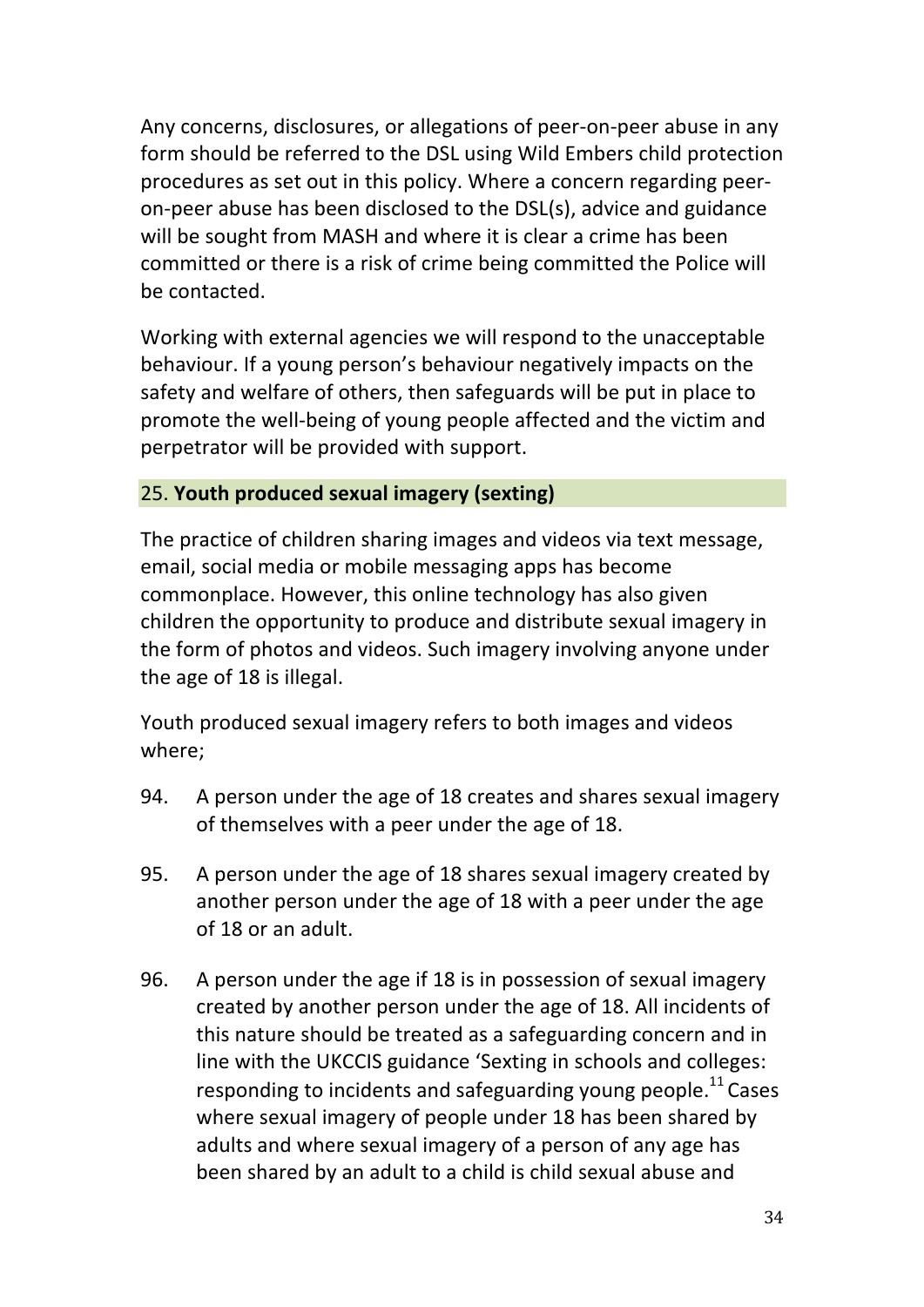should be responded to accordingly. If a member of staff becomes aware of an incident involving youth produced sexual imagery they should follow the child protection procedures and refer to the DSL as soon as possible. The member of staff, if possible should confiscate the device involved and set it to flight mode or, if this is not possible, turn it off. Staff should not view, copy or print the youth produced sexual imagery. The DSL should share the information with the referrer as soon as possible and ensure all relevant professionals are informed and kept up to date. Immediate referral at the initial review stage should be made to MASH/Police if:

- 97. The incident involves an adult
- 98. There is good reason to believe that a young person has been coerced, blackmailed, or groomed or if there are concerns about their capacity to consent (for example, owing to special education needs)
- 99. What you know about the imagery suggests the content depicts sexual acts which are unusual for the child's development stage or are violent
- 100. The imagery involves sexual acts
- 101. The imagery involves anyone aged 12 or under
- 102. There is reason to believe a child is at immediate risk of harm owing to the sharing of the imagery, for example the child is presenting as suicidal or self-harming.

If none of the above apply then the DSL will use their professional judgment to assess the risk to young people involved and may decide, with input from the deputy DSL and referrers to respond to the incident without escalation to MASH or the police.

In applying judgment, the DSL will consider if;

- 21. there is a significant age difference between the sender/receiver
- 22. there is any coercion or encouragement beyond the sender/receiver
- 23. the imagery was shared and received with the knowledge of the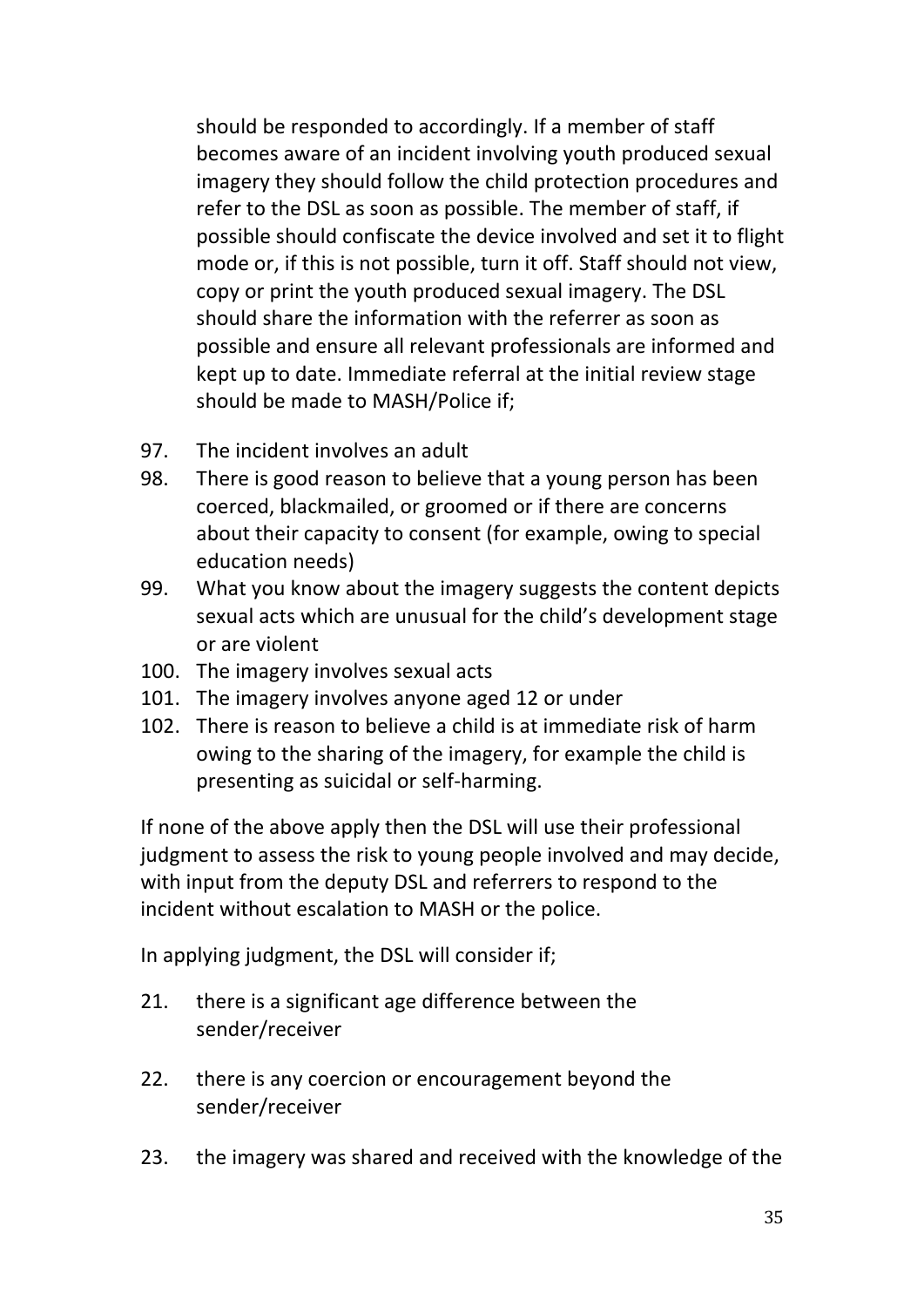child in the imagery

- 24. the child is more vulnerable than usual i.e. at risk
- 25. there is a significant impact on the children involved
- 26. the image is of a severe or extreme nature
- 27. the child involved understands consent
- 28. the situation is isolated or if the image been more widely distributed
- 29. there other circumstances relating to either the sender or recipient that may add cause for concern *i.e.* difficult home circumstances;
- 30. the children have been involved in incidents relating to youth produced imagery before.

If any of these circumstances are present the situation will be escalated according to our child protection procedures, including reporting to the police or MASH. Otherwise, the situation will be managed in a joint up approach with the referrer, Wild Embers and other professionals.

The DSL will record all incidents of youth produced sexual imagery, including both the actions taken, actions not taken, reasons for doing so and the resolution in line with safeguarding recording procedures.

#### 26. **Allegations against staff**

All staff should take care not to place themselves in a vulnerable position with a child.

Guidance about conduct and safe practice, including safe use of mobile phones by staff and volunteers will be given at induction.

We understand that a pupil may make an allegation against a member of staff or staff may have concerns about another staff member.

If such an allegation is made, or information is received which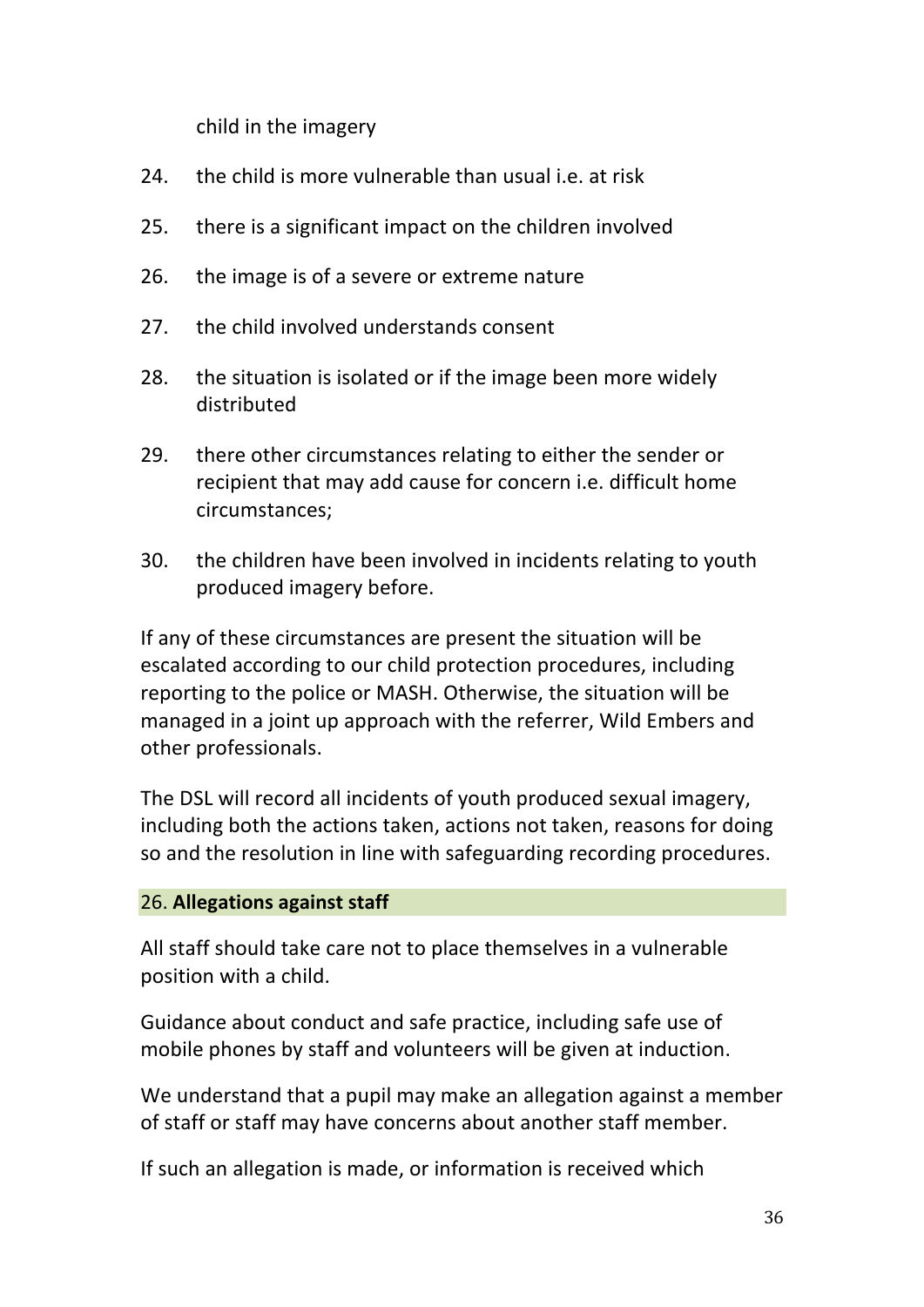suggests that a person may be unsuitable to work with children, the member of staff receiving the allegation or aware of the information, will immediately inform the Directors.

The Directors on all such occasions will discuss the content of the allegation with the Local Authority Designated Officer (LADO) at the earliest opportunity and before taking any further action.

If the allegation made to a member of staff concerns the Directors, the person receiving the allegation will immediately inform LADO, without notifying the Directors first.

Wild Embers will follow procedures for managing allegations against staff, procedures set out in Keeping Children Safe in Education and the school's Managing Allegations policy and procedures.

Suspension of the member of staff, excluding the Director, against whom an allegation has been made, needs careful consideration, and the Directors will seek the advice of the LADO and an HR Consultant in making this decision.

In the event of an allegation against the Director, the decision to suspend will be made by the LADO with advice as above.

Allegations regarding the proprietor of an independent school will be referred to the Local Authority Designated Officer

We have a procedure for managing the suspension of a contract for a community user in the event of an allegation arising in that context.

Staff, parents and Directors are reminded that publication of material that may lead to the identification of a staff member who is the subject of an allegation is prohibited by law. Publication includes verbal conversations or writing including content placed on social media sites. 

LADO details follow as below: Torbay LADO - 01803208541 cpunit@torbay.gov.uk or Managing allegations - Torbay Safeguarding

#### Children Partnership

Devon LADO – 01392 384964 or Managing allegations against adults working with children (for professionals) - Education and Families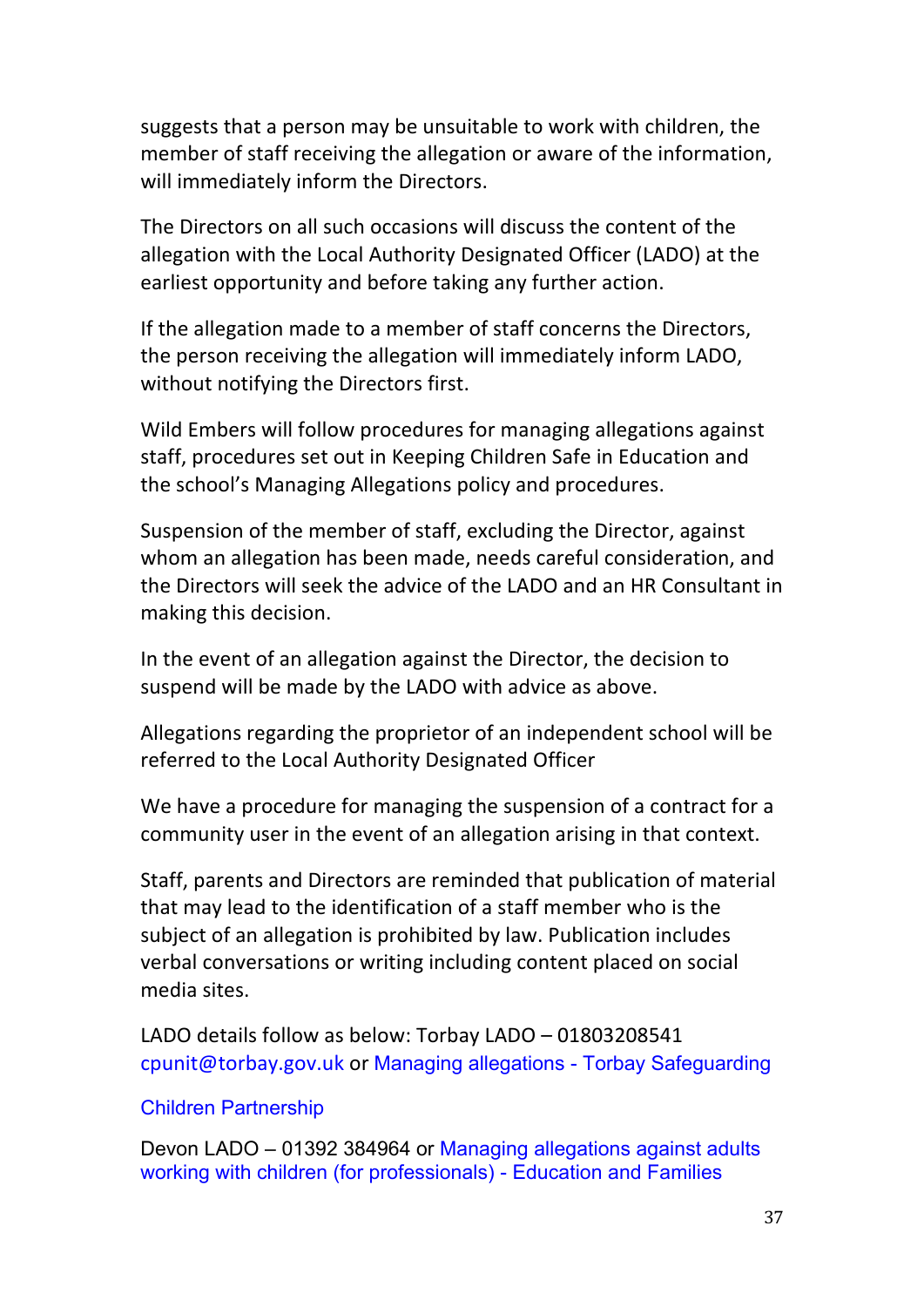## (devon.gov.uk)

#### 27. **Whistle-blowing**

We recognise that children cannot be expected to raise concerns in an environment where staff fail to do so.

All staff should be aware of their duty to raise concerns, where they exist, about the management of child protection, which may include the attitude or actions of colleagues, poor or unsafe practice and potential failures in the company's safeguarding arrangements. If it becomes necessary to consult outside Wild Embers, they should speak in the first instance to the LADO, following the Whistleblowing Policy. The NSPCC whistleblowing helpline is available for staff who do not feel able to raise concerns regarding child protection failures internally. Staff can call: 0800 028 0285  $-$  line is available from 8:00 AM to 8:00 PM, Monday to Friday and Email: help@nspcc.org.uk.

Whistle-blowing re the Directors should be made to LADO

#### 28. **Physical Intervention**

We acknowledge that staff must only ever use physical intervention as a last resort, when a child is endangering him/herself or others, and that at all times it must be the minimal force necessary to prevent injury to another person.

Such events should be recorded and signed by a witness. Staff who are likely to need to use physical intervention will be appropriately trained. 

We understand that physical intervention of a nature that causes injury or distress to a child may be considered under child protection or disciplinary procedures.

We recognise that touch is appropriate in the context or working with children, and all staff have been given 'Safe Practice' guidance to ensure they are clear about their professional boundary.

#### 29. Confidentiality, sharing information and GDPR

All staff will understand that child protection issues warrant a high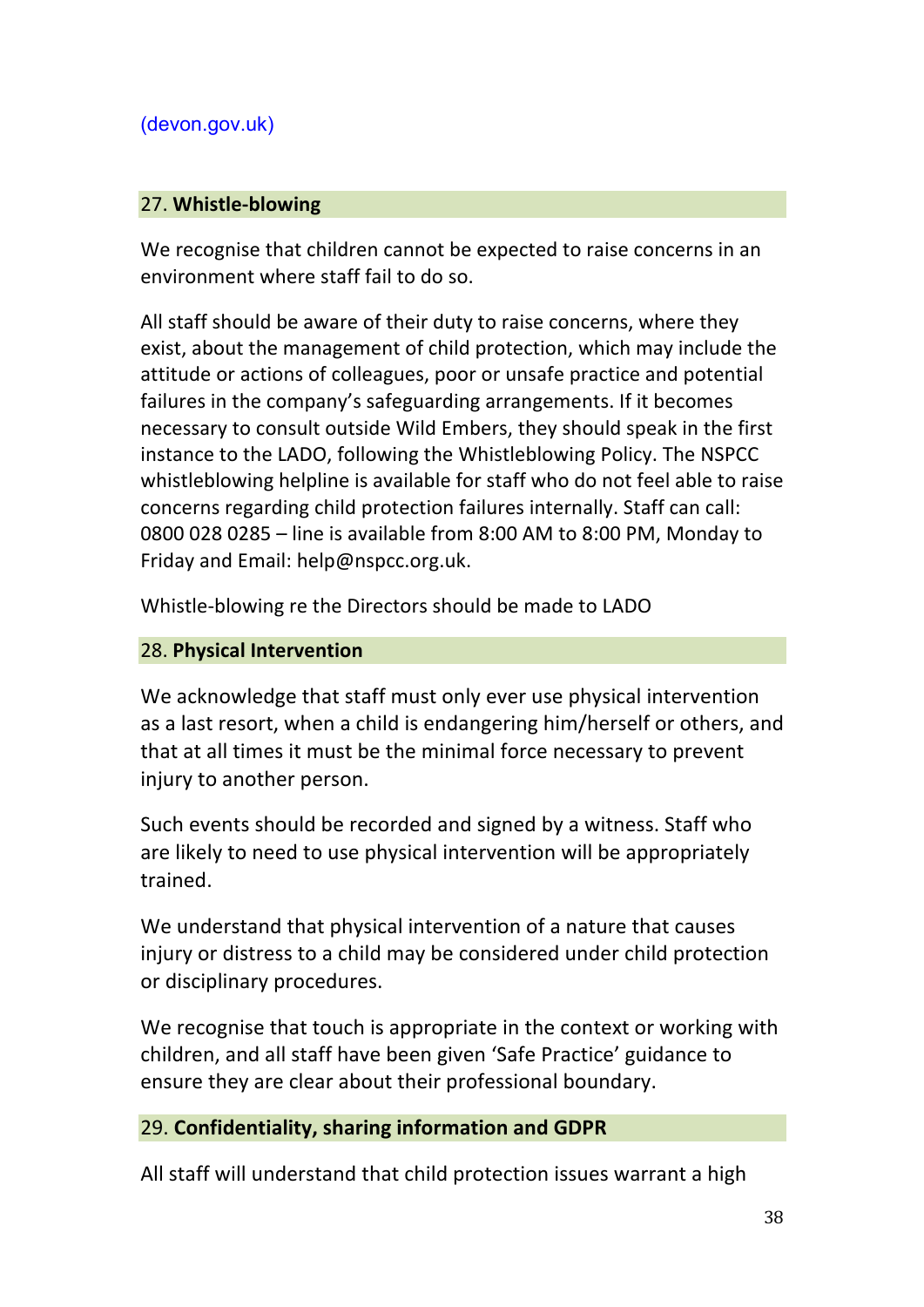level of confidentiality, not only out of respect for the child and staff involved but also to ensure that information being released into the public domain does not compromise evidence.

Staff should only discuss concerns with the DSL, deputy or directors (depending on who is the subject of the concern). That person will then decide who else needs to have the information and they will disseminate it on a 'need-to-know' hasis.

However, following a number of cases where senior leaders in school had failed to act upon concerns raised by staff, Keeping Children Safe in Education (2018) emphasises that any member of staff can contact children's social care if they are concerned about a child.

Child protection information will be stored and handled in line with the Data Protection Act 2018 and HM Government Information Sharing and Advice for practitioners providing safeguarding services to children, young people, parents and carers, July 2018

Information sharing is guided by the following principles. The information is:

- necessary and proportionate
- relevant
- adequate
- accurate
- timely
- secure

Fears about sharing information cannot be allowed to stand in the way of the need to promote the welfare and protect the safety of children. 

#### 30. This policy also links to our policies on: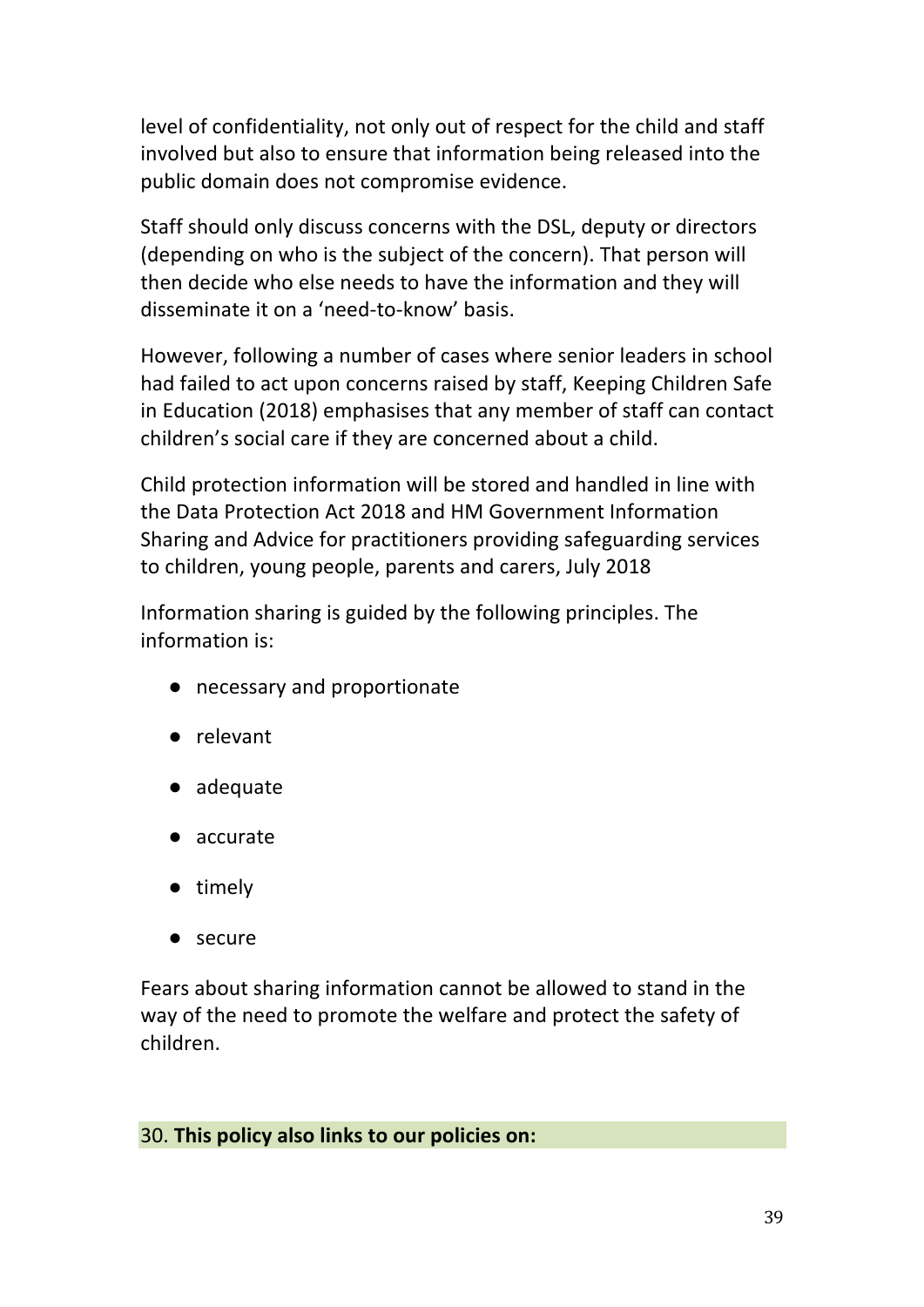- Behaviour
- Staff Behaviour Policy / Code of Conduct
- Whistleblowing
- Anti-bullying
- Health & Safety
- Allegations against staff
- Parental concerns
- Attendance
- Drug Education
- E-Safety, including staff use of mobile phones
- Risk Assessment
- Recruitment and Selection
- Child Sexual Exploitation
- Intimate Care
- Radicalisation and Extremism
- Data Protection/GDPR Guidance

## Appendix 1 - Recognising signs of child abuse

Categories of Abuse:

● Physical Abuse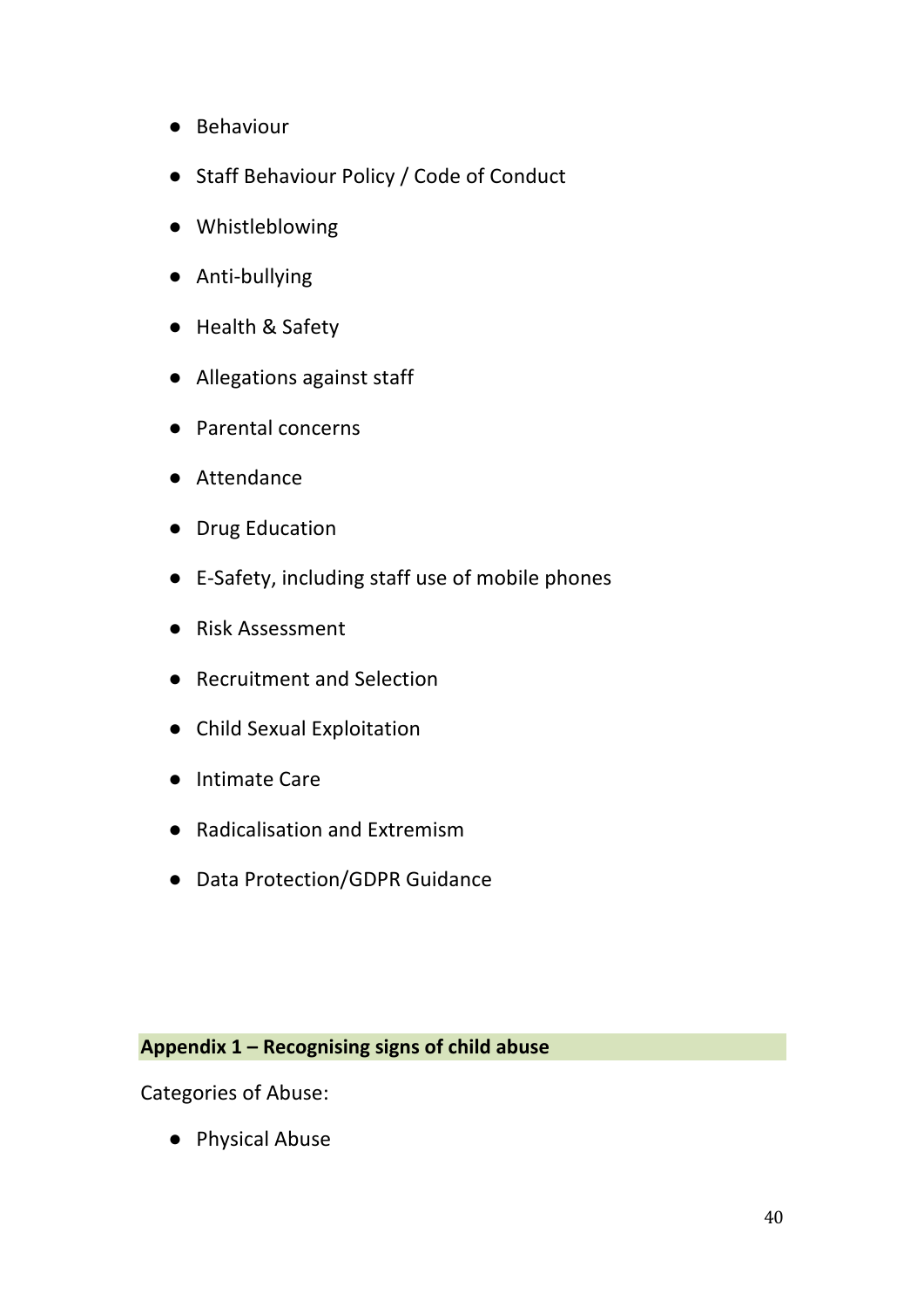- Emotional Abuse (including Domestic Abuse)
- Sexual Abuse (including child sexual exploitation)
- Neglect

Signs of Abuse in Children:

The following non-specific signs may indicate something is wrong:

- 31. Significant change in behaviour
- 32. Extreme anger or sadness
- 33. Aggressive and attention-seeking behaviour
- 34. Suspicious bruises with unsatisfactory explanations
- 35. Lack of self-esteem
- 36. Self-injury
- 37. Depression
- 38. Age inappropriate sexual behaviour
- 39. Child Sexual Exploitation.

#### Risk Indicators

The factors described in this section are frequently found in cases of child abuse. Their presence is not proof that abuse has occurred, but:

- Must be regarded as indicators of the possibility of significant harm
- Justifies the need for careful assessment and discussion with designated / named / lead person, manager, (or in the absence of all those individuals, an experienced colleague)
- May require consultation with and / or referral to Children's Services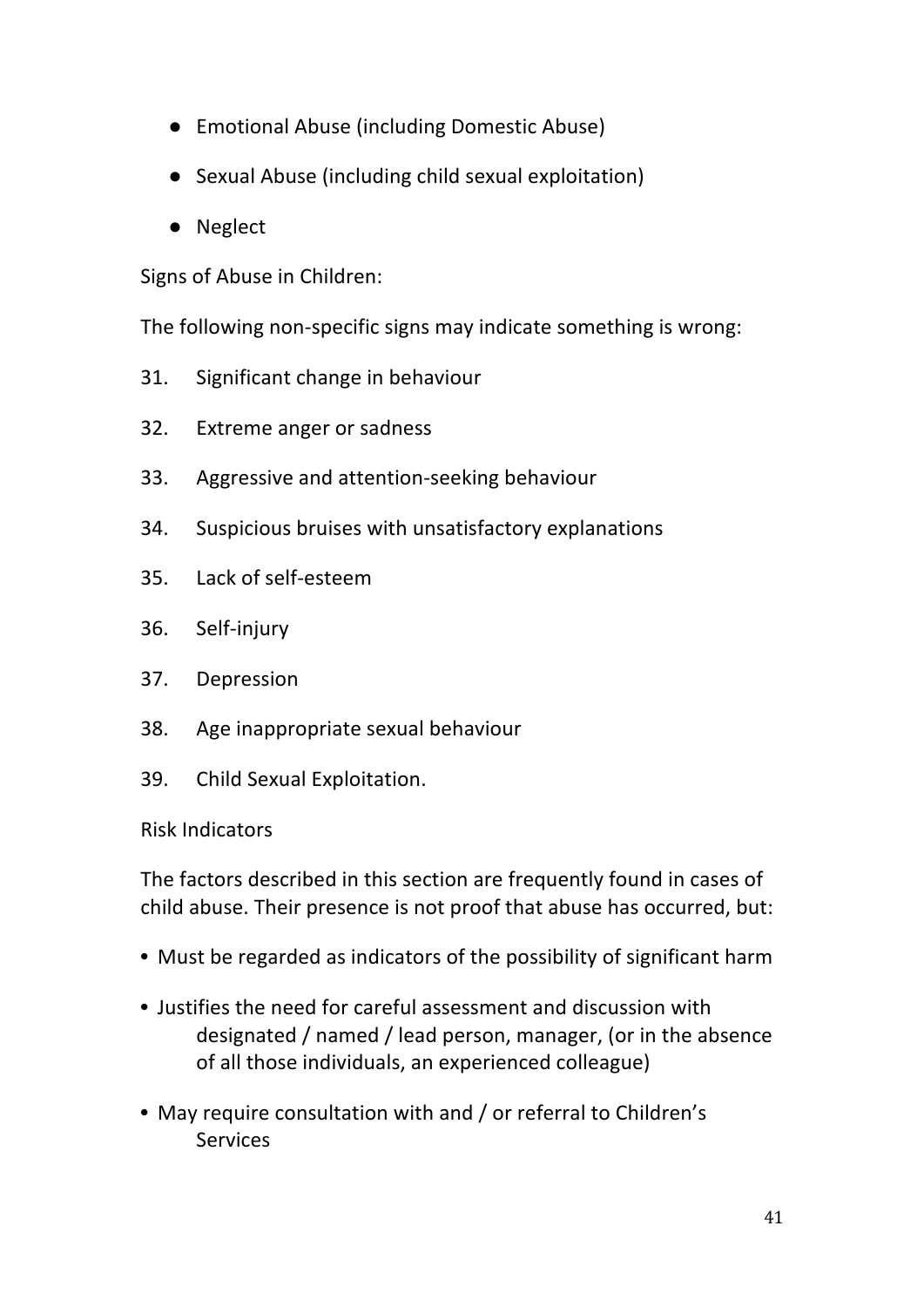The absence of such indicators does not mean that abuse or neglect has not occurred.

In an abusive relationship the child may:

- Appear frightened of the parent/s
- Act in a way that is inappropriate to her/his age and development (though full account needs to be taken of different patterns of development and different ethnic groups)

The parent or carer may:

- Persistently avoid child health promotion services and treatment of the child's episodic illnesses
- Have unrealistic expectations of the child
- Frequently complain about/to the child and may fail to provide attention or praise (high criticism/low warmth environment)
- Be absent or misusing substances
- Persistently refuse to allow access on home visits
- Be involved in domestic abuse

Staff should be aware of the potential risk to children when individuals, previously known or suspected to have abused children, move into the household.

Recognising Physical Abuse

The following are often regarded as indicators of concern:

- An explanation which is inconsistent with an injury
- Several different explanations provided for an injury
- Unexplained delay in seeking treatment
- The parents/carers are uninterested or undisturbed by an accident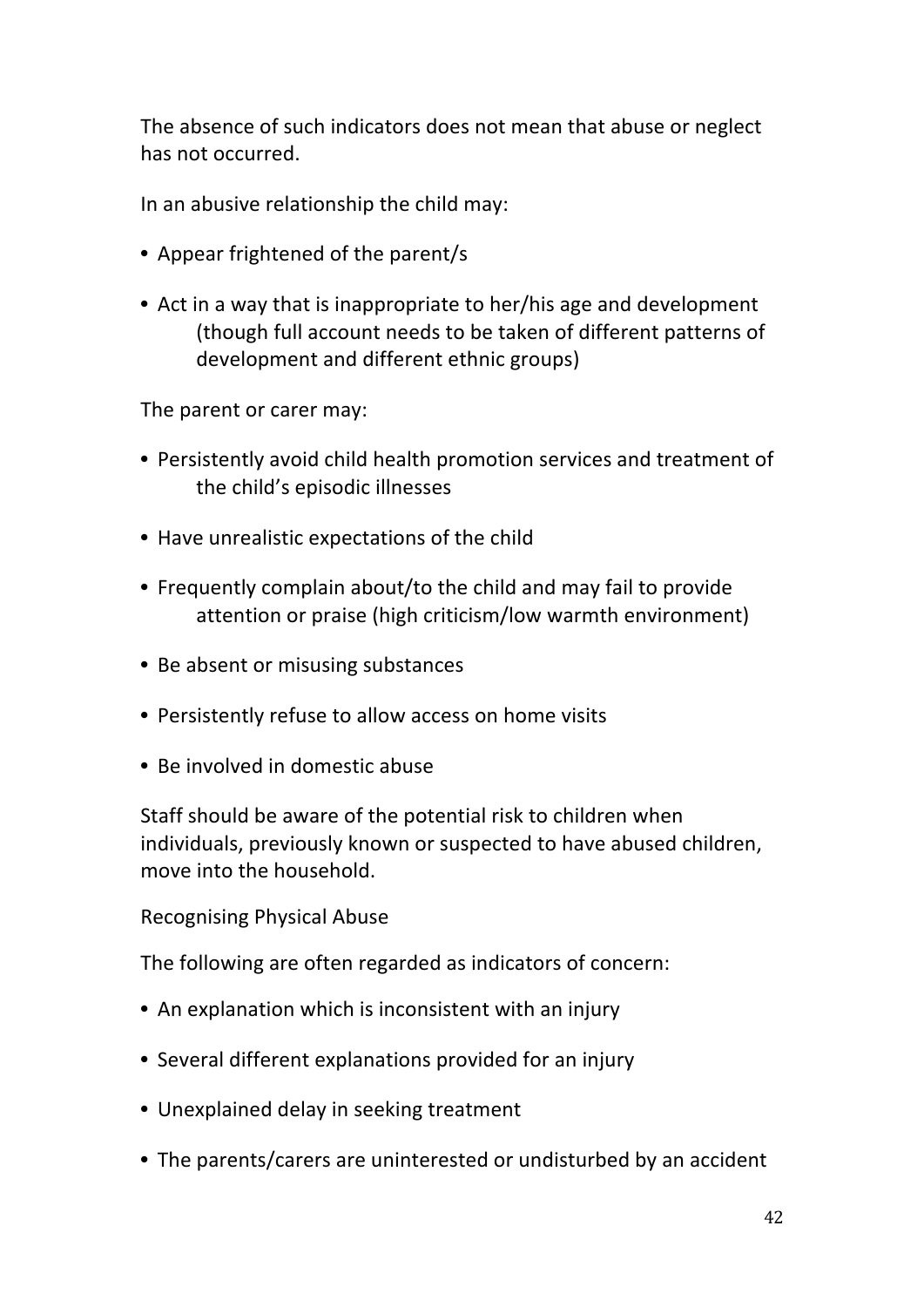or injury

- Parents are absent without good reason when their child is presented for treatment
- Repeated presentation of minor injuries (which may represent a "cry for help" and if ignored could lead to a more serious injury)
- Family use of different doctors and A&E departments
- Reluctance to give information or mention previous injuries

## Bruising

Children can have accidental bruising, but the following must be considered as non-accidental unless there is evidence or an adequate explanation provided:

- Any bruising to a pre-crawling or pre-walking baby
- Bruising in or around the mouth, particularly in small babies which may indicate force feeding
- Two simultaneous bruised eves, without bruising to the forehead, (rarely accidental, though a single bruised eye can be accidental or abusive)
- Repeated or multiple bruising on the head or on sites unlikely to be injured accidentally
- Variation in colour possibly indicating injuries caused at different times
- The outline of an object used e.g. belt marks, hand prints or a hair brush
- Bruising or tears around, or behind, the earlobe/s indicating injury by pulling or twisting
- Bruising around the face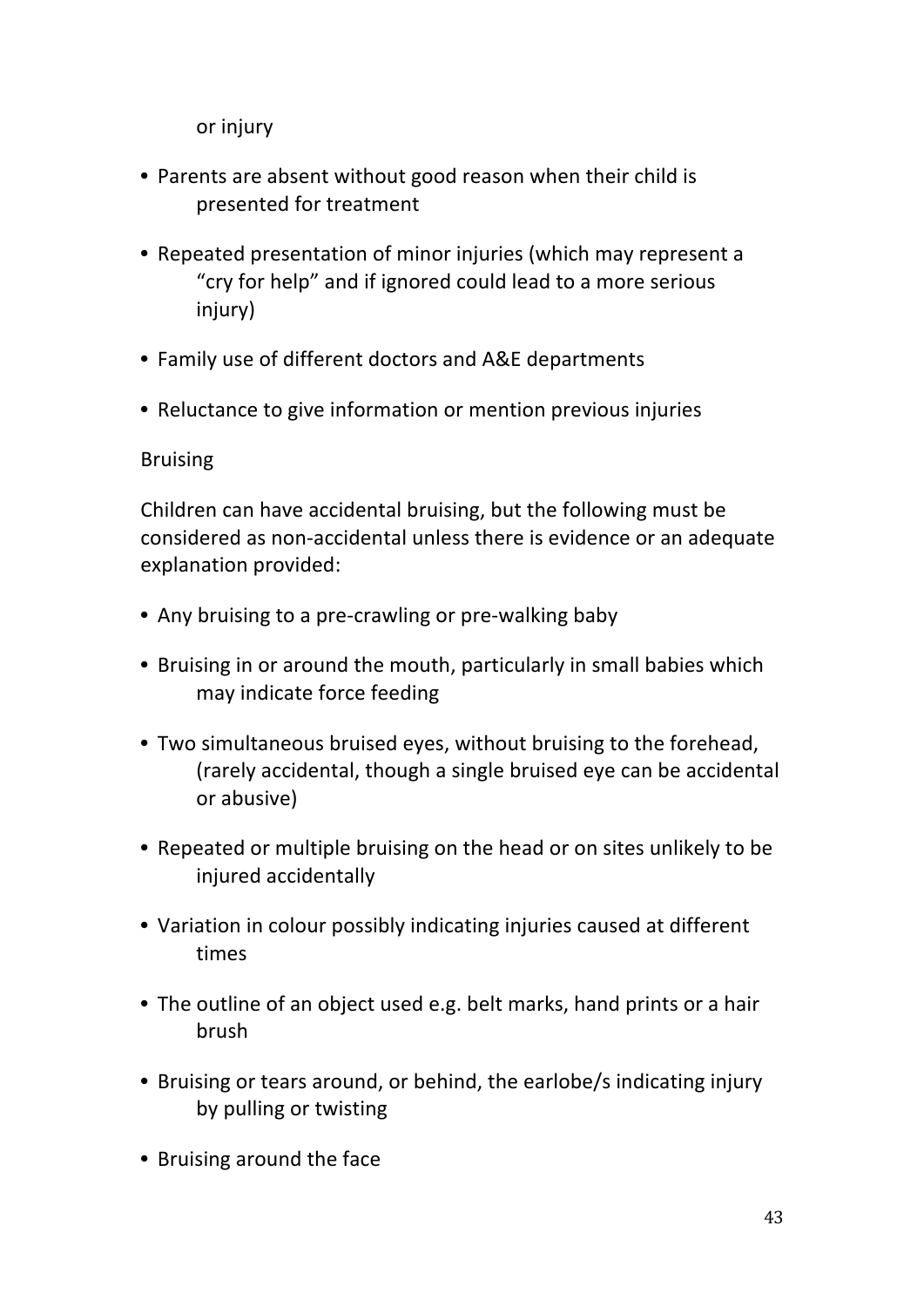- Grasp marks on small children
- Bruising on the arms, buttocks and thighs may be an indicator of sexual abuse

#### **Bite Marks**

Bite marks can leave clear impressions of the teeth. Human bite marks are oval or crescent shaped. Those over 3 cm in diameter are more likely to have been caused by an adult or older child.

A medical opinion should be sought where there is any doubt over the origin of the bite.

## Burns and Scalds

It can be difficult to distinguish between accidental and nonaccidental burns and scalds, and will always require experienced medical opinion. Any burn with a clear outline may be suspicious e.g.:

- Circular burns from cigarettes (but may be friction burns if along the bony protuberance of the spine)
- Linear burns from hot metal rods or electrical fire elements
- Burns of uniform depth over a large area
- Scalds that have a line indicating immersion or poured liquid (a child getting into hot water is his/her own accord will struggle to get out and cause splash marks)
- Old scars indicating previous burns/scalds which did not have appropriate treatment or adequate explanation

Scalds to the buttocks of a small child, particularly in the absence of burns to the feet, are indicative of dipping into a hot liquid or bath.

#### Fractures

Fractures may cause pain, swelling and discolouration over a bone or joint. Non-mobile children rarely sustain fractures.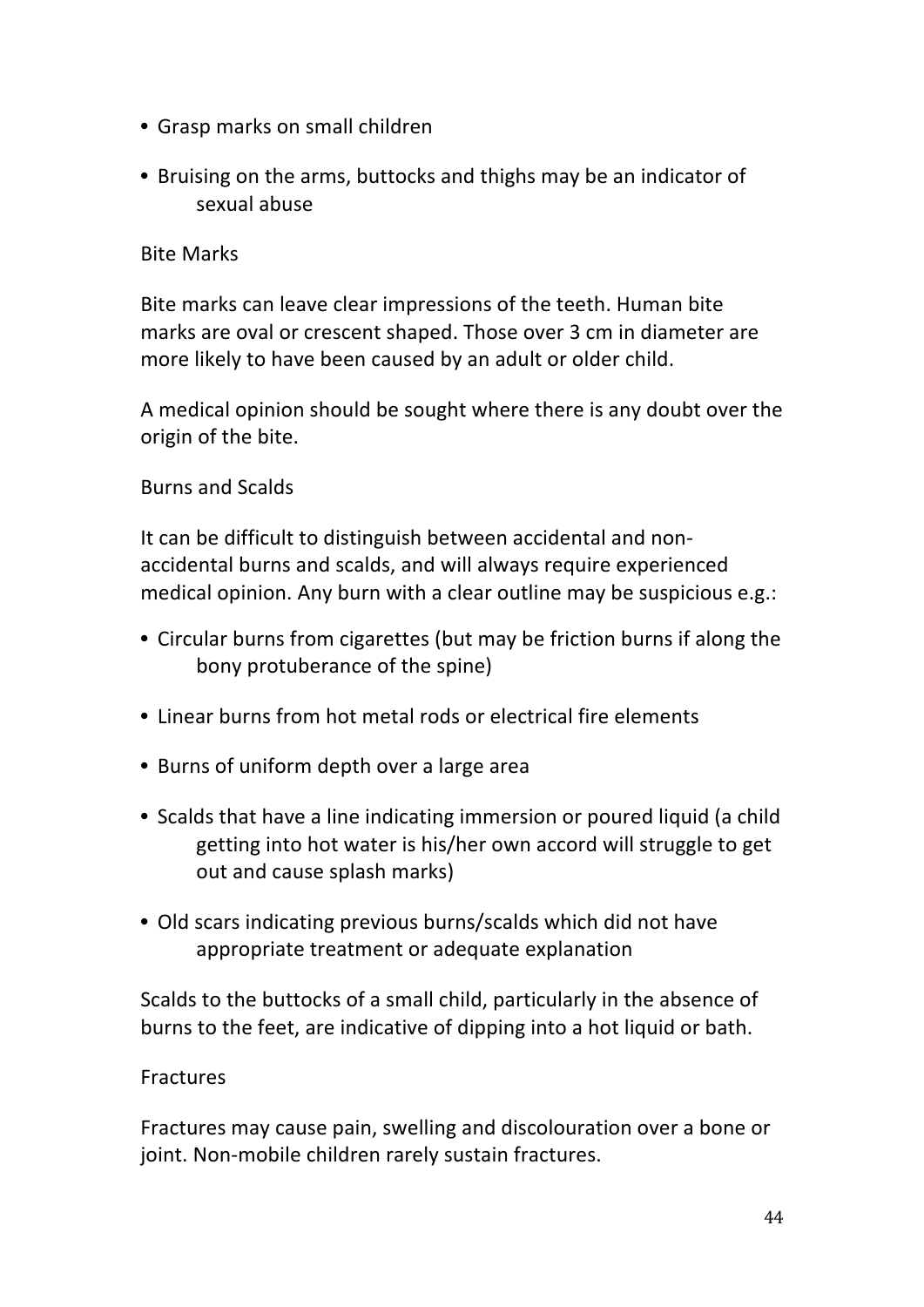There are grounds for concern if:

- The history provided is vague, non-existent or inconsistent with the fracture type
- There are associated old fractures
- Medical attention is sought after a period of delay when the fracture has caused symptoms such as swelling, pain or loss of movement
- There is an unexplained fracture in the first year of life

**Scars** 

A large number of scars or scars of different sizes or ages, or on different parts of the body, may suggest abuse.

**Recognising Emotional Abuse** 

Emotional abuse may be difficult to recognise, as the signs are usually behavioural rather than physical. The manifestations of emotional abuse might also indicate the presence of other kinds of abuse.

The indicators of emotional abuse are often also associated with other forms of abuse.

The following may be indicators of emotional abuse:

- Developmental delay
- Abnormal attachment between a child and parent/carer e.g. anxious, indiscriminate or not attachment
- Indiscriminate attachment or failure to attach
- Aggressive behaviour towards others
- Scape-goated within the family
- Frozen watchfulness, particularly in pre-school children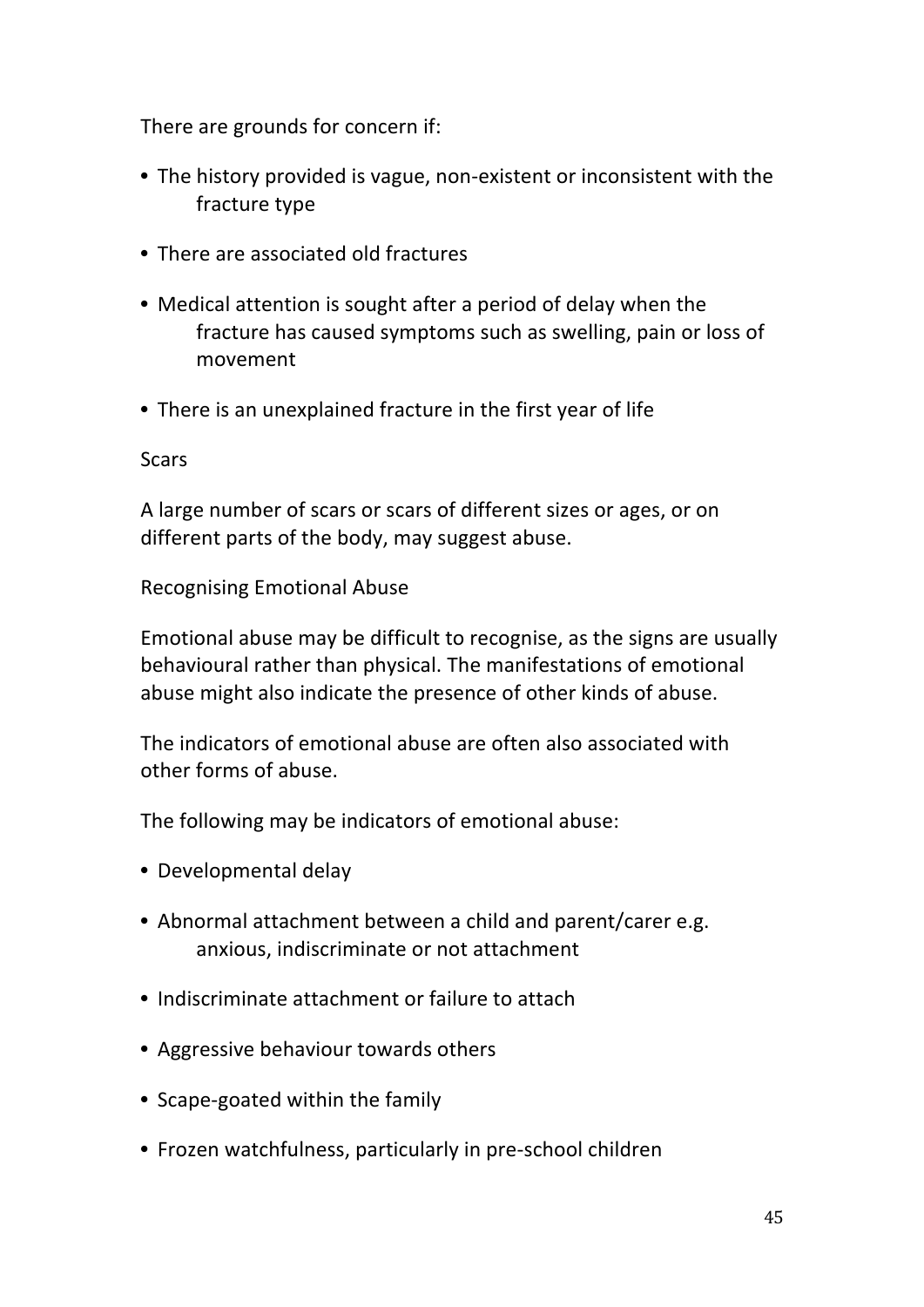- Low self-esteem and lack of confidence
- Withdrawn or seen as a "loner" difficulty relating to others

## Recognising Signs of Sexual Abuse

Boys and girls of all ages may be sexually abused and are frequently scared to say anything due to guilt and/or fear. This is particularly difficult for a child to talk about and full account should be taken of the cultural sensitivities of any individual child/family.

Recognition can be difficult, unless the child discloses and is believed. There may be no physical signs and indications are likely to be emotional/behavioural. 

Some behavioural indicators associated with this form of abuse are:

- Inappropriate sexualised conduct
- Sexually explicit behaviour, play or conversation, inappropriate to the child's age
- Continual and inappropriate or excessive masturbation
- Self-harm (including eating disorder), self-mutilation and suicide attempts
- Involvement in prostitution or indiscriminate choice of sexual partners
- An anxious unwillingness to remove clothes e.g. for sports events (but this may be related to cultural norms or physical difficulties)

Some physical indicators associated with this form of abuse are:

- Pain or itching of genital area
- Blood on underclothes
- Pregnancy in a younger girl where the identity of the father is not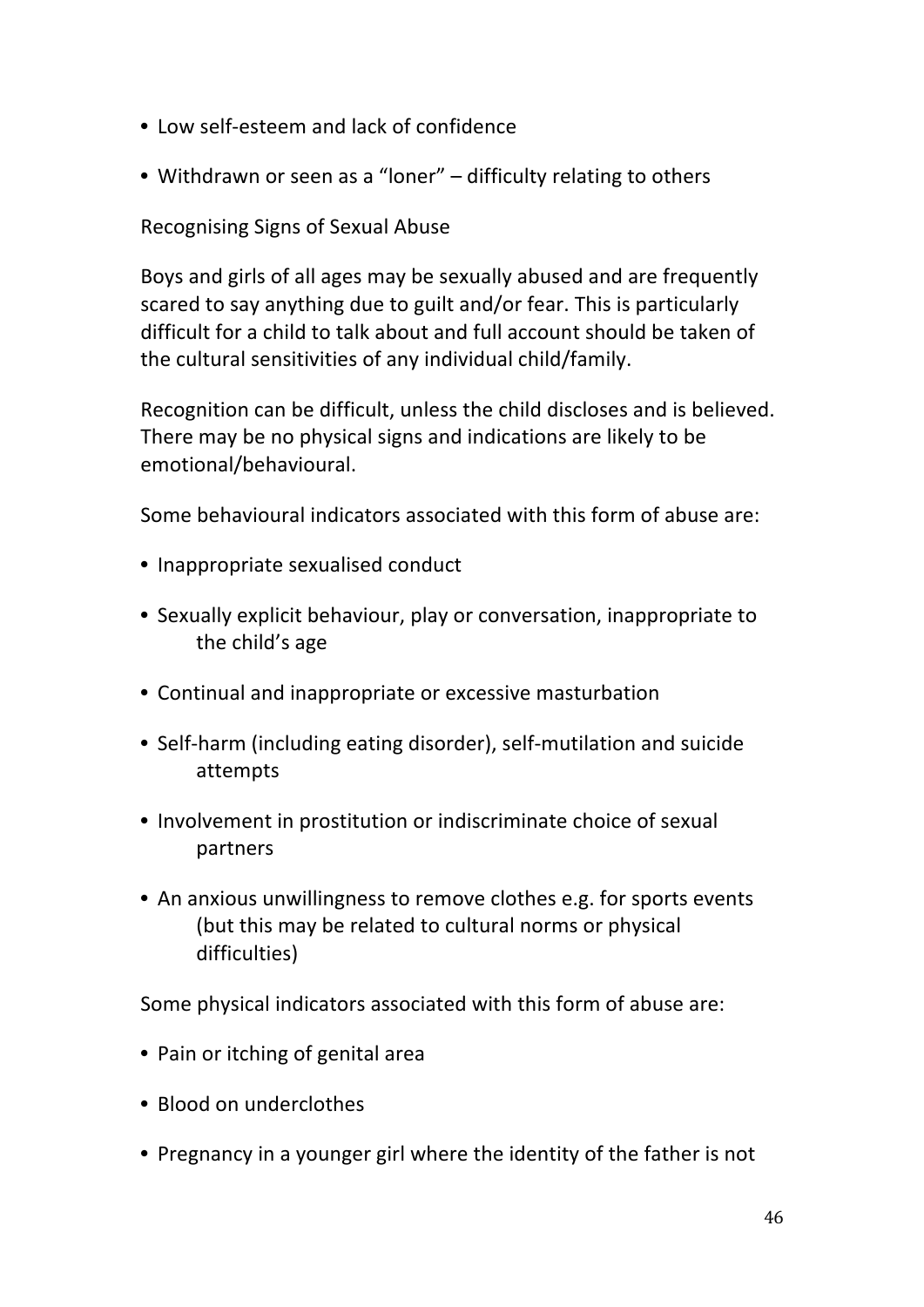disclosed 

- Physical symptoms such as injuries to the genital or anal area, bruising to buttocks, abdomen and thighs, sexually transmitted disease, presence of semen on vagina, anus, external genitalia or clothing
- Recognising Neglect

Evidence of neglect is built up over a period of time and can cover different aspects of parenting. Indicators include:

- Failure by parents or carers to meet the basic essential needs e.g. adequate food, clothes, warmth, hygiene and medical care
- A child seen to be listless, apathetic and irresponsive with no apparent medical cause
- Failure of child to grow within normal expected pattern, with accompanying weight loss
- Child thrives away from home environment
- Child frequently absent from school
- Child left with adults who are intoxicated or violent
- Child abandoned or left alone for excessive periods

#### **Appendix 2 – Sexual Abuse and Sexual Harassment**

The boundary between what is abusive and what is part of normal childhood or youthful experimentation can be blurred. The determination of whether behaviour is developmental, inappropriate or abusive will hinge around the related concepts of true consent, power imbalance and exploitation. This may include children and young people who exhibit a range of sexually problematic behaviour such as indecent exposure, obscene telephone calls, fetishism, bestiality and sexual abuse against adults, peers or children. Staff should be vigilant to: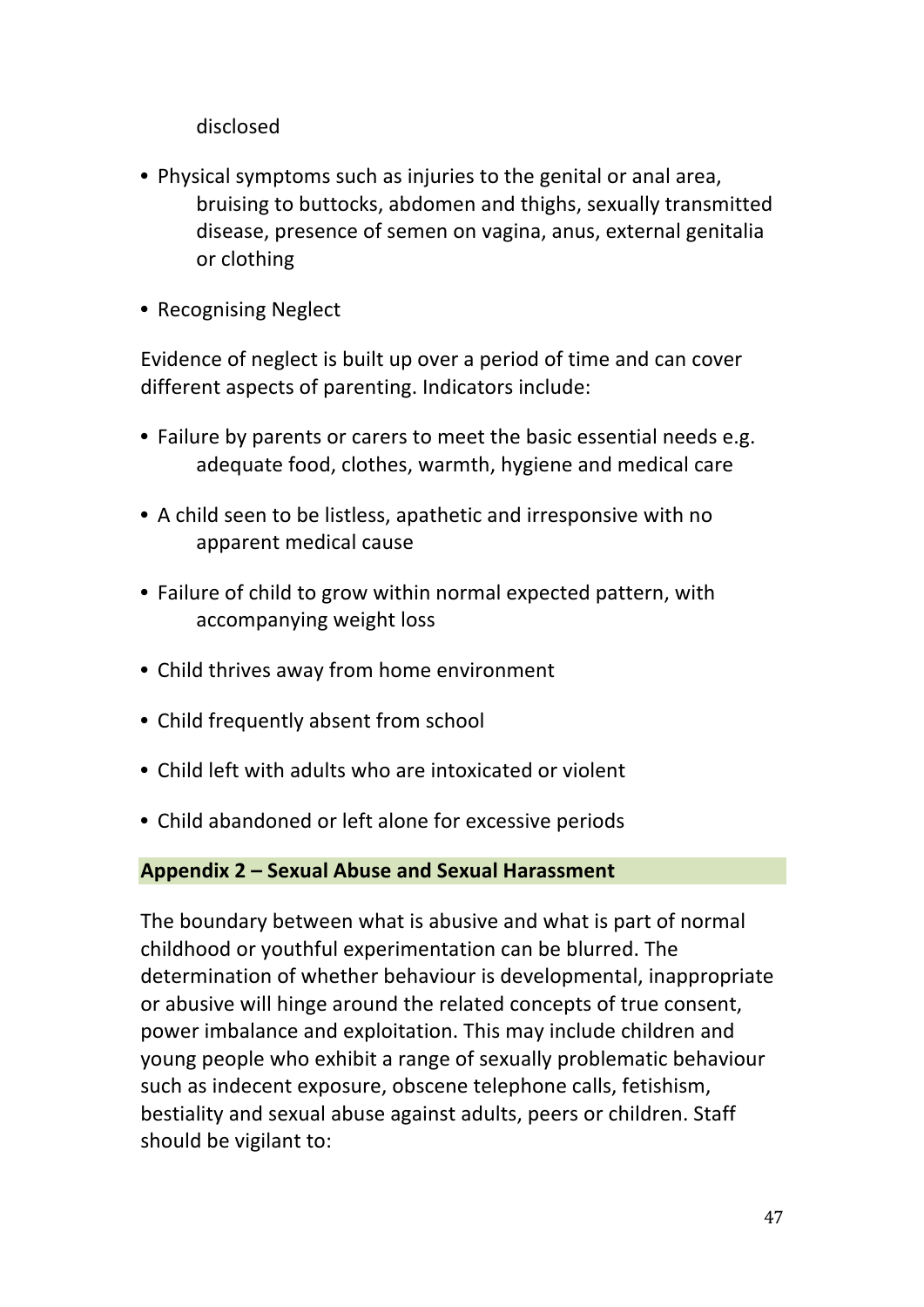- Bullying
- Physical abuse such as hitting, kicking, shaking, biting, hair pulling, or otherwise causing physical harm
- Sexual violence and sexual harassment
- Sexting (also known as youth produced sexual imagery)
- Initiation/hazing type violence and rituals

Developmental Sexual Activity

Encompasses those actions that are to be expected from children and young people as they move from infancy through to an adult understanding of their physical, emotional and behavioural relationships with each other. Such sexual activity is essentially information gathering and experience testing. It is characterised by mutuality and of the seeking of consent.

Inappropriate Sexual Behaviour 

Can be inappropriate socially, inappropriate to development, or both. In considering whether behaviour fits into this category, it is important to consider what negative effects it has on any of the parties involved and what concerns it raises about a child or young person. It should be recognised that some actions may be motivated by information seeking, but still cause significant upset, confusion, worry, physical damage, etc. It may also be that the behaviour is "acting out" which may derive from other sexual situations to which the child or young person has been exposed. If an act appears to have been inappropriate, there may still be a need for some form of behaviour management or intervention. For some children, educative inputs may be enough to address the behaviour.

Abusive sexual activity includes any behaviour involving coercion, threats, aggression together with secrecy, or where one participant relies on an unequal power base. In order to more fully determine the nature of the incident the following factors should be given consideration. The presence of exploitation in terms of: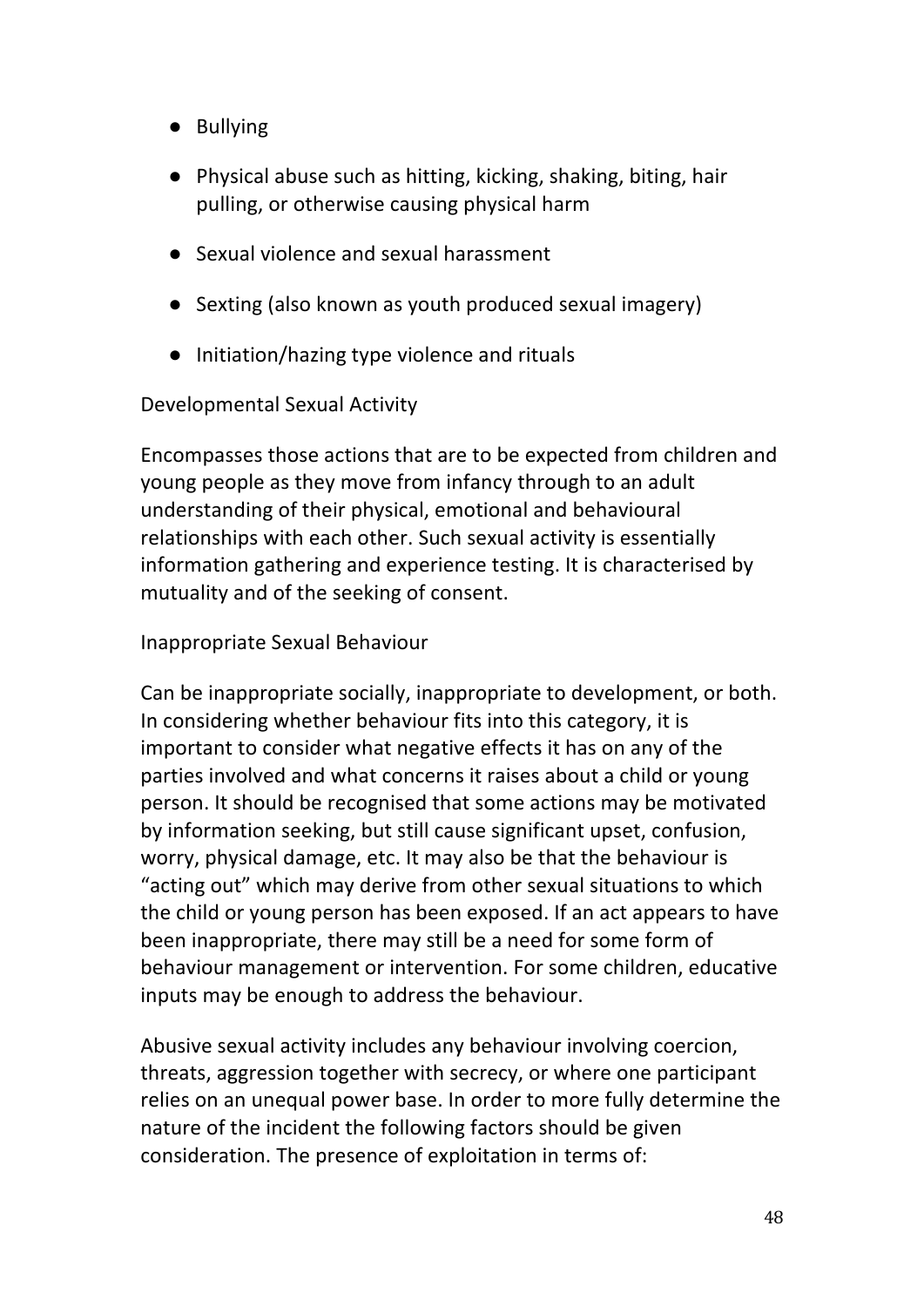Equality  $-$  consider differentials of physical, cognitive and emotional development, power and control and authority, passive and assertive tendencies. 

## Informed consent

In 2015 (recirculated in 2018) Thames Valley police produced a video on the topic of consent using analogy of asking for a cup of team. Consent is everything. The video is reproduced on the Devon and Cornwall website alongside a range of resources including a good consent guide https://www.devon- cornwall.police.uk/youth/15-19/good-consent-guide/ 

They highlighted the following: Sexual consent is where a person has the freedom to agree to sexual activity. It is vital the person instigating sex makes sure their partner is participating freely and readily. The website sets out what the consequences are for a person who takes part in sexual activity without seeking consent.

- 40. Rape is a crime
- 41. It happens to men and women. Rape occurs when a person penetrates another person's mouth anus or vagina with their penis without consent.
- 42. If someone initially agrees to have sex, but later withdraws their consent and the other person continues anyway, that person has committed rape.
- 43. Being drunk or under the influence of substances is not a defence
- 44. Being accused of rape has life-changing consequences
- 45. Suspects will be arrested and questioned by the police
- 46. Their belongings will be seized and DNA taken for analysis whilst being added to a database
- 47. A suspect charged with rape will appear in Crown Court before a judge and jury for trial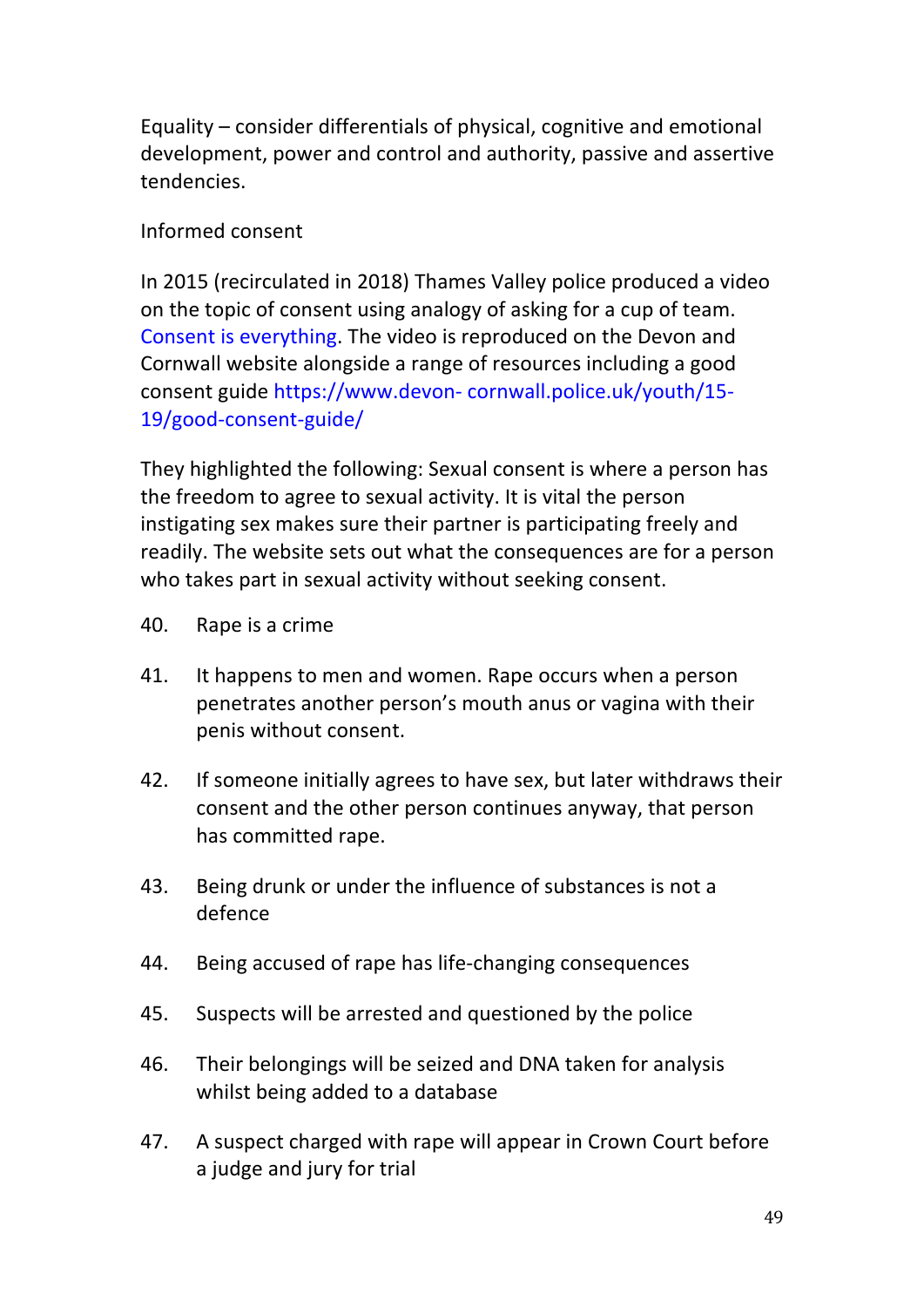- 48. A convicted rapist will be given a custodial sentence, with the maximum sentence being life
- 49. Offenders will be ordered to sign a sex offenders register
- 50. After being convicted it may be harder to get a job or a place within higher education
- 51. Offenders may be restricted in countries they can travel to
- 52. Offenders may damage or lose relationships with their community friends and family

For there to be informed consent the following must be in place:

- Understanding what is proposed based on age, maturity, development level, functioning and experience
- Knowledge for society's standards for what is being proposed
- Awareness of potential consequences and alternatives
- Voluntary decision
- Mental competence

Coercion  $-$  the perpetrator who abuse may use techniques like bribing, manipulation and emotional threats of secondary gains of losses that is loss of love, friendship etc. Some may use physical force, brutality or the threat of these regardless of victim resistance **See Appendix 3 – exploitation** 

In evaluating sexual behaviour of children and young people, the above information should be used only as a guider. The TSPC offer guidfance to sexually harmful behaviour in its guide to harmful behaviour generally: TSCP Harmful Behaviour Guide and policy

#### **Appendix 3 – Child Sexual Exploitation**

The following list of indicators is not exhaustive or definitive but it does highlight common signs that can assist professionals in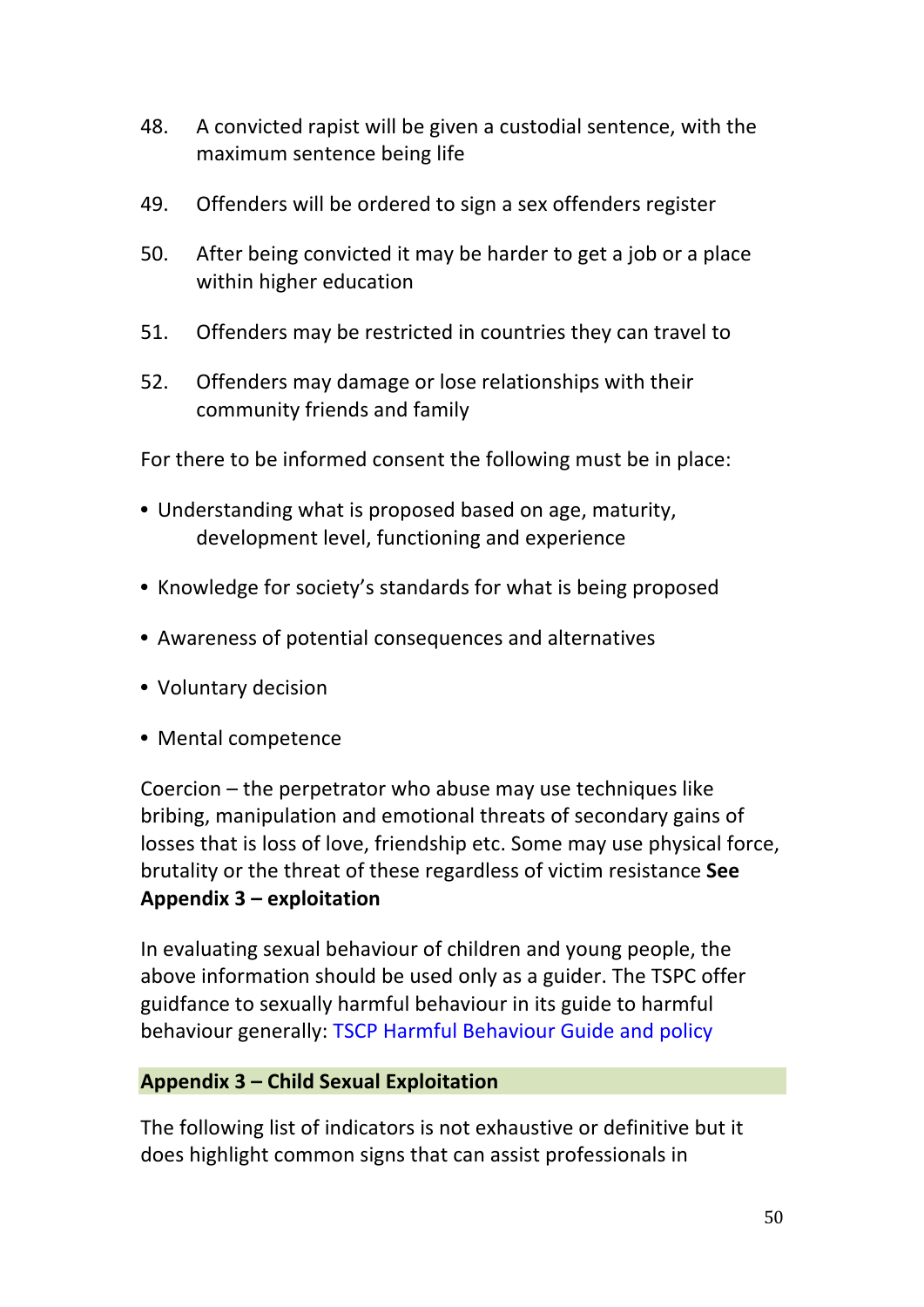identifying children or young people who may be victims of sexual exploitation. 

Signs include:

- going missing from home or school
- regular school absence/truanting
- underage sexual activity
- inappropriate sexual or sexualised behaviour
- sexually risky behaviour, 'swapping' sex
- repeat sexually transmitted infections
- in girls, repeat pregnancy, abortions, miscarriage
- receiving unexplained gifts or gifts from unknown sources
- having multiple mobile phones and worrying about losing contact via mobile
- online safety concerns such as youth produced sexual imagery or being coerced into sharing explicit images.
- having unaffordable new things (clothes, mobile) or expensive habits (alcohol, drugs)
- $\bullet$  changes in the way they dress
- going to hotels or other unusual locations to meet friends
- seen at known places of concern
- moving around the country, appearing in new towns or cities, not knowing where they are
- getting in/out of different cars driven by unknown adults
- having older boyfriends or girlfriends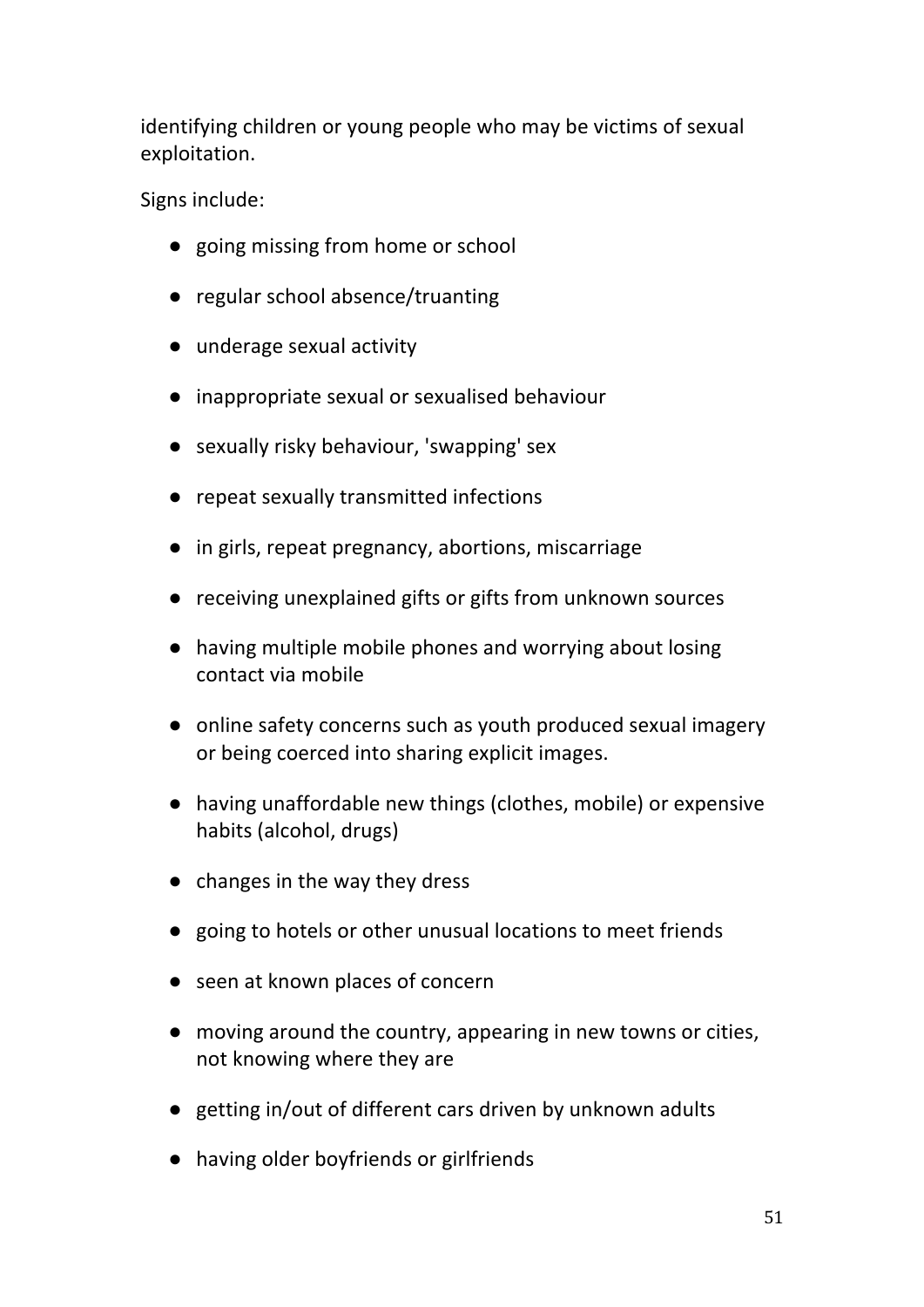- contact with known perpetrators
- involved in abusive relationships, intimidated and fearful of certain people or situations
- hanging out with groups of older people, or anti-social groups, or with other vulnerable peers
- associating with other young people involved in sexual exploitation
- recruiting other young people to exploitative situations
- truancy, exclusion, disengagement with school, opting out of education altogether
- unexplained changes in behaviour or personality (chaotic, aggressive, sexual)
- mood swings, volatile behaviour, emotional distress
- self-harming, suicidal thoughts, suicide attempts, overdosing, eating disorders
- drug or alcohol misuse
- getting involved in crime
- police involvement, police records
- involved in gangs, gang fights, gang membership
- injuries from physical assault, physical restraint, sexual assault.

## Consent

Gillick competency and Fraser guidelines help people who work with children and young people to balance the need to listen to the child or young person's wishes whilst maintaining the responsibility to keep them safe. When professionals are trying to decide whether a child is mature enough and has the cognitive ability to make decisions about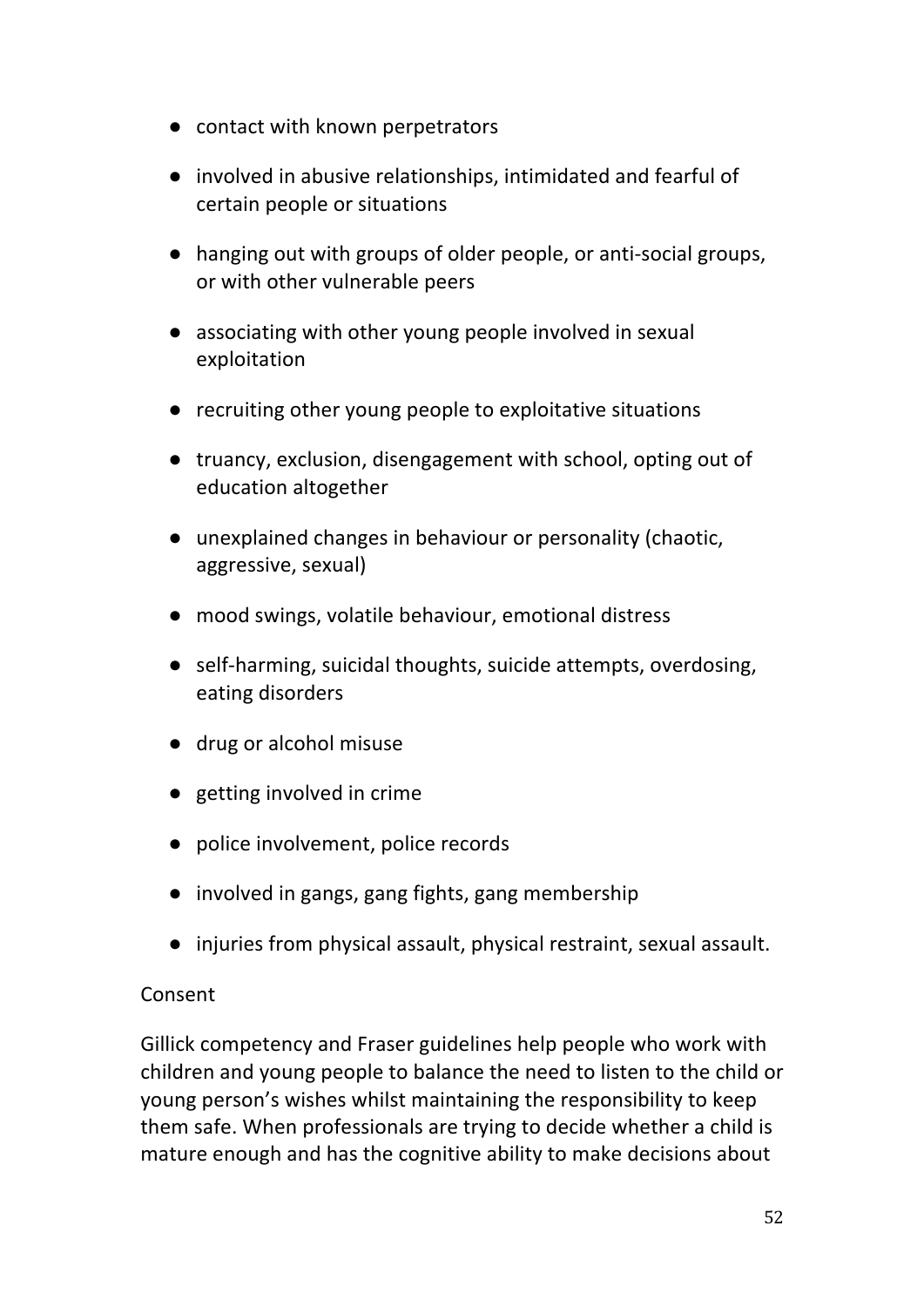things that affect them, they can refer to them meeting "Fraser guidelines" or "Gillick competent". Although these two terms are frequently used together there are distinct differences between them **NSPCC Gillick Competent Fraser Guidelines** 

In relation to children are who exploited consideration should be given to if a child is consenting but

- the structure of grooming by the abuser means they do not understand the power differential and they will often side/defend their abuser (coerced abused consent)
- they believe that their own and or family's survival depends of them and therefore they are exploited for money, drugs, food or accommodation (survival abused consent)
- normalising violent non-consenting sex (given access to pornography, sexting, music lyrics, gang culture, peer pressure) other young people sometimes groom others to get out of being abused or assaulted themselves (abused normalised consent)
- professionals unconsciously normalise the abuse "all 15-yearolds have sex" etc (professional condoned abused consent)

County lines is a term used to describe gangs and organised criminal networks involved in exporting illegal drugs, predominantly crack cocaine and heroin into on woe more importing areas (within the UK). This time of network sees the use of dedicated mobile phone lines or other form of "deal line".

Exploitation is an integral part of the county lines offending model with children and vulnerable adults being used to move and store drugs and money. The same grooming model used to coerce, abuse and intimidate individuals for sexual and criminal exploitation are used also for county lines.

#### **Appendix 4 – Female Genital Mutilation (FGM)**

It is essential that staff are aware of FGM practices and the need to look for signs, symptoms and other indicators of FGM. If a member of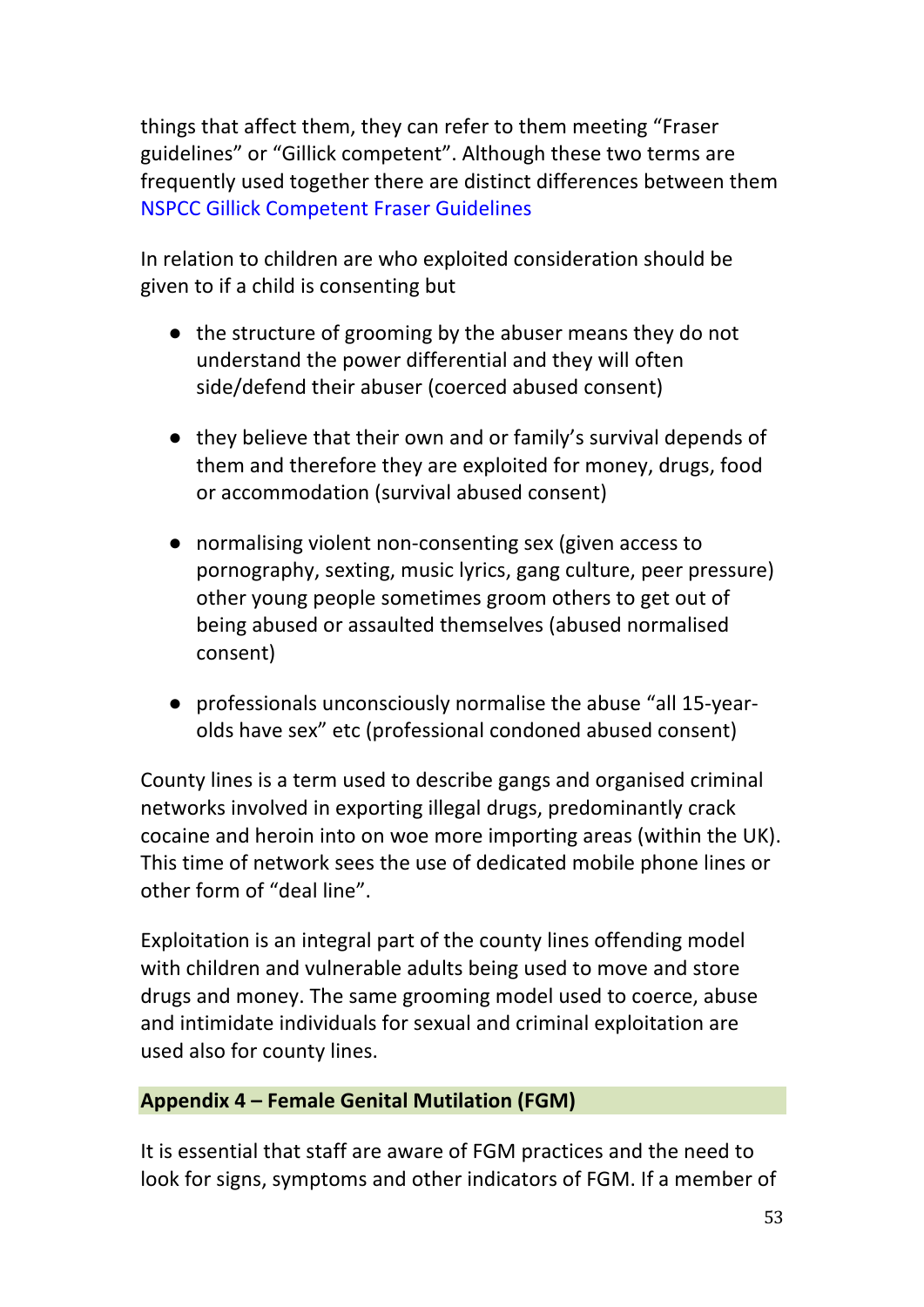staff, in the course of their work, discovers that an act of FGM appears to have been carried out, the member of staff must report this to the police. 

Female Genital Mutilation (FGM) is illegal in England and Wales under the FGM Act 2003 ("the 2003 Act"). It is a form of child abuse and violence against women. FGM comprises all procedures involving partial or total removal of the external female genitalia for nonmedical reasons.

Section 5B of the 2003 Act1 introduces a mandatory reporting duty which requires regulated health and social care professionals and teachers in England and Wales to report 'known' cases of FGM in under 18s which they identify in the course of their professional work to the police. The duty came into force on 31 October 2015.

What is FGM?

It involves procedures that intentionally alter/injure the female genital organs for non-medical reasons.

4 types of procedure:

Type 1 Clitoridectomy  $-$  partial/total removal of clitoris

Type 2 Excision  $-$  partial/total removal of clitoris and labia minora

Type 3 Infibulation entrance to vagina is narrowed by repositioning the inner/outer labia

Type 4 all other procedures that may include: pricking, piercing, incising, cauterising and scraping the genital area.

Why is it carried out?

Belief that:

- FGM brings status/respect to the girl social acceptance for marriage
- Preserves a girl's virginity
- Part of being a woman / rite of passage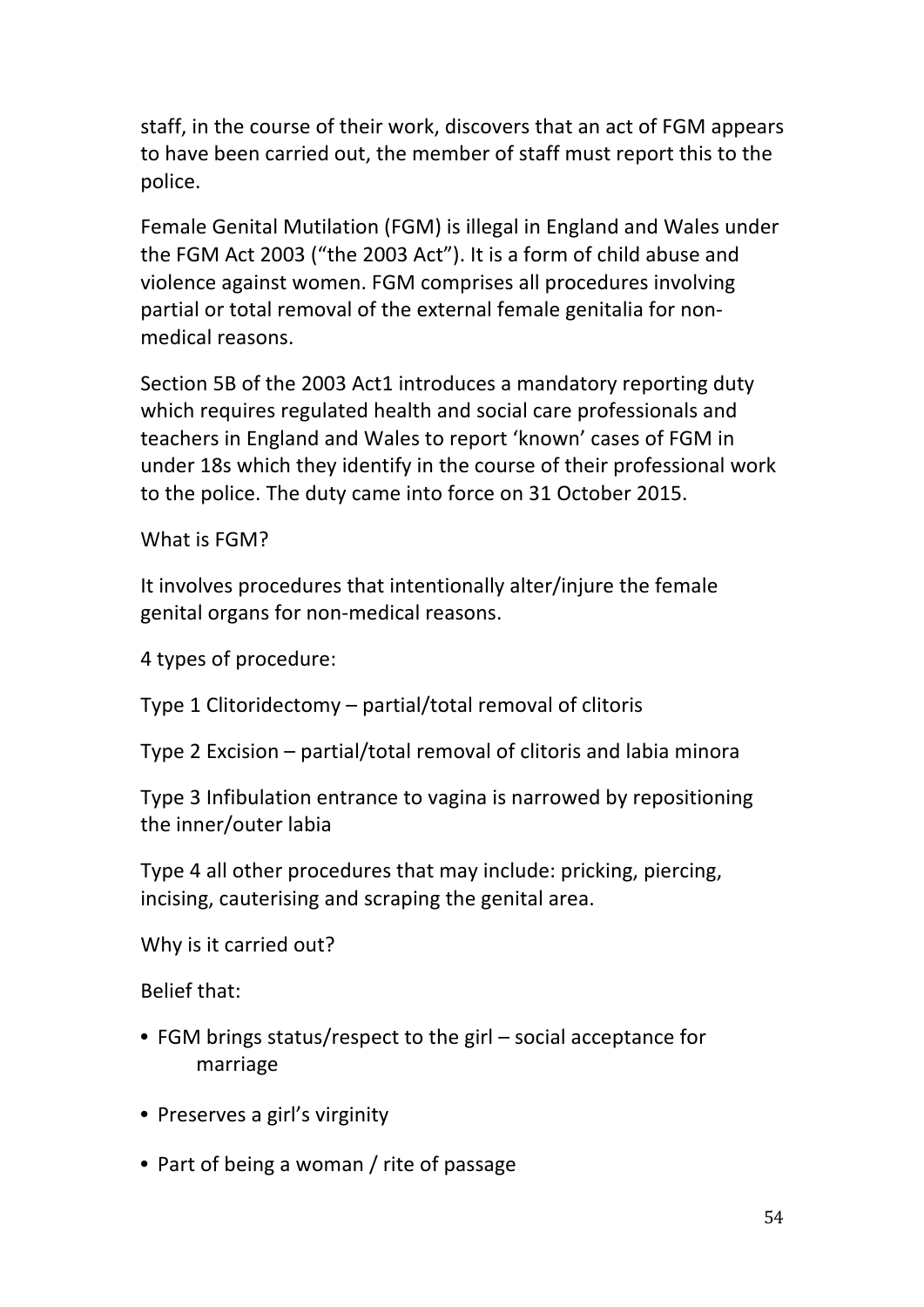- Upholds family honour
- Cleanses and purifies the girl
- Gives a sense of belonging to the community
- Fulfils a religious requirement
- Perpetuates a custom/tradition
- Helps girls be clean / hygienic
- Is cosmetically desirable
- Mistakenly believed to make childbirth easier

Is FGM legal?

FGM is internationally recognised as a violation of human rights of girls and women. It is illegal in most countries including the UK.

Circumstances and occurrences that may point to FGM happening are: 

- Child talking about getting ready for a special ceremony
- Family taking a long trip abroad
- Child's family being from one of the 'at risk' communities for FGM (Kenya, Somalia, Sudan, Sierra Leon, Egypt, Nigeria, Eritrea as well as non-African communities including Yemeni, Afghani, Kurdistan, Indonesia and Pakistan)
- Knowledge that the child's sibling has undergone FGM
- Child talks about going abroad to be 'cut' or to prepare for marriage

Signs that may indicate a child has undergone FGM:

- Prolonged absence from school and other activities
- Behaviour change on return from a holiday abroad, such as being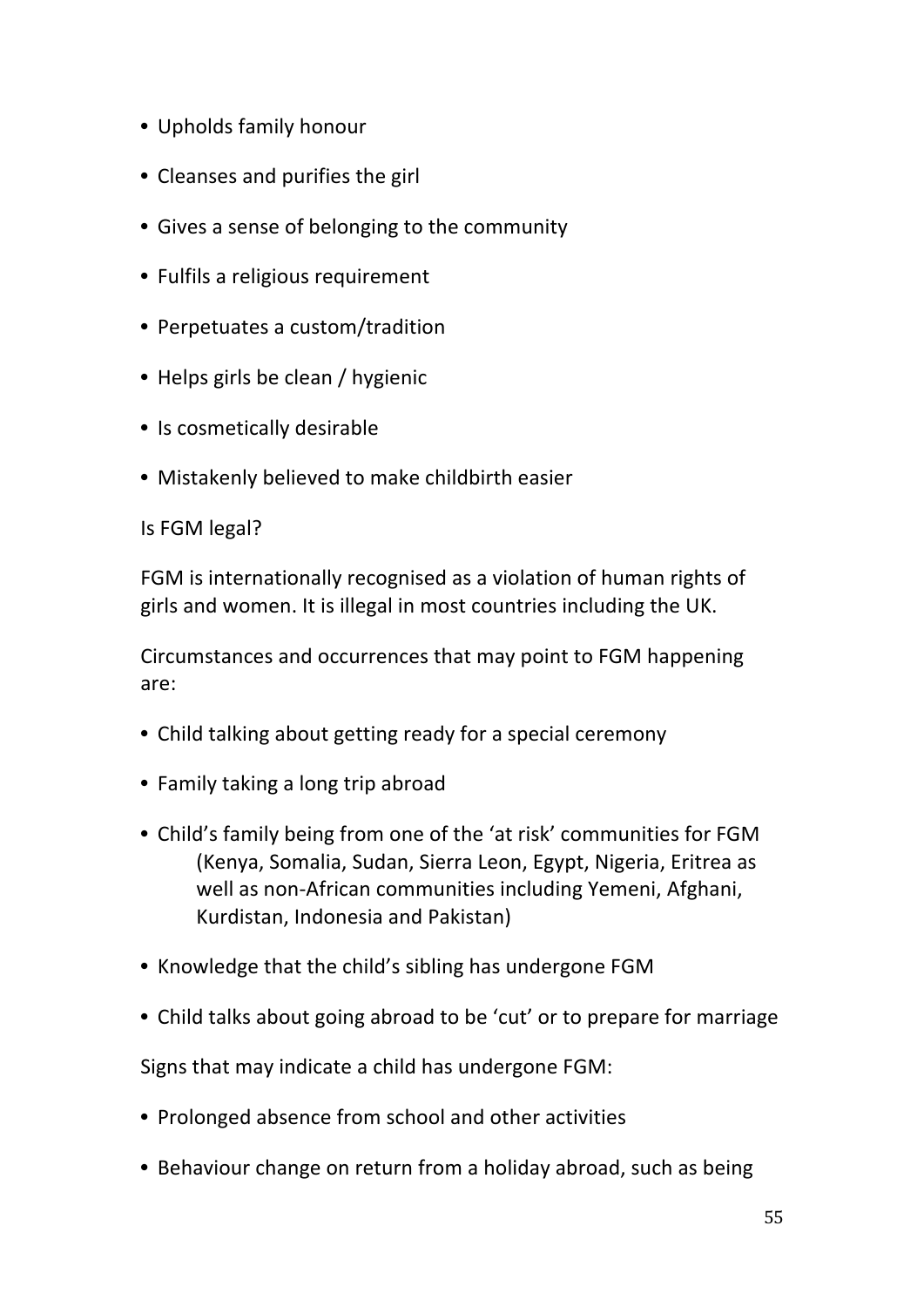withdrawn and appearing subdued

- Bladder or menstrual problems
- Finding it difficult to sit still and looking uncomfortable
- Complaining about pain between the legs
- Mentioning something somebody did to them that they are not allowed to talk about
- Secretive behaviour, including isolating themselves from the group
- Reluctance to take part in physical activity
- Repeated urinal tract infection
- Disclosure

The 'One Chance' rule

As with Forced Marriage there is the 'One Chance' rule. It is essential that settings /schools/colleges take action **without delay** and make a referral to children's services.

#### **Appendix 5 – Domestic Aduse**

How does it affect children?

Children can be traumatised by seeing and hearing violence and abuse. They may also be directly targeted by the abuser or take on a protective role and get caught in the middle. In the long term this can lead to mental health issues such as depression, self-harm and anxiety. 

What are the signs to look out for?

Children affected by domestic abuse reflect their distress in a variety of ways. They may change their usual behaviour and become withdrawn, tired, start to wet the bed and have behavioural difficulties. They may not want to leave their house or may become reluctant to return. Others will excel, using their time in your care as a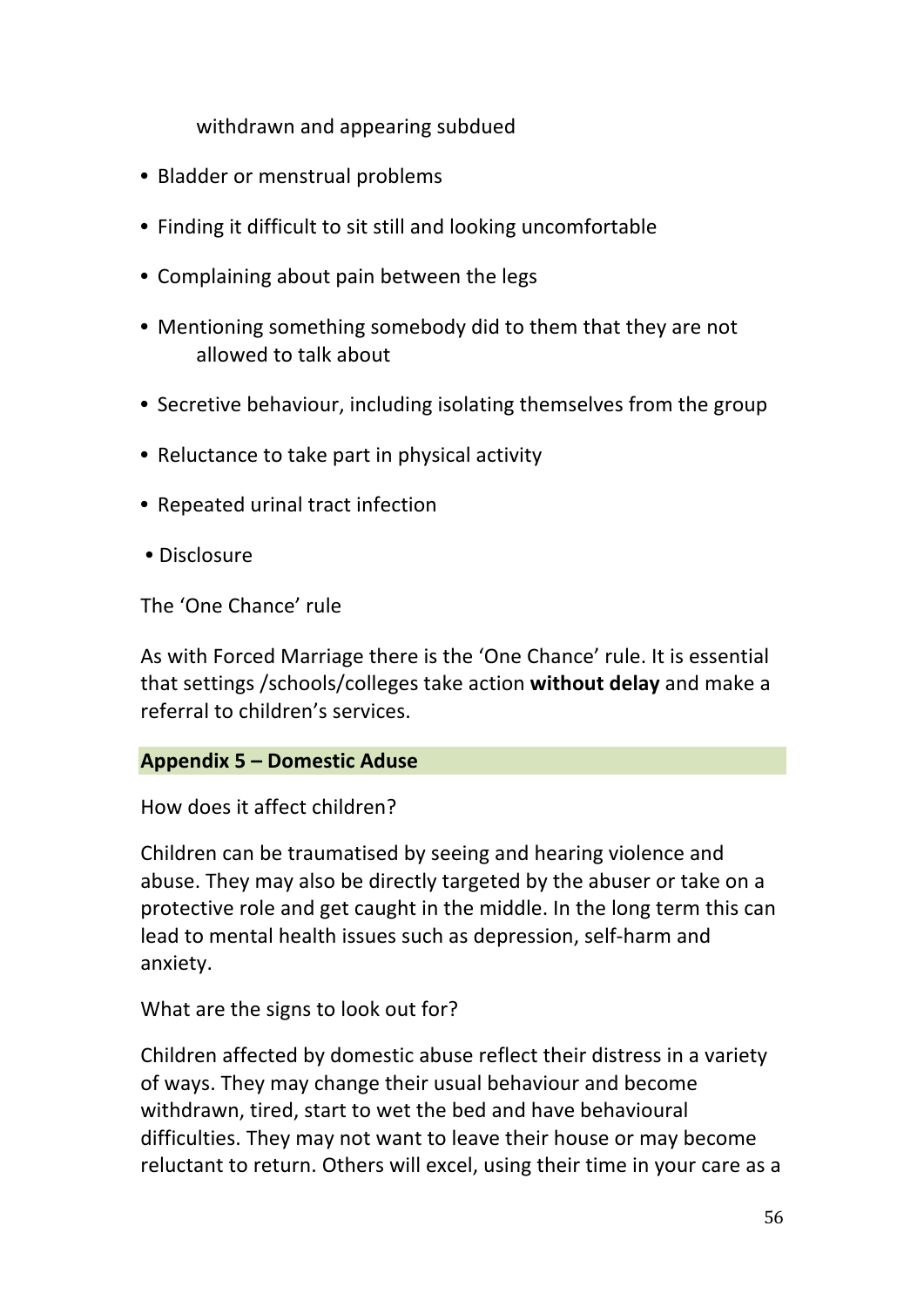way to escape from their home life. None of these signs are exclusive to domestic abuse so when you are considering changes in behaviours and concerns about a child, think about whether domestic abuse may be a factor. 

What should I do if I suspect a family is affected by domestic abuse?

Contact: The Local Authority Domestic Abuse Service

## **Appendix 6 – Radicalisation and Extremism**

1. Radicalisation refers to the process by which a person comes to support terrorism and forms of extremism leading to terrorism.

2. Extremism is defined by the Government in the Prevent Strategy as: *Vocal* or active opposition to fundamental British values, including democracy, the rule of law, individual liberty and mutual respect and *tolerance of different faiths and beliefs. We also include in our* definition of extremism calls for the death of members of our armed *forces, whether in this country or overseas.* 

3. Extremism is defined by the Crown Prosecution Service as:

The demonstration of unacceptable behaviour by using any means or medium to express views which:

- Encourage, justify or glorify terrorist violence in furtherance of particular beliefs;
- Seek to provoke others to terrorist acts;
- Encourage other serious criminal activity or seek to provoke others to serious criminal acts; or
- Foster hatred which might lead to inter-community violence in the UK.

4. There is no such thing as a "typical extremist": those who become involved in extremist actions come from a range of backgrounds and experiences, and most individuals, even those who hold radical views, do not become involved in violent extremist activity.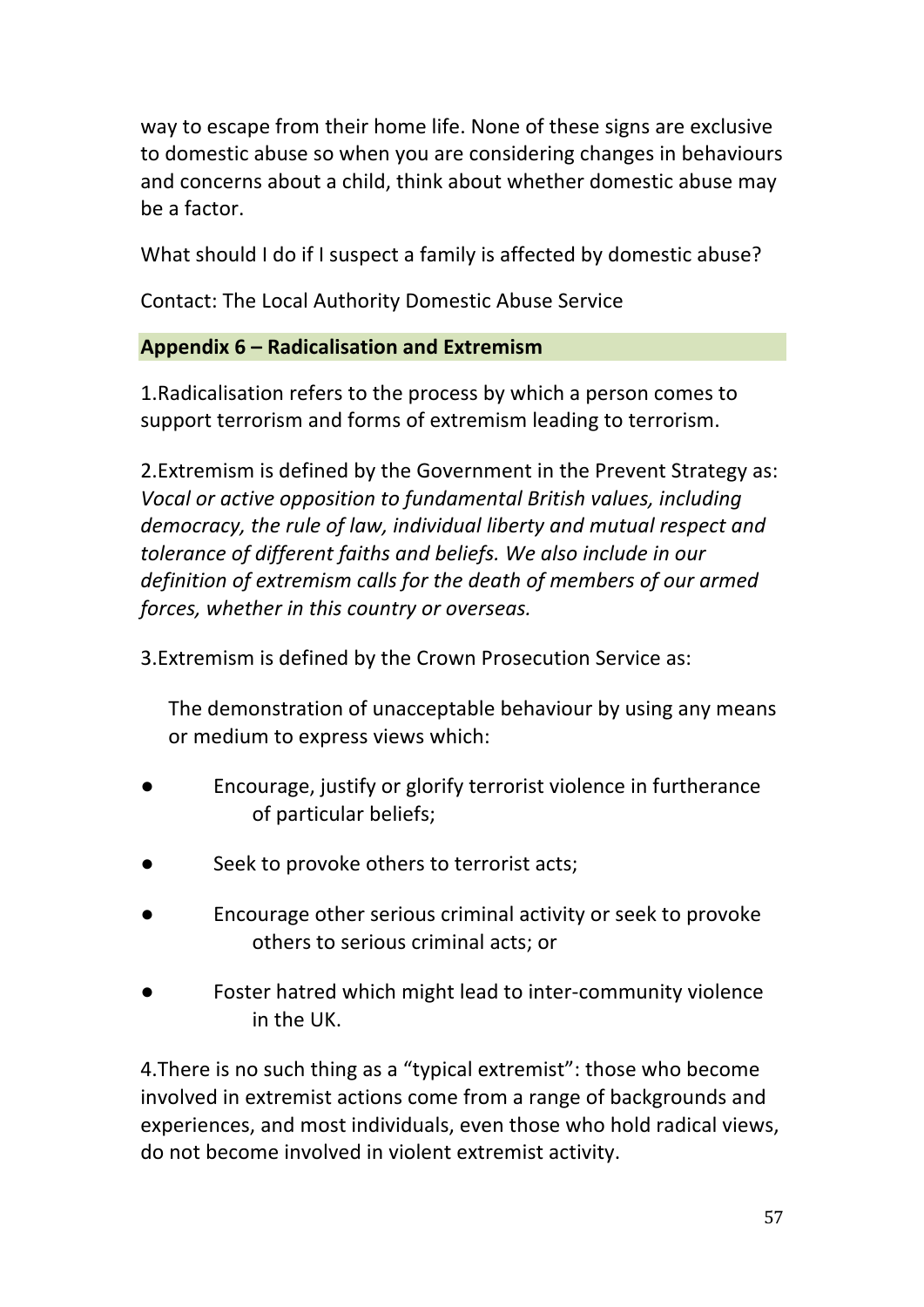5. Pupils may become susceptible to radicalisation through a range of social, personal and environmental factors - it is known that violent extremists exploit vulnerabilities in individuals to drive a wedge between them and their families and communities. It is vital that school staff are able to recognise those vulnerabilities.

5. Indicators of vulnerability include:

- Identity Crisis the student  $/$  pupil is distanced from their cultural / religious heritage and experiences discomfort about their place in society;
- Personal Crisis the student / pupil may be experiencing family tensions; a sense of isolation; and low self-esteem; they may have dissociated from their existing friendship group and become involved with a new and different group of friends; they may be searching for answers to questions about identity, faith and belonging;
- Personal Circumstances migration; local community tensions; and events affecting the student / pupil's country or region of origin may contribute to a sense of grievance that is triggered by personal experience of racism or discrimination or aspects of Government policy;
- Unmet Aspirations the student  $/$  pupil may have perceptions of injustice; a feeling of failure; rejection of civic life;
- Experiences of Criminality  $-$  which may include involvement with criminal groups, imprisonment, and poor resettlement / reintegration;

• Special Educational Need – students / pupils may experience difficulties with social interaction, empathy with others, understanding the consequences of their actions and awareness of the motivations of others.

7. However, this list is not exhaustive, nor does it mean that all young people experiencing the above are at risk of radicalisation for the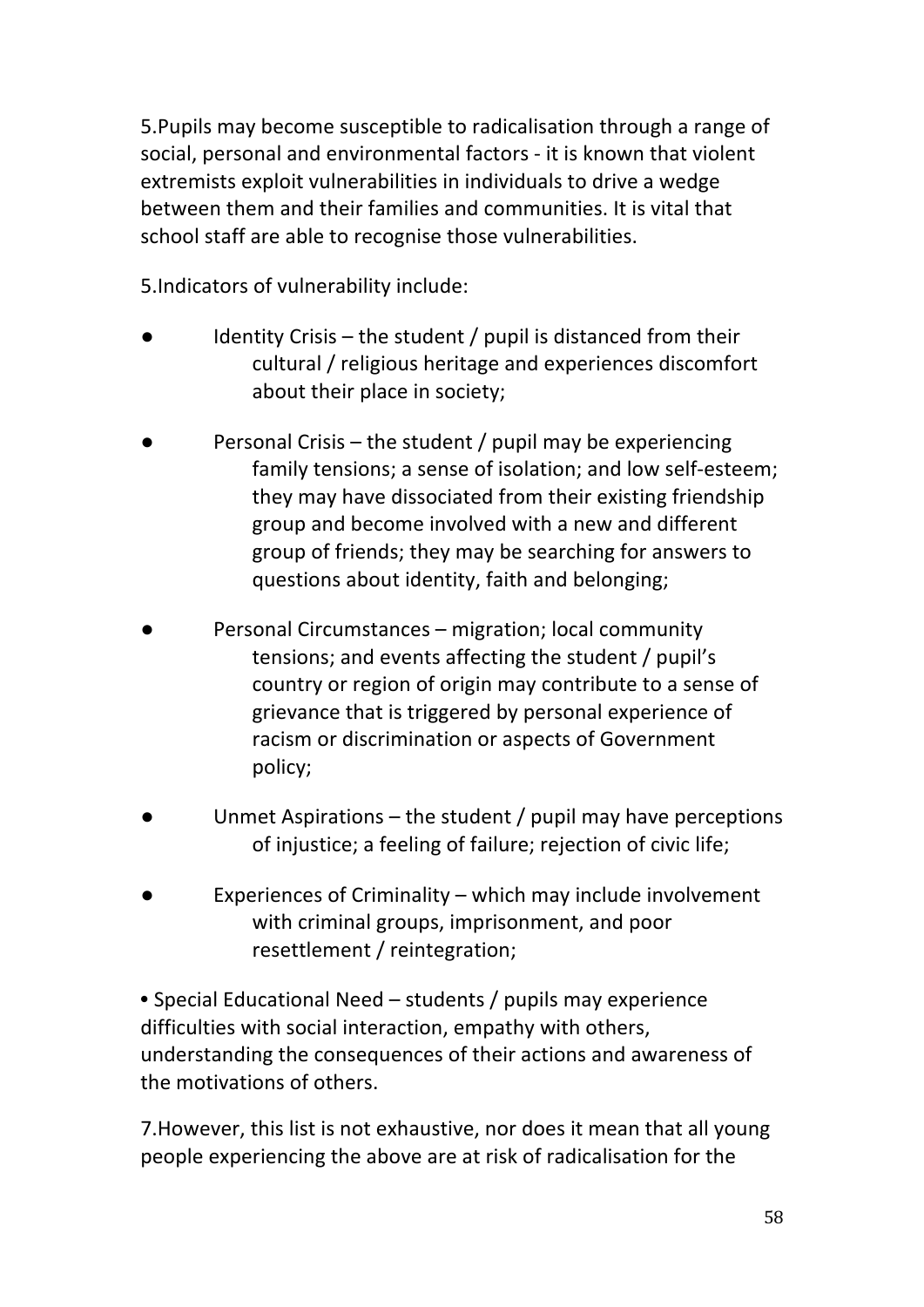purposes of violent extremism.

8. More critical risk factors could include:

- Being in contact with extremist recruiters;
- Accessing violent extremist websites, especially those with a social networking element;
- Possessing or accessing violent extremist literature;
- Using extremist narratives and a global ideology to explain personal disadvantage;
- Justifying the use of violence to solve societal issues;
- Joining or seeking to join extremist organisations; and
- Significant changes to appearance and / or behaviour;
- Experiencing a high level of social isolation resulting in issues of identity crisis and  $/$  or personal crisis.

## Appendix 7 – What to do if you have a safeguarding concern

Wild Embers understands and acknowledges the importance of ensuring the safeguarding of children at all times. We expect staff to adhere to our policies and procedures. If further guidance is needed, please contact the DSL or deputy.

#### **Why are you concerned?**

Disclosure made

Childs appearance

A change in behaviour

Witnessed concerning behaviour

#### **Is the young person safe to leave your care? Are they in immediate danger?**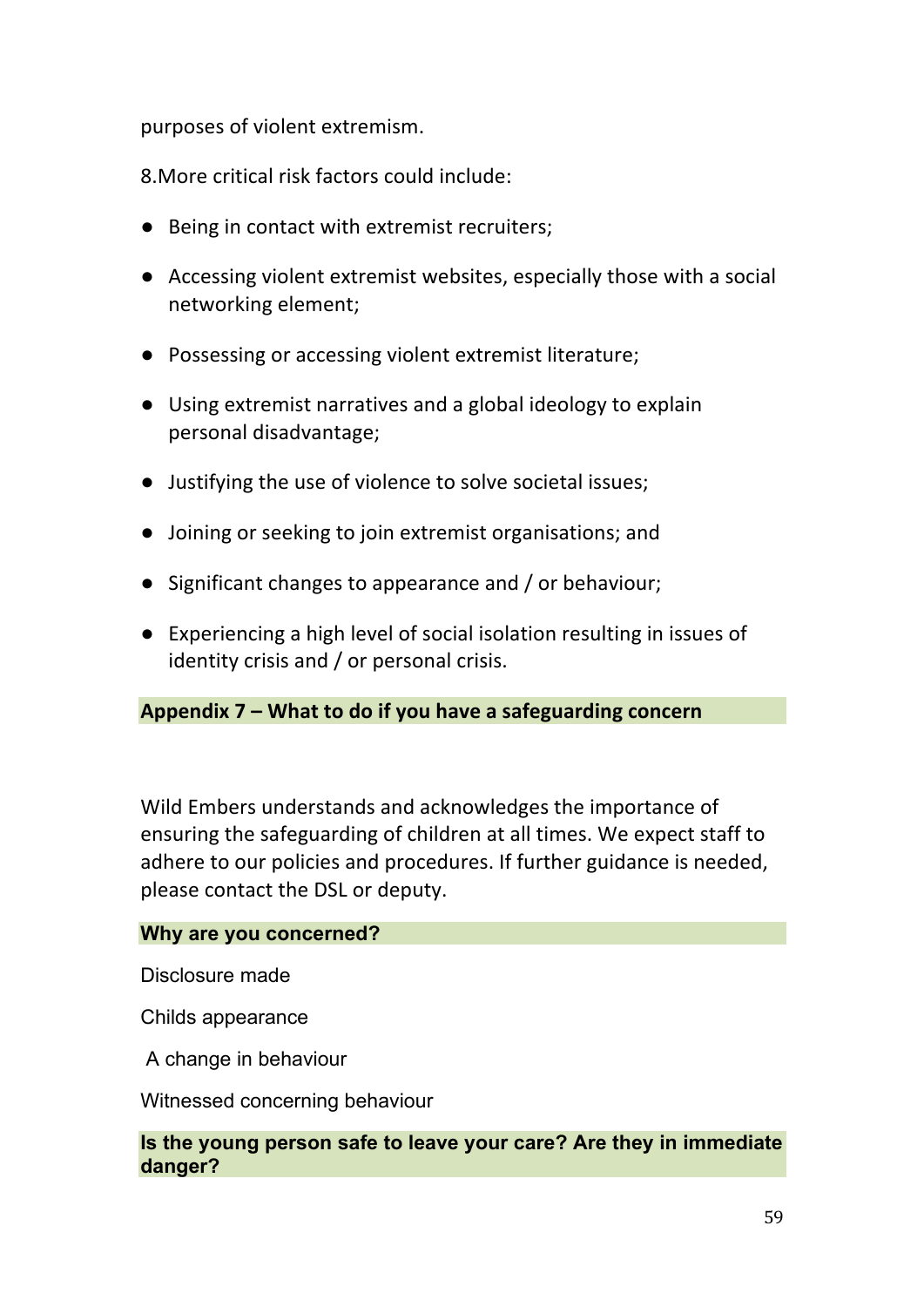#### **Yes**

Phone the DSL immediately – if the DSL is not available then the deputy is to be contacted.

DSL will then take appropriate action – speaking to referrer, MASH police, social worker

Concern form to be completed at earliest convenience and shared with relevant professionals

If concerns are raised outside of office hours, on call manager contacted and EDT/Police

**No** 

Seek guidance from DSL or deputy at earliest convenience

Concern form/incident form to be completed

Concerns shared with relevant professionals and if appropriate to do so, parents/carers

If concerns are raised outside of office hours, on call manager contacted and EDT/Police

**Then**

Record decision-making and action taken in the young person's records/safeguarding file.

#### **Then**

Continue to monitor and record any concerns and share with DSL

#### **Appendix 8 - Resources**

Further advice on child protection is available from: NSPCC: http://www.nspcc.org.uk/ 

Childline: http://www.childline.org.uk/pages/home.aspx 

Anti-Bullying Alliance: http://anti-bullyingalliance.org.uk/

Beat Bullying: http://www.beatbullying.org/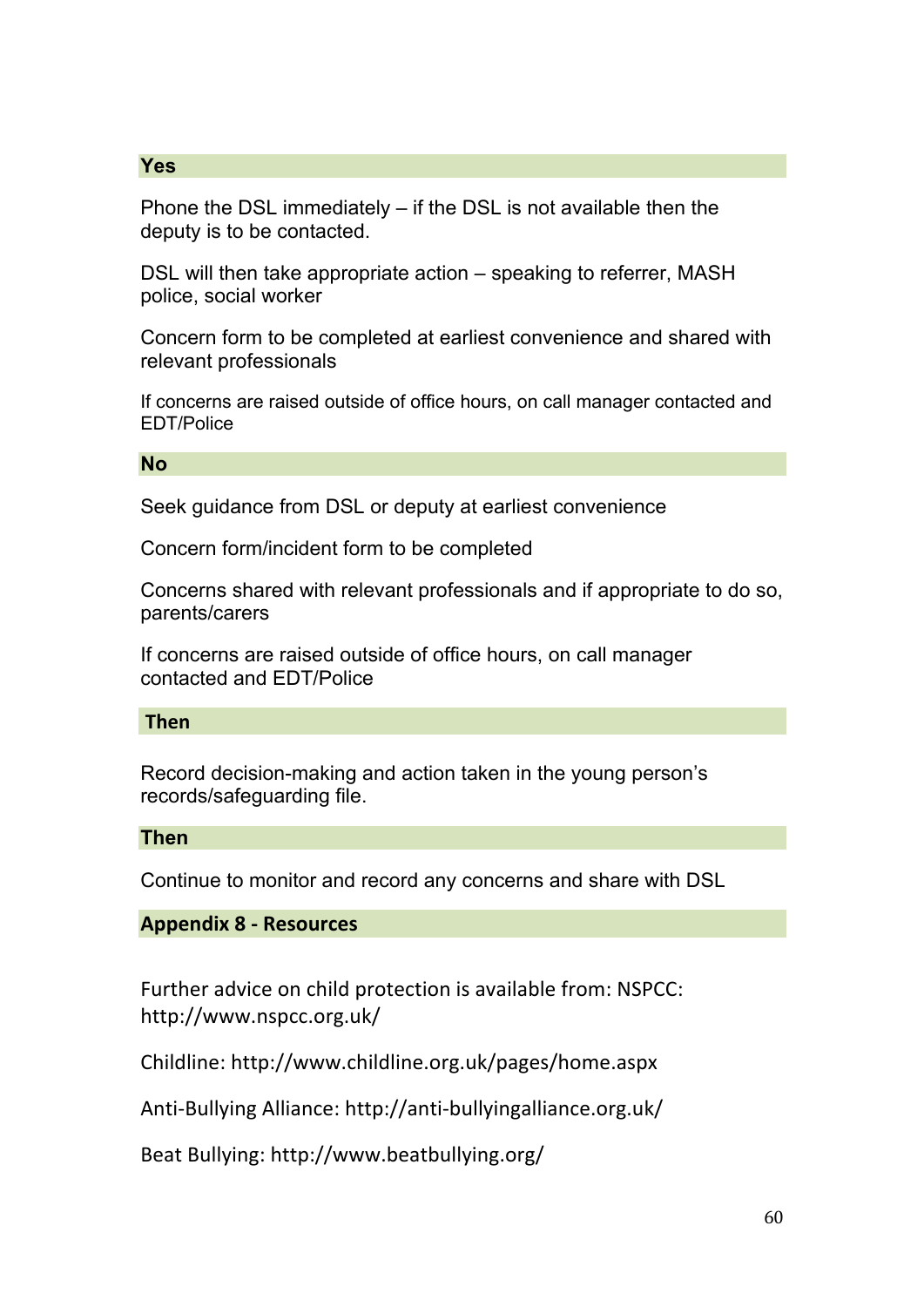Childnet International –making the internet a great and safe place for children. Includes resources for professionals and parents http://www.childnet.com/ 

Thinkuknow (includes resources for professionals and parents) https://www.thinkuknow.co.uk/ 

Safer Internet Centre http://www.saferinternet.org.uk/

Transgender http://www.mermaidsuk.org.uk/ 

http://www.mermaidsuk.org.uk/assets/media/East%20Sussex%20sch ools%20transgender%20toolkit .pdf

https://uktrans.info/70-topic-overviews/328-resources-for-schools https://www.intercomtrust.org.uk/item/55-schools-transgenderguidance-july-2015 

## **Appendix 9 – Devon Mash Contacts**

## **If you are worried about a child, contact the Devon Multi-Agency Safeguarding Hub:**

Telephone: 0345 155 1071 

E-mail: mashsecure@devon.gov.uk.

Enquiry Form available at: www.newdevon.gov.uk

**Emergency Duty Team** – (out of office hours): 034560003880

**Police** – non emergency – 101

## **For all LADO enquiries:**

Telephone: 01392 38496 

E-mail: ladosecure-mailbox@devon.gcsx.gov.uk